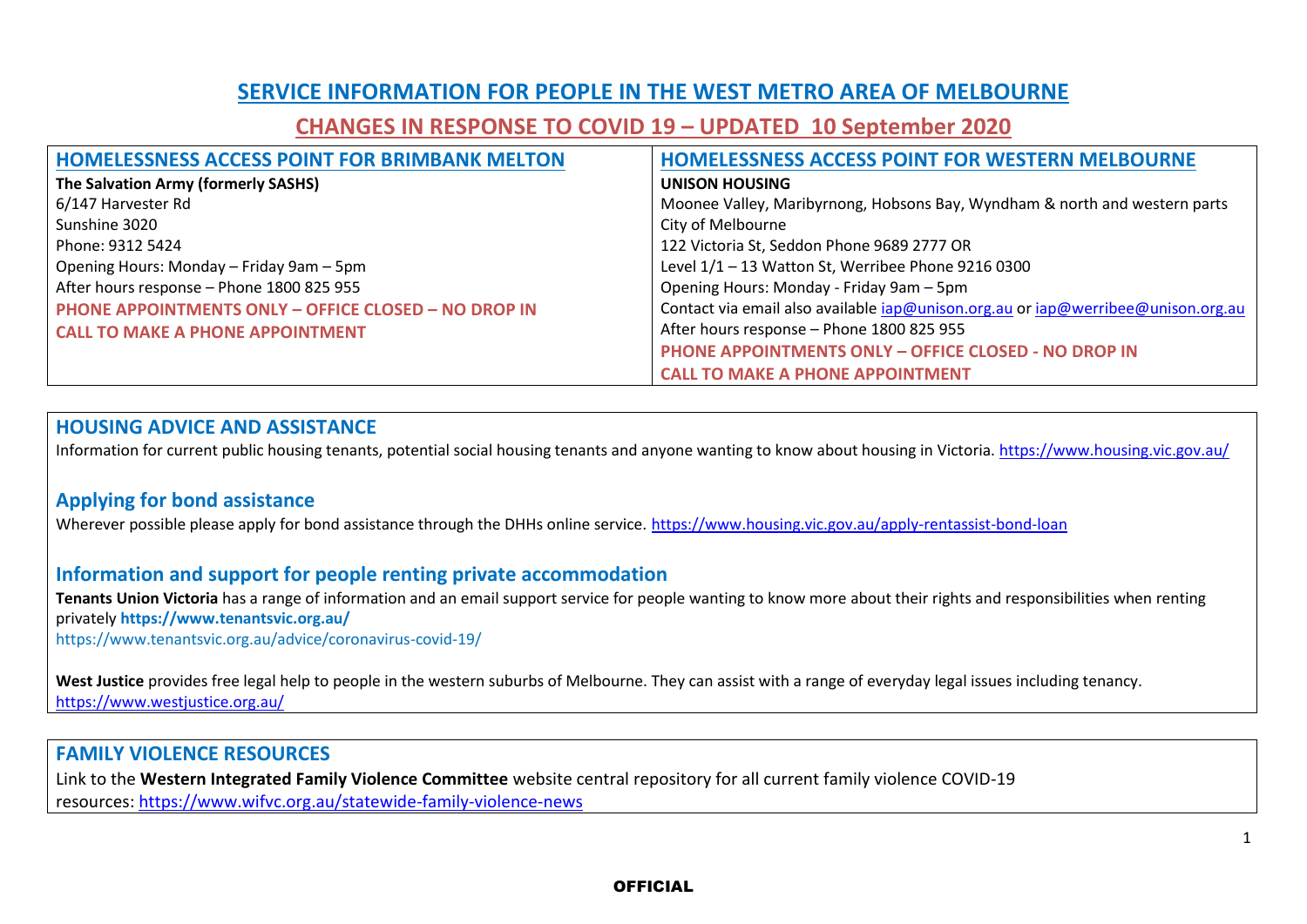#### **EMERGENCY RELIEF – MANDATORY SELF ISOLATION**

| Agency     | Support          | <b>Hours</b> | <b>Address</b> | <b>Contact</b> | Information                                                | <b>UPDATED SERVICE</b> |
|------------|------------------|--------------|----------------|----------------|------------------------------------------------------------|------------------------|
|            | <b>Available</b> |              |                |                |                                                            |                        |
| Victorian  | Food Packages    | <b>NA</b>    | <b>NA</b>      | 1800 675 398   | For people who are in                                      | Came into operation    |
| Government | and              |              |                |                | mandatory self-isolation due                               | from 23 March 2020.    |
|            | Personal Care    |              |                |                | dhhs.vic.gov.au/coronavirus   to Coronavirus. Available to |                        |
|            | packages         |              |                |                | all Victorians who have little                             |                        |
|            |                  |              |                |                | or no food and no family or                                |                        |
|            |                  |              |                |                | friends to support them.                                   |                        |
|            |                  |              |                |                | Delivered to door.                                         |                        |

#### **EMERGENCY RELIEF – GENERAL**

**Centrelink** <https://www.servicesaustralia.gov.au/individuals/help-emergency>

Lots of online resources, especially for existing Centrelink customers. Crisis payments phone line 132 850 (special conditions apply explained online) <https://www.servicesaustralia.gov.au/individuals/services/centrelink/crisis-payment/who-can-get-it> )

**CIS Vic (03) 9672 2099 Melbourne** <https://www.cisvic.org.au/getting-help/financial-hardship>

Directory of CISVic member agencies across Victoria that may help (there is a search by postcode too):

<https://www.cisvic.org.au/getting-help/directory-list>

**[CISVic Community Information and Support Victoria** – peak body representing local community information and support services – formerly citizens Advice Bureau]

**Vinnies Welfare Assistance Line is 1800 305 330 (Monday–Friday 10:00am to 3:00pm)** [https://www.vinnies.org.au/page/News/VIC\\_News/COVID-19\\_-\\_Vinnies\\_Victoria/](https://www.vinnies.org.au/page/News/VIC_News/COVID-19_-_Vinnies_Victoria/) Soup buses have been suspended, but individual need is assessed over the phone

**Australian Multicultural Services. Ph 9689 9170** Providing food, petrol vouchers and assistance with bills to anyone living in the west region of Melbourne. Service available Mondays only 9am- 5pm. Call Daniella for assistance.

**Council of Single Mothers and their Children. Ph Support Line: 9654 0622 or 1300 552 511 (outside of Melbourne).** A state-wide telephone support, information and referral service for single mothers and service providers. Monday to Friday, 9.30am to 3pm with clients able to self-refer. Please leave a message to receive a return call or email [csmc@csmc.org.au](mailto:csmc@csmc.org.au) Also providing limited emergency relief for food and housing for suburbs within the municipalities of Brimbank, Maribyrnong, Melton and Wyndham. Documentation is provided electronically or via text to a mobile number. ER assistance is provided via direct deposit or food voucher.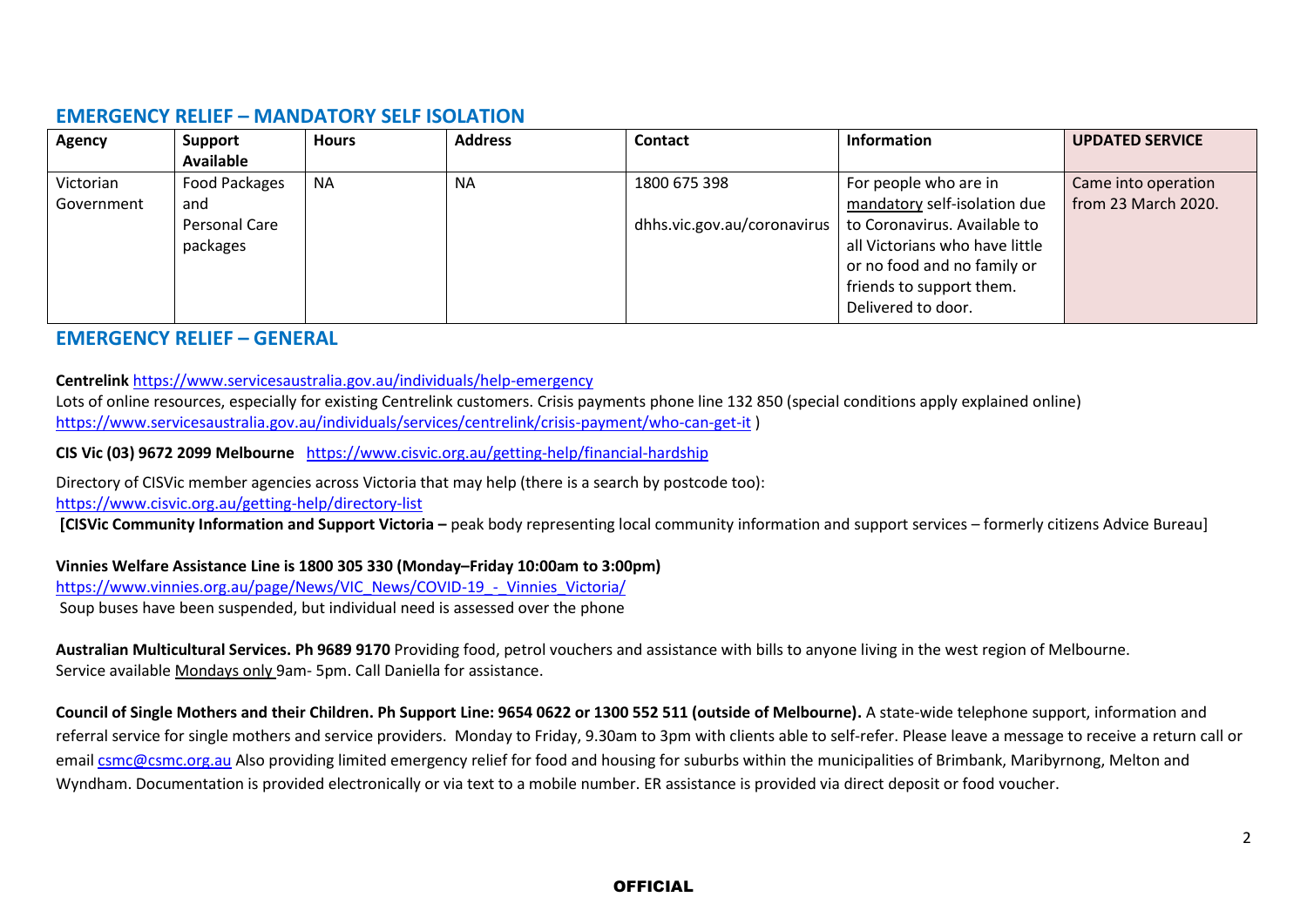#### **Extreme Hardship Support Program**

Red Cross, Brotherhood of St Laurence and the Department of Health and Human Services have implemented the Extreme Hardship Support Program to provide emergency financial assistance to people who are unable to access income support.

To be eligible for this program a person must:

- live in Victoria, and
- be unable to access Commonwealth income support (such as JobKeeper or JobSeeker) or the Victorian [International Student Emergency Relief Fund,](https://www.studymelbourne.vic.gov.au/news-updates/international-student-emergency-relief-fund) and
- have zero or very limited income, savings or community support
- be a temporary or provisional visa holder, or an undocumented migrant.

To apply for emergency financial assistance go t[o www.redcross.org.au/vicrelief.](http://www.redcross.org.au/vicrelief) Applicants will need their passport and bank statements showing transactions for the last three months. A dedicated phone line is also available on 1800 855 240. Please speak to someone at Red Cross if you do not have the right visa or bank documents.

The website has information in simplified Chinese, Farsi, Malay, Nepalese, Spanish, Tamil, Urdu and Vietnamese.

FAQs and a fact sheet for community organisations are now available on the [DHHS coronavirus website.](https://www.dhhs.vic.gov.au/financial-support-coronavirus-covid-19#extreme-hardship-support-program)

This emergency financial assistance complements other Victorian Government hardship supports available to all people living in Victoria, including the \$1500 worker [support payment,](https://www.dhhs.vic.gov.au/financial-support-coronavirus-covid-19#worker-support-payment) the \$30[0 test isolation](https://www.dhhs.vic.gov.au/employee-isolation-payment-covid-19) payment, the and the [rent relief grant.](https://www.dhhs.vic.gov.au/financial-support-coronavirus-covid-19#rent-relief-grant)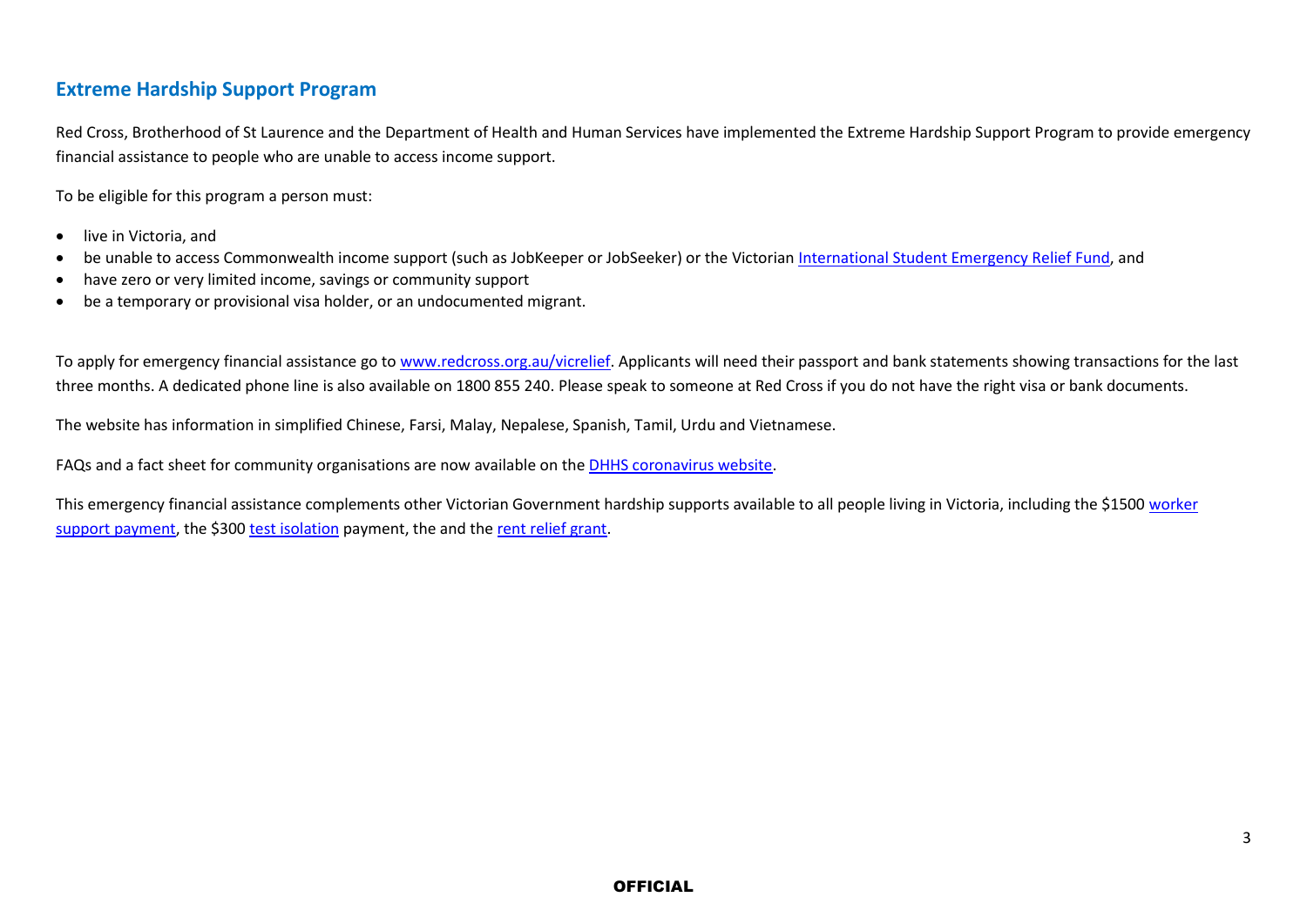#### **EMERGENCY RELIEF – BRIMBANK**

Each local Council also offers a range of supports during the restriction period and are developing recovery plans. Find out more about Brimbank City Council here<https://www.brimbank.vic.gov.au/>

| <b>Agency</b>                                                                              | Support<br><b>Available</b> | <b>Hours</b>                                  | <b>Address</b>                                                              | <b>Contact</b> | Information                                                                                                                                                                                                                                                                                                                                                                                                                                             | <b>UPDATED SERVICE</b>                                                                                                                                                                                             |
|--------------------------------------------------------------------------------------------|-----------------------------|-----------------------------------------------|-----------------------------------------------------------------------------|----------------|---------------------------------------------------------------------------------------------------------------------------------------------------------------------------------------------------------------------------------------------------------------------------------------------------------------------------------------------------------------------------------------------------------------------------------------------------------|--------------------------------------------------------------------------------------------------------------------------------------------------------------------------------------------------------------------|
| <b>Uniting Lentara</b>                                                                     | Food<br>parcels             | Tuesday $-$<br>Fridays<br>$10am -$<br>12.30pm | 32 Withers St<br>Sunshine 3020                                              | 9311 5900      | For people in Brimbank. Must<br>have a Centrelink or Immigration<br>Card                                                                                                                                                                                                                                                                                                                                                                                | 13.08.20<br><b>Operating during stage 4 restrictions</b><br>Sunshine site closed. Please call 9689<br>3515 to arrange a telephone<br>assessment.<br>Calls should be made between<br>9.30am-12 noon or 1.30pm - 4pm |
| <b>Uniting Lentara</b><br>in partnership<br>with the Tin<br>Shed<br>Neighbourhood<br>House | Food<br>parcels             | Pick-up on:<br>Tuesdays<br>$10am -$<br>12noon | The Tin Shed<br>Neighbourhood<br>House,<br>309A Main Road<br>East St Albans | 9366 4302      | Available to residents of<br>Brimbank five times a year from<br>either the Sunshine or Tin Shed<br>site in St Albans.<br>The Tin Shed is providing food<br>parcels by appointment only on<br>Tuesdays between 10am and<br>12noon.<br>25 appointments will be available<br>each Tuesday. Call on Monday to<br>make an appointment for<br>Tuesday collection.<br>Please leave a message with<br>name and number for a call<br>back/appointment to be made | Wed-Friday only.<br>10.09.20<br>Service has been suspended until<br>further notice.<br>In the meantime, please contact<br><b>Westvale Community Centre on</b><br>9249 3665 for any urgent assistance               |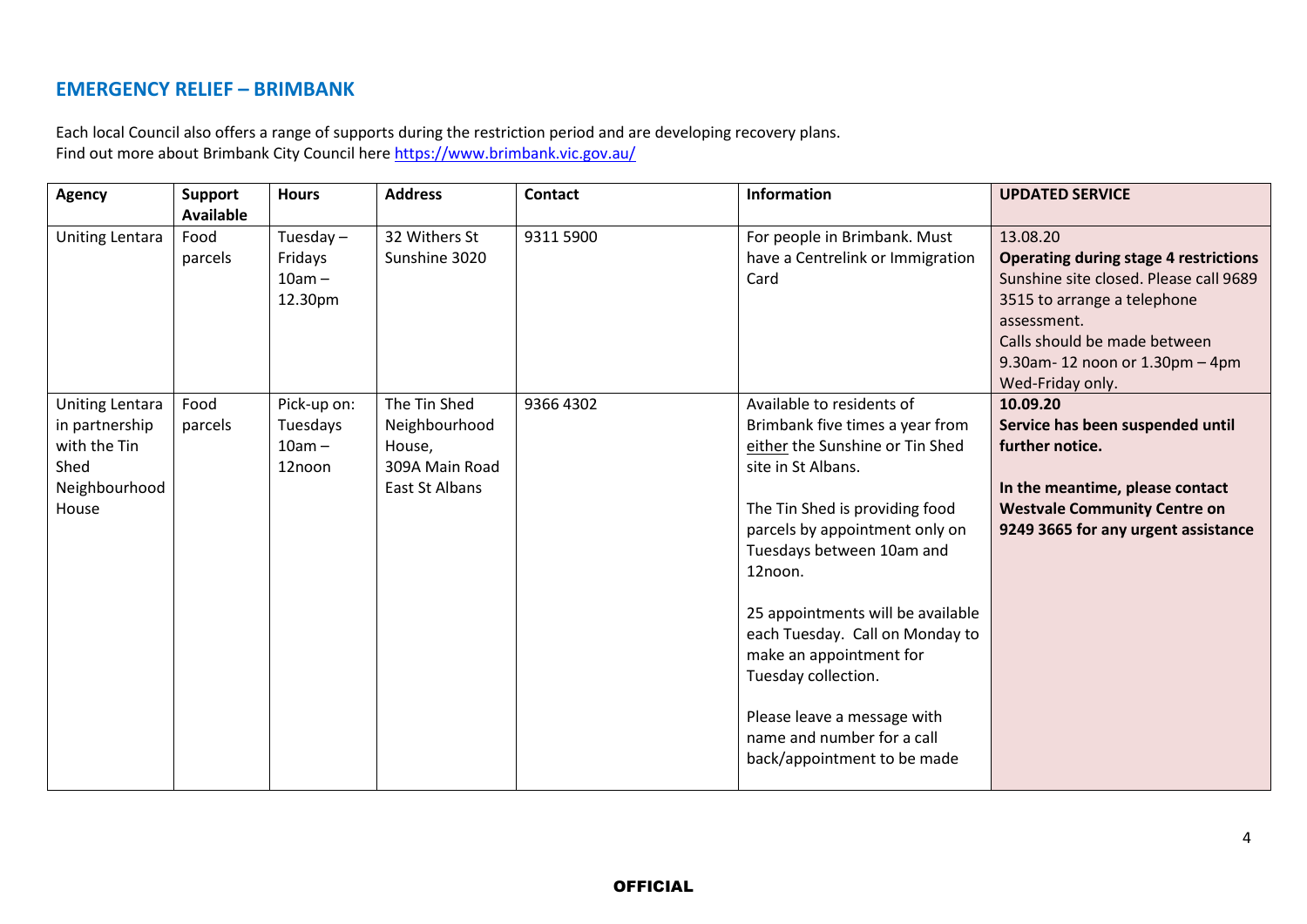| <b>Agency</b>                                   | <b>Support</b><br><b>Available</b>                                  | <b>Hours</b>                                                       | <b>Address</b>                                                                       | <b>Contact</b>                                  | Information                                                                                                                                                                                                                            | <b>UPDATED SERVICE</b>                                                                                                                                                                                                                                                                        |
|-------------------------------------------------|---------------------------------------------------------------------|--------------------------------------------------------------------|--------------------------------------------------------------------------------------|-------------------------------------------------|----------------------------------------------------------------------------------------------------------------------------------------------------------------------------------------------------------------------------------------|-----------------------------------------------------------------------------------------------------------------------------------------------------------------------------------------------------------------------------------------------------------------------------------------------|
| <b>Helping Hands</b><br>Mission                 | Food<br>parcels                                                     | By<br>appointment                                                  | 85 Hampshire Rd<br>Sunshine                                                          | Phone<br>1300 892 010 for<br>appointment        | No Centrelink card required<br>during COVID 19 restrictions<br>Available to people from any<br>municipality.<br>Clients receive a box each of non-<br>perishables, frozen and fresh<br>produce. BYO bags. \$5.00<br>payments required. | 30.07.20<br>Service closed pending downward<br>trend in COVID infections.<br>Check Facebook page for updates<br>www.facebook.com/opshopclearanc<br>ecentre                                                                                                                                    |
| Anglicare<br>Emergency<br>Relief -<br>Sunshine  | Food<br>vouchers<br>Food<br>parcels<br>Medication<br><b>Scripts</b> | Monday and<br>Thursdays<br>$10am - 1pm$                            | <b>Holy Apostles</b><br>Church 100<br>Anderson Rd<br>Sunshine                        | Drop in Service - No<br>appointment<br>required | Primarily available to people<br>living in post codes 3020 and<br>3021 (includes, Sunshine,<br>Brooklyn, Albion, Derrimut,<br>Ardeer<br>Will people in need from other<br>suburbs                                                      | 13.08.2020<br><b>Operating during stage 4 restrictions</b><br>Now open Mondays and Thursdays<br>Social distancing in place.<br>Alternatively call 0439 271 411 for<br>telephone assessment.<br>Will support people in need from<br>other suburbs                                              |
| Anglicare<br>Emergency<br>Relief - St<br>Albans | Coles and<br><b>WWE</b><br>vouchers                                 | $1st$ and $3rd$<br>Monday of<br>the month<br>$9.30am -$<br>12.30pm | The Martyr<br>Anglican Church,<br>Corner Alexina St<br>& East Esplanade<br>St Albans | 0408 129 411                                    | Primarily available to people<br>living in post codes 3021 or 3023<br>(St Albans and Deer Park)<br>Will support people in need from<br>other suburbs                                                                                   | 13.08.20<br><b>Operating during stage 4 restrictions</b><br>Drop-in service has reopened and is<br>available at the church on 1 <sup>st</sup> and 3 <sup>rd</sup><br>Mondays 9.30am - 12.30pm.<br>Wed 9.30am-12.30pm & Fri 10am-<br>1.00 <sub>pm</sub><br>Phone Assessment available at other |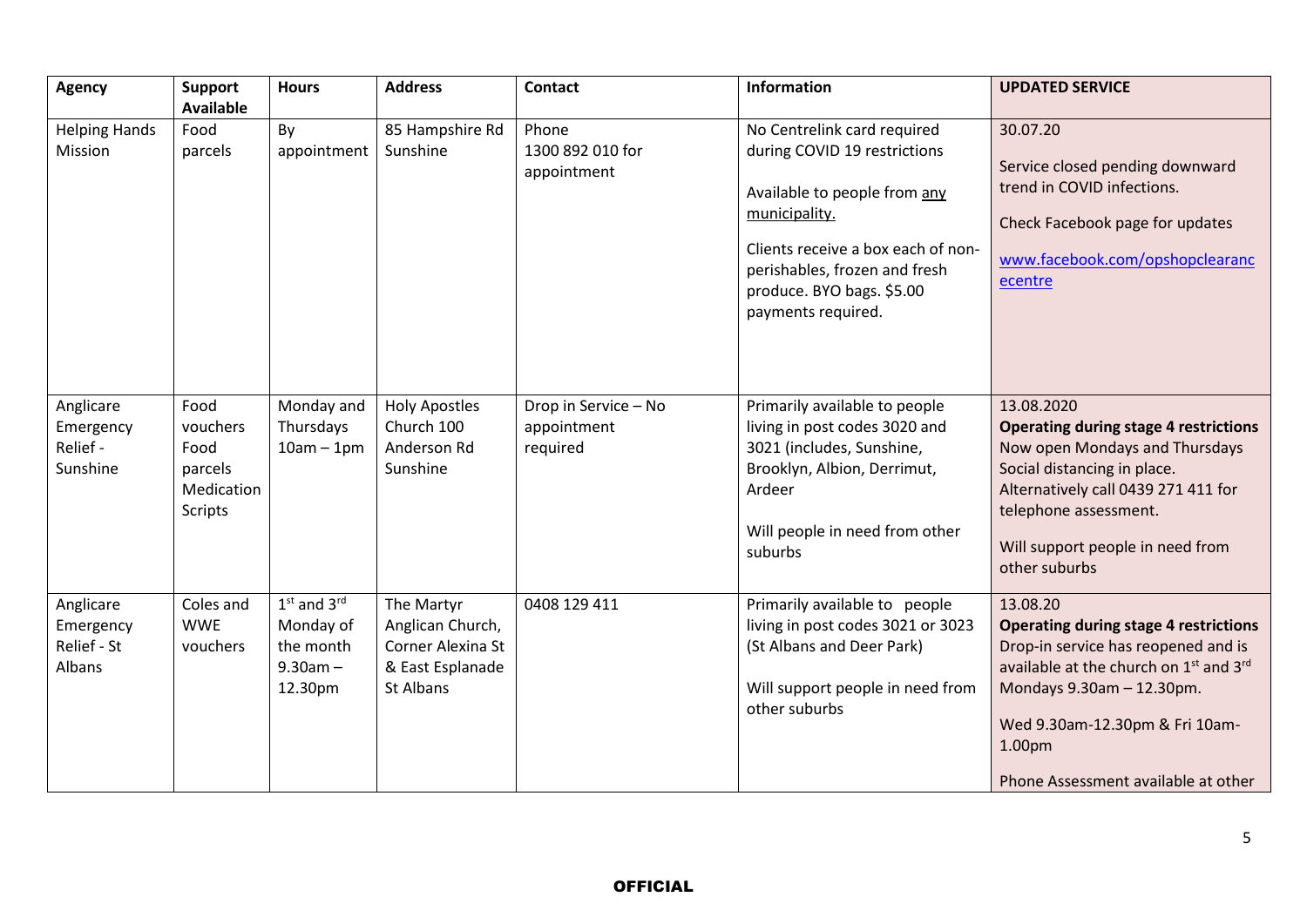| <b>Agency</b>                                  | <b>Support</b><br><b>Available</b>  | <b>Hours</b>               | <b>Address</b>                                                                                     | <b>Contact</b> | <b>Information</b>                                                                                                                                                       | <b>UPDATED SERVICE</b>                                                                                                                                                                                                                                                                                                                                          |
|------------------------------------------------|-------------------------------------|----------------------------|----------------------------------------------------------------------------------------------------|----------------|--------------------------------------------------------------------------------------------------------------------------------------------------------------------------|-----------------------------------------------------------------------------------------------------------------------------------------------------------------------------------------------------------------------------------------------------------------------------------------------------------------------------------------------------------------|
|                                                |                                     |                            |                                                                                                    |                |                                                                                                                                                                          | times                                                                                                                                                                                                                                                                                                                                                           |
|                                                |                                     |                            |                                                                                                    |                |                                                                                                                                                                          | Call 0408 129 590                                                                                                                                                                                                                                                                                                                                               |
|                                                |                                     |                            |                                                                                                    |                |                                                                                                                                                                          | Coles & WW E Vouchers                                                                                                                                                                                                                                                                                                                                           |
|                                                |                                     |                            |                                                                                                    |                |                                                                                                                                                                          | Clients with access to email can<br>receive e vouchers. Arrangements for<br>voucher collection from Anglicare<br>office can also be made. Home visits<br>can be arranged in special                                                                                                                                                                             |
|                                                |                                     |                            |                                                                                                    |                |                                                                                                                                                                          | circumstances.                                                                                                                                                                                                                                                                                                                                                  |
|                                                |                                     |                            |                                                                                                    |                |                                                                                                                                                                          | Will support people in need from<br>other suburbs                                                                                                                                                                                                                                                                                                               |
| Anglicare<br>Emergency<br>Relief -<br>Sydenham | Coles and<br><b>WWE</b><br>vouchers | Wednesdays<br>$10am - 1pm$ | St Luke's<br>Anglican Church<br>Corner Kings Rd<br>& Bellbird Ave,<br><b>Taylors Lakes</b><br>3038 | 0439 271 411   | Primarily available to people<br>living in post codes 3036, 3037 or<br>3038 (includes Hillside and<br>Taylors Hill)<br>Will support people in need from<br>other suburbs | 13.08.20<br><b>Operating during stage 4 restrictions</b><br>Phone Assessment available at other<br>times<br>Call 0408 129 590<br>Coles & WW E Vouchers<br>Clients with access to email can<br>receive e vouchers. Arrangements for<br>voucher collection from Anglicare<br>office can also be made. Home visits<br>can be arranged in special<br>circumstances. |
|                                                |                                     |                            |                                                                                                    |                |                                                                                                                                                                          | Will support people in need from<br>other suburbs                                                                                                                                                                                                                                                                                                               |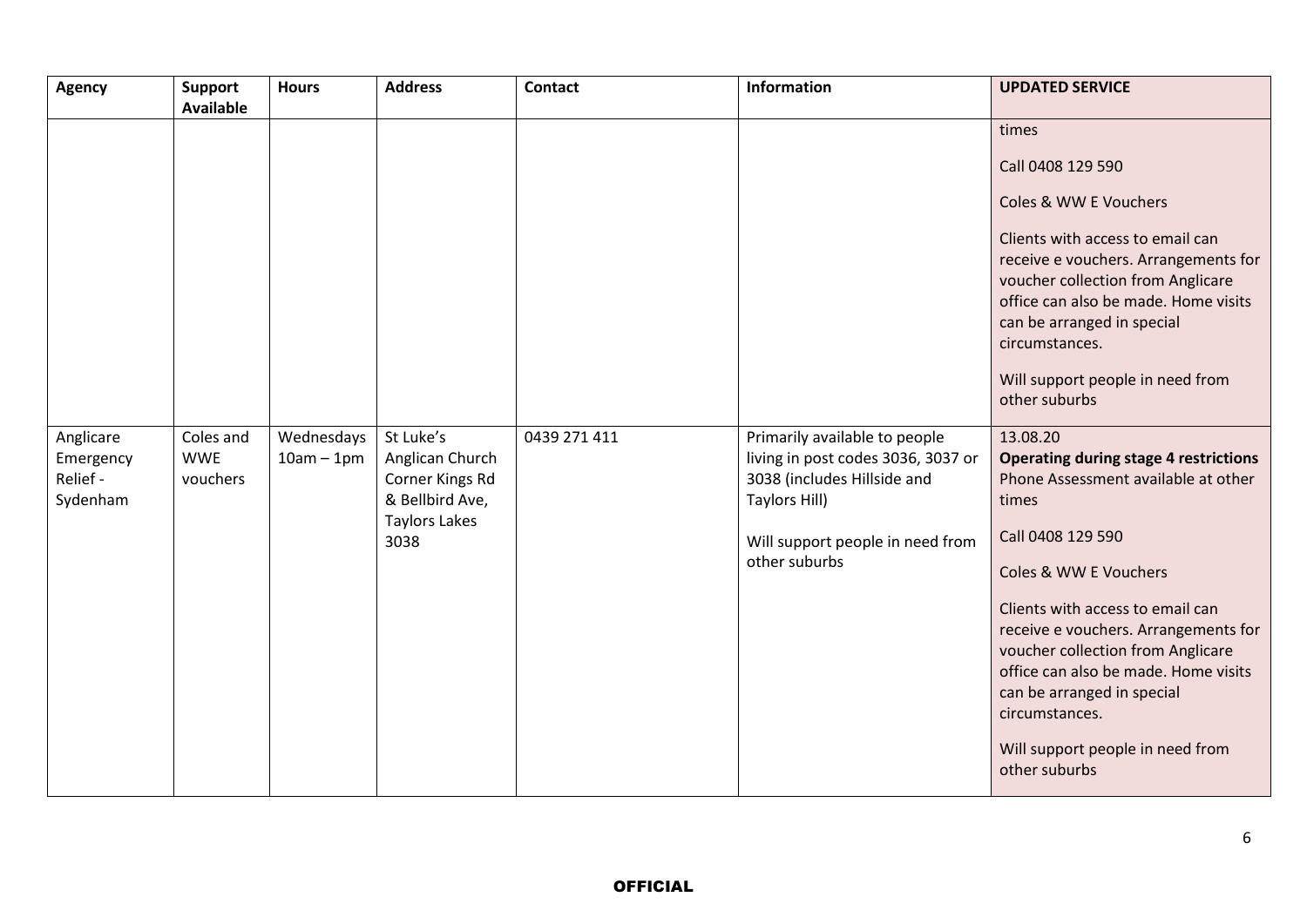| <b>Agency</b>                     | <b>Support</b><br><b>Available</b> | <b>Hours</b>                                                           | <b>Address</b>                               | <b>Contact</b>                                                                                                                                                                                                   | Information                                                                                                                    | <b>UPDATED SERVICE</b>                                                                                                                                                                                                                                                                        |
|-----------------------------------|------------------------------------|------------------------------------------------------------------------|----------------------------------------------|------------------------------------------------------------------------------------------------------------------------------------------------------------------------------------------------------------------|--------------------------------------------------------------------------------------------------------------------------------|-----------------------------------------------------------------------------------------------------------------------------------------------------------------------------------------------------------------------------------------------------------------------------------------------|
| Duke Street<br>Community<br>House | Food<br>parcels                    | Tuesday and<br>Thursday<br>10.00 $am -$<br>$1.00$ pm by<br>appointment | 27 Duke St<br>Sunshine                       | To book an appointment<br>please email<br>kat.day@dsch.org.au<br>or send a private message<br>on The Duke Street<br><b>Community House Facebook</b><br>page:<br>https://www.facebook.com/<br>dukestreetcommunity | Appointment required.<br>No specific eligibility criteria but<br>will give preference to people<br>who live within 5km radius. | 10.09.20<br><b>Operating during stage 4 restrictions</b><br>Note new contact details                                                                                                                                                                                                          |
| <b>Holy Eucharist</b><br>Parish   | Fresh fruit<br>and<br>vegetables   | Fridays<br>$10.30$ am $-$<br>2pm                                       | 1A Oleander<br>Drive St Albans<br>South 3021 | 9366 1310                                                                                                                                                                                                        | For people in Brimbank. Must<br>have Centrelink or Immigration<br>Card                                                         | 13.08.20<br><b>Operating during stage 4 restrictions</b><br>Operating on Fridays for Brimbank<br>residents only. No appointment<br>required                                                                                                                                                   |
| <b>Salvation Army</b>             | Food<br>hampers                    | Wed to Fri<br>$10-3pm$                                                 | 42 Devonshire Rd<br>Sunshine 3020            | 9364 9335<br>Leave a message and will<br>contact you.                                                                                                                                                            |                                                                                                                                | 10.09.2020<br><b>Operating during stage 4 restrictions</b><br>Drop-in hamper service still<br>operating Wed to Fri between 10-<br>3pm.<br>Some capacity to deliver to clients in<br>the inner west who are unable to<br>self-collect<br>Friday 5pm-6.30pm cooked meal<br>(takeaway) available |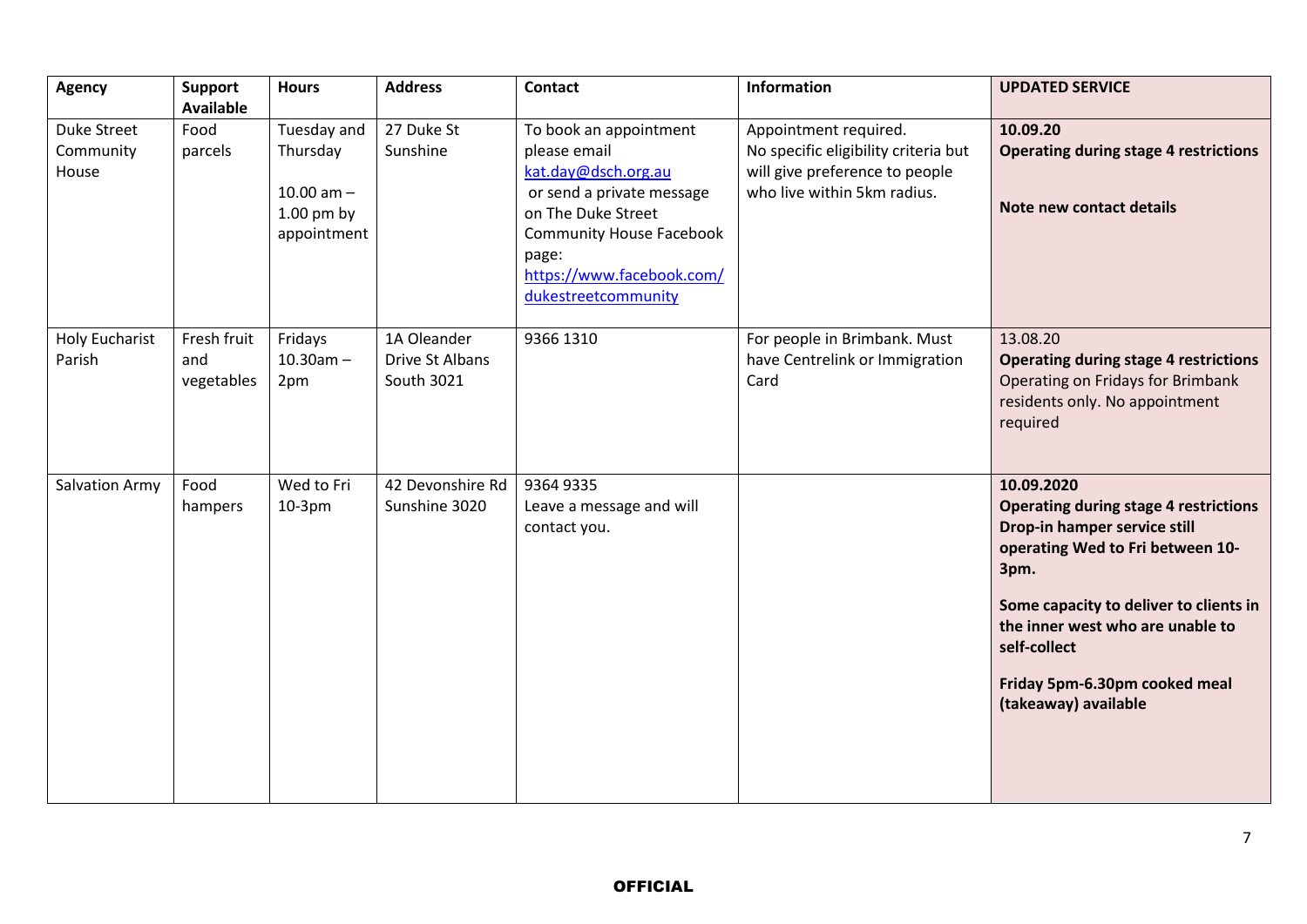| <b>Agency</b>                                                      | Support<br><b>Available</b>                                                       | <b>Hours</b>                                  | <b>Address</b>                                                              | <b>Contact</b>                                                                                                                                                 | <b>Information</b>                                                                | <b>UPDATED SERVICE</b>                                                                                                                                                                                                                                                                                                                                                                  |
|--------------------------------------------------------------------|-----------------------------------------------------------------------------------|-----------------------------------------------|-----------------------------------------------------------------------------|----------------------------------------------------------------------------------------------------------------------------------------------------------------|-----------------------------------------------------------------------------------|-----------------------------------------------------------------------------------------------------------------------------------------------------------------------------------------------------------------------------------------------------------------------------------------------------------------------------------------------------------------------------------------|
|                                                                    |                                                                                   |                                               |                                                                             |                                                                                                                                                                |                                                                                   |                                                                                                                                                                                                                                                                                                                                                                                         |
| The Salvation<br>Army (formerly<br><b>SASHS Support</b><br>Service | Food<br>vouchers                                                                  | Monday,<br>Tuesday,<br>Thursday<br>and Friday | 6/147 Harvester<br>Rd Sunshine                                              | 9312 5424                                                                                                                                                      | Available to Brimbank and<br>Footscray residents. Call to make<br>an appointment. | 13.08.2020<br><b>Operating during stage 4 restrictions</b><br>Call first thing in morning (9am) to<br>make an appointment for a<br>telephone assessment. Providing e<br>vouchers. Email address is required.<br>For those unable to receive a voucher<br>food parcels for collection can be<br>arranged<br>*Service is experiencing a high<br>volume of calls so there may be<br>delays |
| Northpoint<br>Pantry                                               | Food<br>parcels                                                                   | Monday<br>1.30 <sub>pm</sub><br>3.30pm        | Glengala Hotel-<br>214 Glengala Rd<br>(hotel closed)<br>Sunshine            | 9338 1898                                                                                                                                                      | For people in Brimbank. Must<br>have a Centrelink or Immigration<br>Card          | 13.08.2020<br><b>Operating during stage 4 restrictions</b><br>Glengala Hotel closed. People should<br>go to 3 Trade Park Dr, Tullamarine.<br>Still operating. Providing hampers<br>only - no food selection.<br>Mon-Thurs 9am - 4.30pm<br>Fri 9am-1pm                                                                                                                                   |
| Vantage Point<br>Care                                              | Pre-packed<br>boxes with<br>pantry<br>items as<br>well as<br>meals,<br>fresh food | Contact via<br>email only                     | 320 Reynolds<br>Road<br>Donvale<br>Pre-arranged<br>pick-up every<br>Tuesday | Ph: 9844 4465<br>admin@vantagepoint.church<br>Email details - name, contact<br>details, family size and<br>residential suburb and<br>someone from organisation | Operate from multiple locations<br>around Melbourne                               | 10.09.2020<br><b>Operating during stage 4 restrictions</b><br>This service is also available to<br>people in Moonee Valley, Hume and<br><b>Moreland municipalities</b>                                                                                                                                                                                                                  |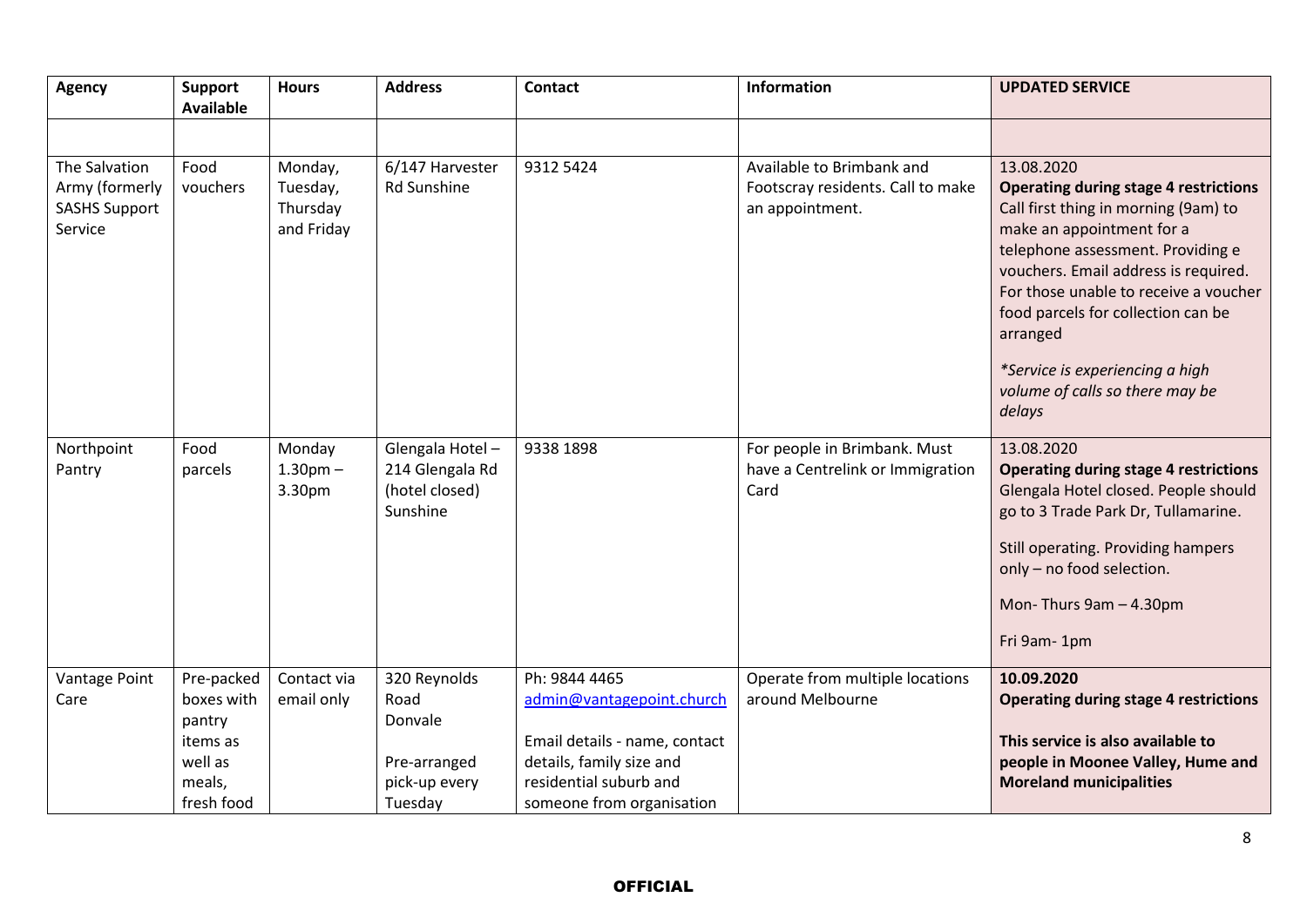| <b>Agency</b> | <b>Support</b> | <b>Hours</b> | <b>Address</b>    | Contact                    | <b>Information</b>                 | <b>UPDATED SERVICE</b>                       |
|---------------|----------------|--------------|-------------------|----------------------------|------------------------------------|----------------------------------------------|
|               | Available      |              |                   |                            |                                    |                                              |
|               | and            |              | afternoon         | will make contact.         |                                    | <b>Note: Requests for food parcels must</b>  |
|               | vegetable.     |              | 2.30-3.30pm       |                            |                                    | be received before 3pm the Friday of         |
|               |                |              |                   | https://www.vantagepoint.c |                                    | the week prior to the Tuesday pick-          |
|               |                |              | Location:         | hurch/community            |                                    | up date.                                     |
|               |                |              | Unit1/16A Keilor  |                            |                                    |                                              |
|               |                |              | Park Drive Keilor |                            |                                    | Pre-ordered boxes (arranged via              |
|               |                |              | East              |                            |                                    | email) will also be available at an          |
|               |                |              |                   |                            |                                    | arranged time for contactless                |
|               |                |              |                   |                            |                                    | collection on Tuesdays from Keilor           |
|               |                |              |                   |                            |                                    |                                              |
|               |                |              |                   |                            |                                    | Unit1/16A Keilor Park Drive                  |
|               |                |              |                   |                            |                                    | Keilor East every Tuesday 2.30-              |
|               |                |              |                   |                            |                                    | 3.30pm                                       |
|               |                |              |                   |                            |                                    |                                              |
|               |                |              |                   |                            |                                    | Home delivery service has been               |
|               |                |              |                   |                            |                                    | suspended                                    |
|               |                |              |                   |                            |                                    |                                              |
| Westvale      | Food           | Tuesday      | 45 Kings Rd. St.  | Ph: 9249-4665              | Currently there are no eligibility | 10.09.2020                                   |
| Community     | hampers,       | 10.30am-     | Albans            | email:                     | criteria. However, service is      | <b>Operating during stage 4 restrictions</b> |
| Centre        | nappies,       | 12.30pm      |                   | westvale@brimbank.vic.gov. | restricted to once every four      |                                              |
|               | formula,       |              |                   | $au$                       | weeks unless it is an emergency    | Availability has changed to every            |
|               | period         |              |                   |                            |                                    | four weeks                                   |
|               | packs.         |              |                   |                            |                                    |                                              |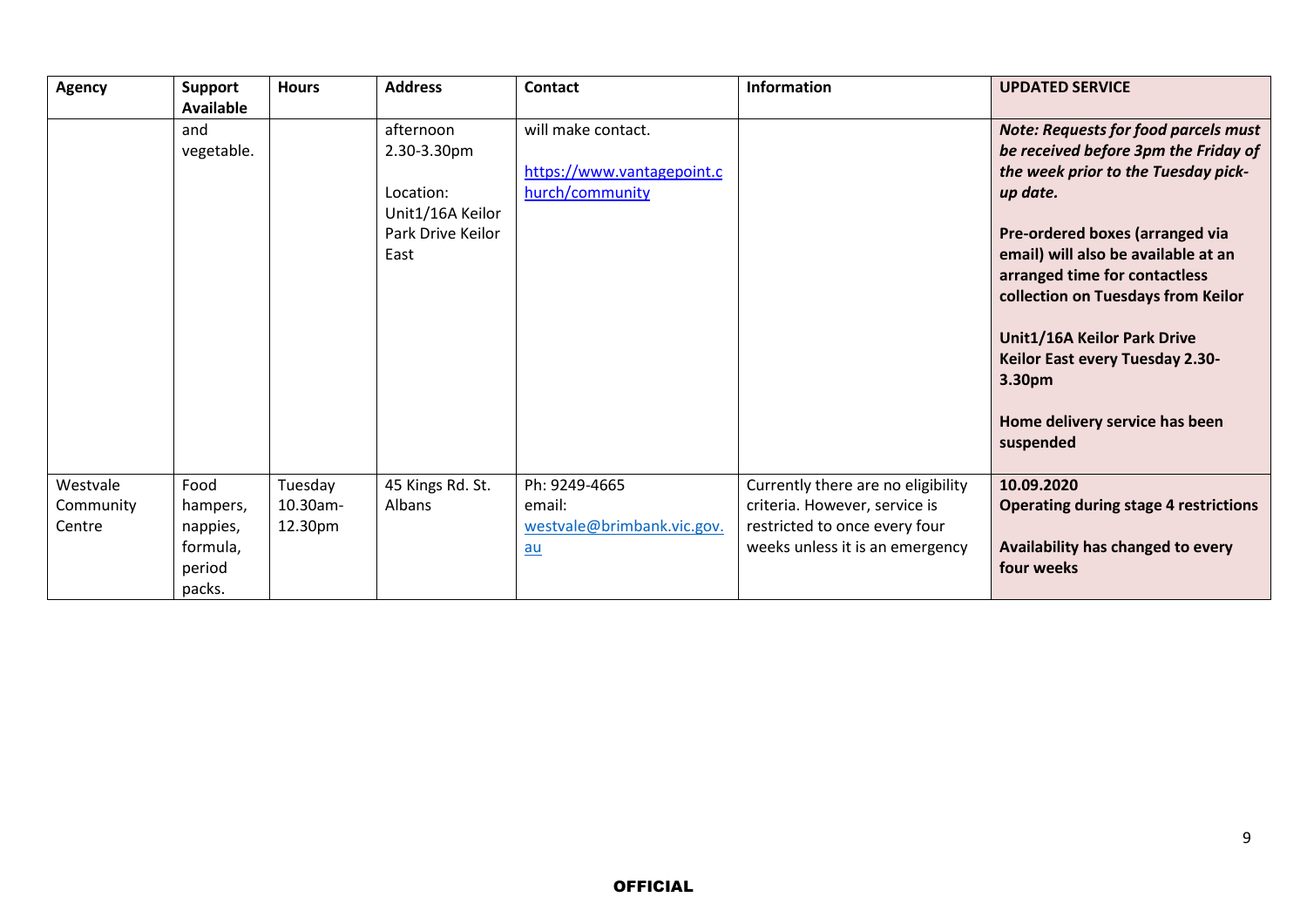#### **EMERGENCY RELIEF – HOBSONS BAY**

Each local Council also offers a range of supports during the restriction period and are developing recovery plans. Find out more about Hobsons Bay City Council here: <https://www.hobsonsbay.vic.gov.au/Home> or 99321000 or the language line 99321212

| <b>Agency</b>       | Support<br><b>Available</b> | <b>Hours</b>                                          | <b>Address</b>                                     | <b>Contact</b>                                                                                | Eligibility                                                                                        | <b>UPDATED SERVICE</b>                                                                                                                                                                                                                                                                                                                                                                                                                                                                                        |
|---------------------|-----------------------------|-------------------------------------------------------|----------------------------------------------------|-----------------------------------------------------------------------------------------------|----------------------------------------------------------------------------------------------------|---------------------------------------------------------------------------------------------------------------------------------------------------------------------------------------------------------------------------------------------------------------------------------------------------------------------------------------------------------------------------------------------------------------------------------------------------------------------------------------------------------------|
| Salvation Army      | Food<br>vouchers            | Tuesday,<br>Wednesday<br>and Thursday<br>$10am - 1pm$ | 108 Queen St<br>Altona                             | 9398 1954<br>Star.conliffe@salvationarmy.org.au<br>88784500 head office - Blackburn<br>Office | For people in the Altona,<br>Altona Meadows/West<br>and Seaholme and other<br>Western Metro areas. | 13.08.20<br><b>Operating during stage 4</b><br>restrictions<br>Food hampers and vouchers<br>for (emergencies only as<br>supplies are low) community<br>members in need will<br>continue Tuesday,<br>Wednesday and Thursday,<br>10am-1pm.<br>NO FACE-TO-FACE: ONLY<br><b>APPOINTMENTS. Call 9398</b><br>1750, 10am-12pm for<br>assessment and<br>appointments. Pick up at<br>door.<br>Extra workers taking phone<br>calls and calling people back.<br>If you cannot get through,<br>please leave us a message. |
| <b>Walker Close</b> | Food<br>voucher             | Wednesday<br>$10am - 1pm$                             | Cnr Walker Close<br>and Millers Rd<br>Altona North | 93180521                                                                                      | For people in the Altona,<br>Williamstown and<br>Yarraville areas                                  | Closed                                                                                                                                                                                                                                                                                                                                                                                                                                                                                                        |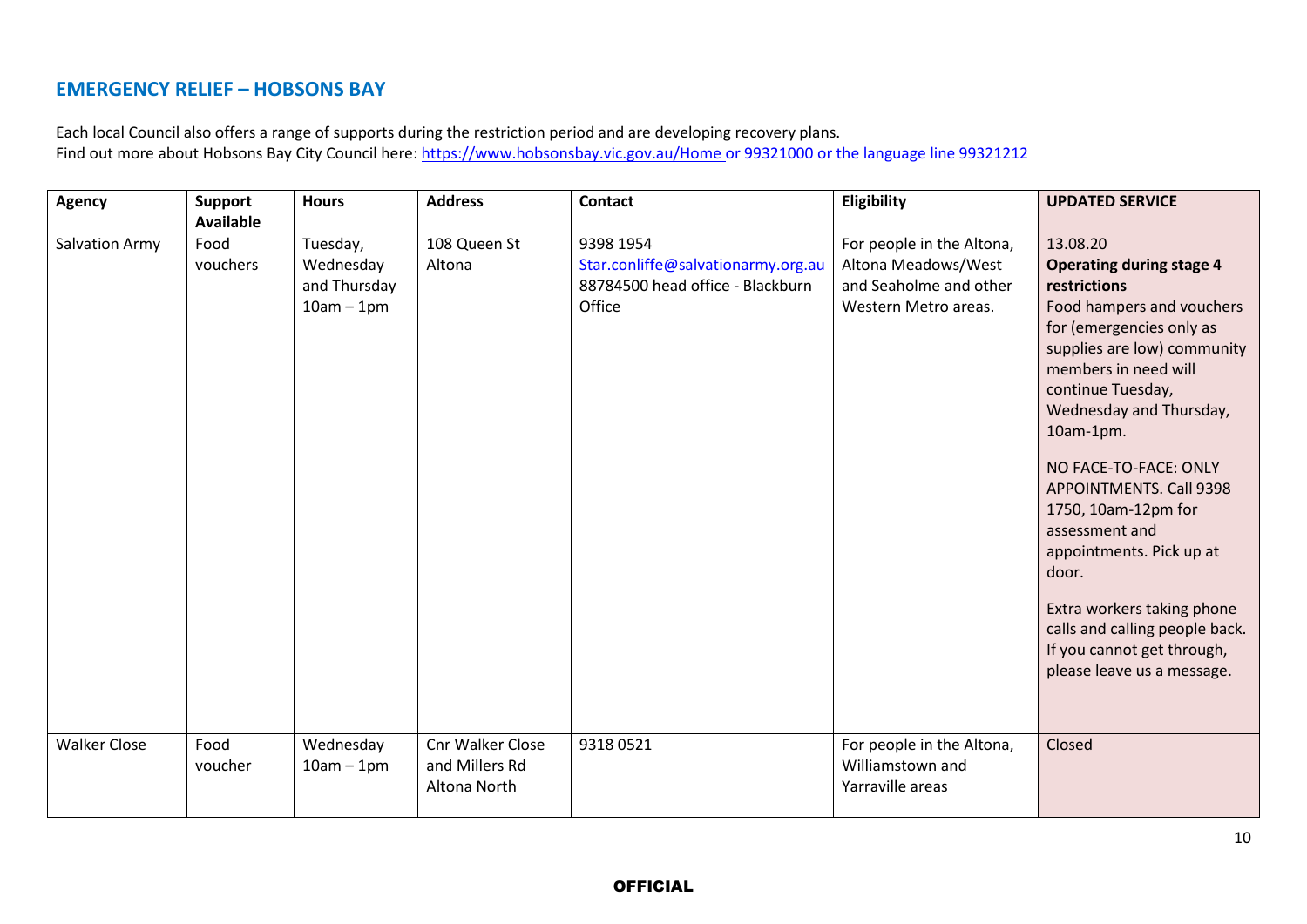| <b>Agency</b>                                                    | <b>Support</b><br><b>Available</b> | <b>Hours</b>                        | <b>Address</b>                                                                      | <b>Contact</b>                                                      | Eligibility                                                                                               | <b>UPDATED SERVICE</b>                                                                                                                                                                                                                                                                                                                            |
|------------------------------------------------------------------|------------------------------------|-------------------------------------|-------------------------------------------------------------------------------------|---------------------------------------------------------------------|-----------------------------------------------------------------------------------------------------------|---------------------------------------------------------------------------------------------------------------------------------------------------------------------------------------------------------------------------------------------------------------------------------------------------------------------------------------------------|
| Laverton<br>Community<br>Centre                                  | Food parcels<br>and<br>vouchers    | Mon - Fri<br>$10am - 2pm$           | 95 - 105 Railway<br>Ave Laverton                                                    | 0476170589<br>Mary (Manager) - 0416 141 479<br>https://lcis.org.au/ | Must live in 3028 postcode                                                                                | 13.08.20<br><b>Operating during stage 4</b><br>restrictions<br>Taking phone calls on<br>0476170589 and email<br>submissions from our LCIS<br>website.<br>https://lcis.org.au/<br>Mon - Fri from 10am - 2pm<br>Food parcel and Coles<br>vouchers are been delivered<br>on a Tuesday, Wednesday,<br>Thursday and Friday<br>No face to face contact. |
| Anglicare -<br>Williamstown<br><b>Emergency Relief</b><br>Centre | Coles &<br><b>WWE</b><br>vouchers  | Monday and<br>Fridays 10am -<br>1pm | Temporarily<br>operating from<br>**St Stephens<br>179 Melbourne Rd<br>Williamstown. | 0408 129 590                                                        | For people in Braybrook,<br>Newport or Williamstown.<br>Will support people in<br>need from other suburbs | 13.08.20<br><b>Operating during stage 4</b><br>restrictions<br><b>Operating from St Stephens</b><br>179 Melbourne Rd<br>Williamstown.<br>Service Hours -<br>Monday & Friday 10am -<br>1.00 <sub>pm</sub><br>Foodbank Program available<br>Fridays.<br>Phone Assessment available<br>at other times.                                               |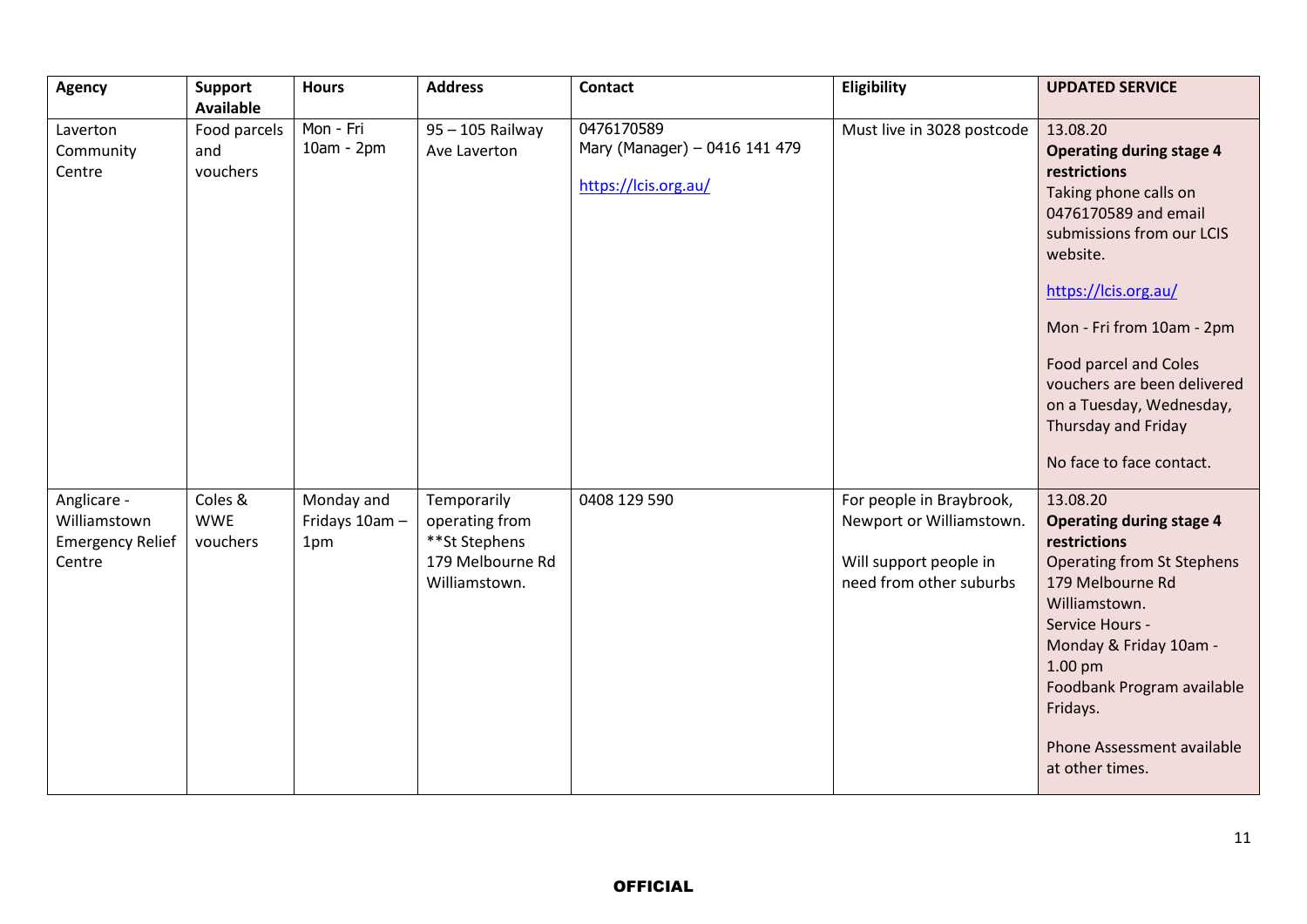| <b>Agency</b>                                                     | <b>Support</b><br><b>Available</b> | <b>Hours</b>              | <b>Address</b>                        | <b>Contact</b>                                                     | Eligibility                         | <b>UPDATED SERVICE</b>                                                                                                                                                                                                                                                                                                                   |
|-------------------------------------------------------------------|------------------------------------|---------------------------|---------------------------------------|--------------------------------------------------------------------|-------------------------------------|------------------------------------------------------------------------------------------------------------------------------------------------------------------------------------------------------------------------------------------------------------------------------------------------------------------------------------------|
|                                                                   |                                    |                           |                                       |                                                                    |                                     | Call 0408 129 590<br>Coles & WW E Vouchers<br>Clients with access to email<br>can receive e vouchers.<br>Arrangements for voucher<br>collection from Anglicare<br>office can also be made.<br>Home visits can be arranged<br>in special circumstances.<br>Will support people in need<br>from other suburbs                              |
| <b>Helping Hand</b><br>Cafe<br>(Williamstown<br>Church of Christ) | Food<br>Hampers                    | Tues 11am to<br>1pm       | 119 Douglas<br>Parade<br>Williamstown | <b>Robert Adams</b><br>0411 475 091<br>Helpinghandcafe@hotmail.com | ID required                         | 13.08.20<br><b>Operating during stage 4</b><br>restrictions<br>Weekly community meal has<br>been replaced by take away<br>food hamper. Cost to client<br>is \$5 per hamper<br>Also offering free soup and<br>bread with each hamper, and<br>a free pantry onsite.<br>Drop in accepted<br>Social distancing measures in<br>place on site. |
| Outlets<br>Cooperative<br>Neighbourhood                           | Fresh<br>Produce<br>Pantry         | Wednesday<br>$10am - 2pm$ | 43 Mason Street<br>Newport            | 9391 8504 (Therese or Jess)                                        | http://www.outletsco-<br>op.com.au/ | 13.08.20<br><b>Operating during stage 4</b><br>restrictions                                                                                                                                                                                                                                                                              |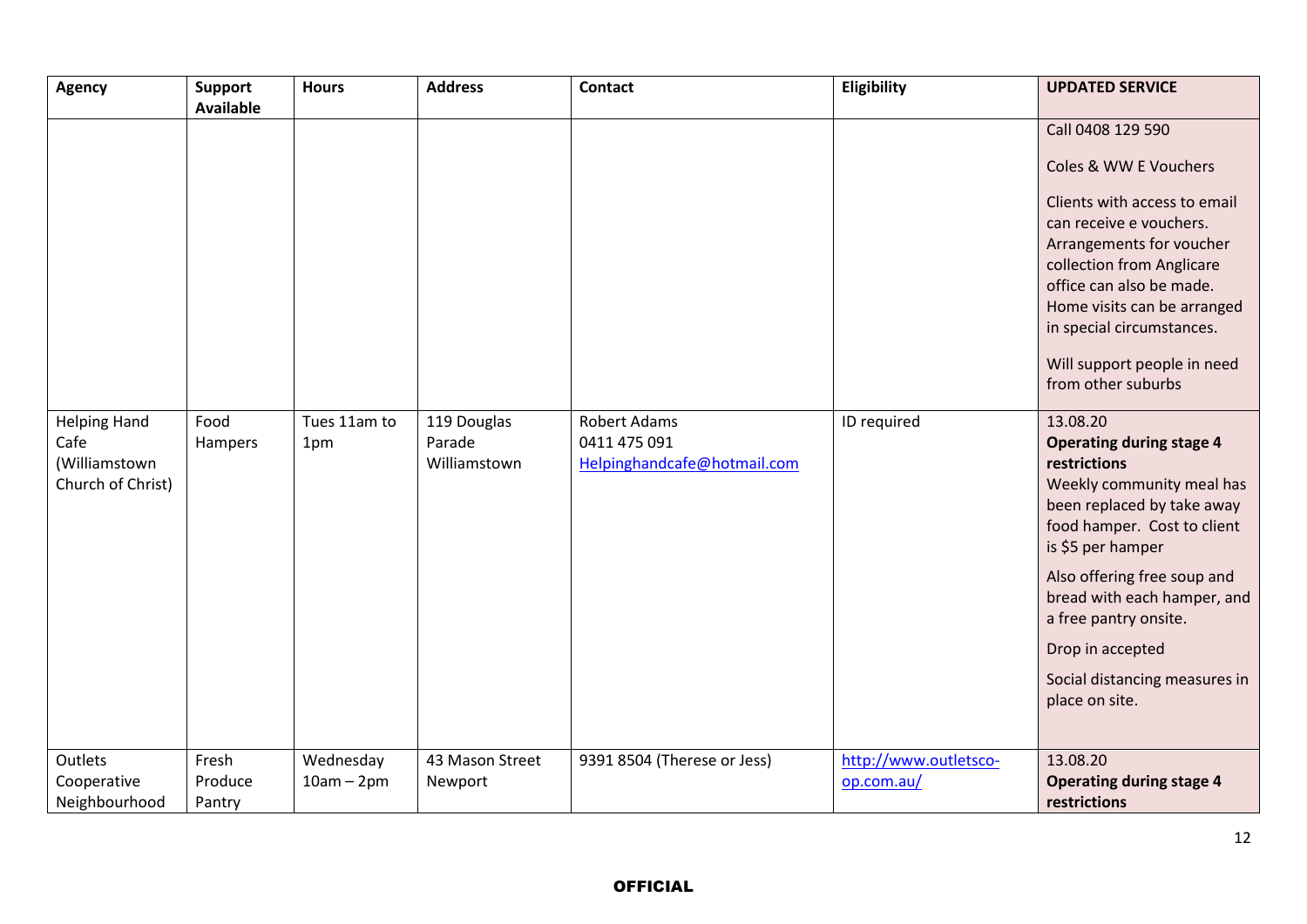| Agency               | <b>Support</b>   | <b>Hours</b> | <b>Address</b>     | <b>Contact</b>                | Eligibility               | <b>UPDATED SERVICE</b>          |
|----------------------|------------------|--------------|--------------------|-------------------------------|---------------------------|---------------------------------|
|                      | <b>Available</b> |              |                    |                               |                           |                                 |
| House                | Package          |              |                    |                               |                           | No appointment required.        |
|                      | items            |              |                    |                               |                           |                                 |
|                      | Personal         |              |                    |                               |                           | Drop- in service.               |
|                      | hygiene          |              |                    |                               |                           |                                 |
|                      | products         |              |                    |                               |                           |                                 |
|                      | Food             |              |                    |                               |                           |                                 |
|                      | hampers          |              |                    |                               |                           |                                 |
| <b>Catholic Care</b> | Supermarket      | Wed-Fri      | 3 Wingfield Street | Phone 9689 3888               | Express post or evouchers | 13.08.20                        |
|                      | and bill         | $10am - 4pm$ | Footscray          | 0436 127 882                  |                           | <b>Operating during stage 4</b> |
|                      | assistance       |              |                    | Erassistfootscray@ccam.org.au |                           | restrictions                    |
|                      |                  |              |                    |                               |                           | Fuel vouchers available         |
|                      |                  |              |                    |                               |                           | through Melton office.          |
|                      |                  |              |                    |                               |                           | All contact is via the phone.   |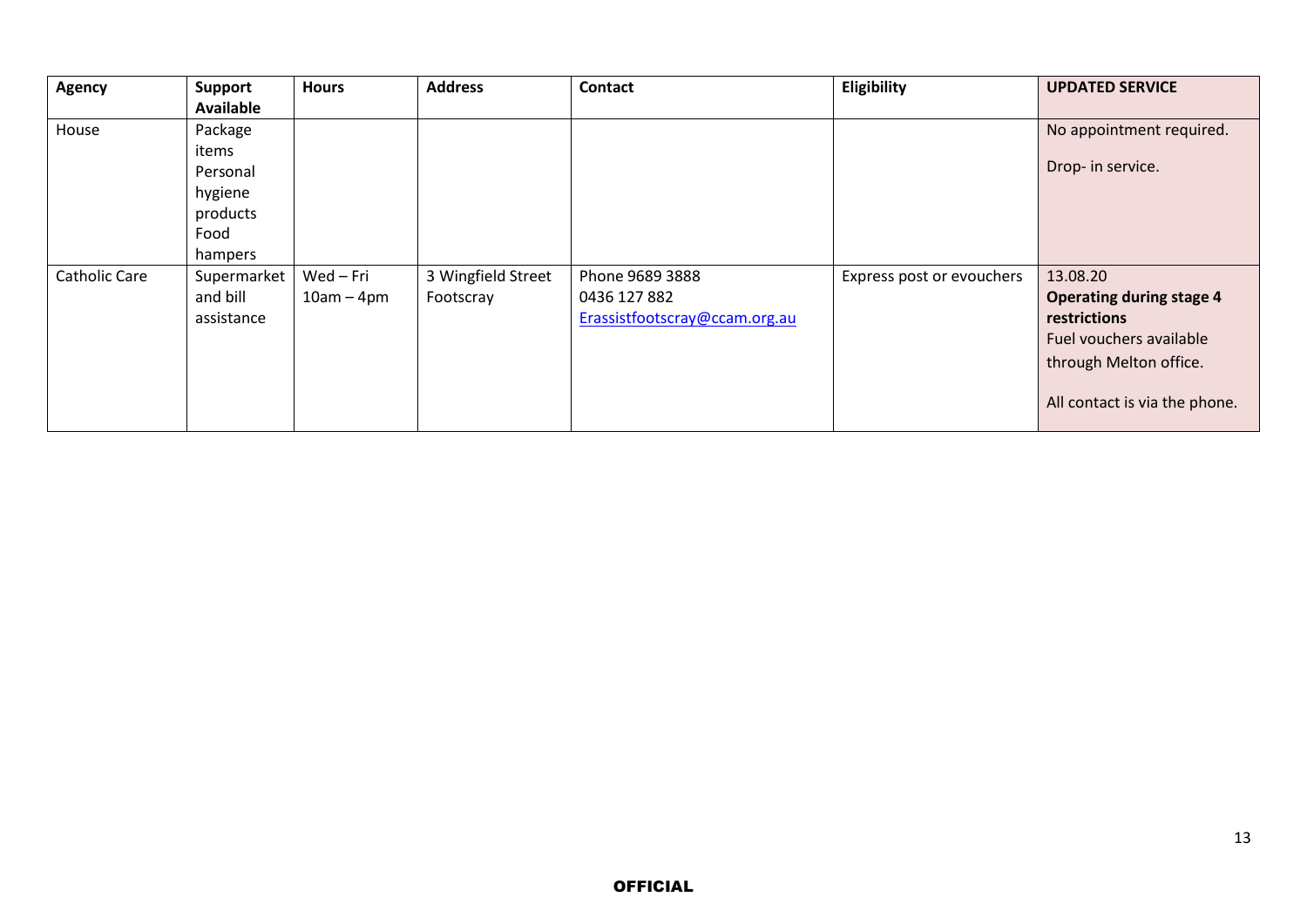### **EMERGENCY RELIEF – MARIBYRNONG**

Each local Council also offers a range of supports during the restriction period and are developing recovery plans. Find out more about Maribyrnong City Council here <https://www.maribyrnong.vic.gov.au/Home>

| <b>Agency</b>                       | Support<br><b>Available</b>                                                                                                     | <b>Hours</b>                              | <b>Address</b>                                            | <b>Contact</b>                                                    | Eligibility                                                                                          | <b>UPDATED SERVICE</b>                                                                                                                                                                              |
|-------------------------------------|---------------------------------------------------------------------------------------------------------------------------------|-------------------------------------------|-----------------------------------------------------------|-------------------------------------------------------------------|------------------------------------------------------------------------------------------------------|-----------------------------------------------------------------------------------------------------------------------------------------------------------------------------------------------------|
| <b>Catholic Care</b>                | Supermarket<br>and bill<br>assistance.                                                                                          | $Wed$ – Fri<br>$10am - 4pm$               | 3 Wingfield Street<br>Footscray                           | Phone 9689 3888<br>0436 127 882                                   | Express post or<br>evouchers                                                                         | 26.08.20<br><b>Operating during stage 4</b><br>restrictions<br>Fuel vouchers available through<br>Melton office.<br>(Available once per month)<br>All contact is via the phone.                     |
| Maribyrnong City<br>Council         | Community<br><b>Connectors</b><br>link people<br>impacted by<br>COVID-19<br>pandemic<br>into local ER<br>and other<br>services. | Monday $-$<br>Friday<br>$9am - 5pm$       | Precinct response<br>team with respond<br>to the request. | Phone 9688 0434<br>CommunityConnectors@mariby<br>rnong.vic.gov.au | Those affected by the<br>COVID-19 pandemic<br>and residing in the City<br>of Maribyrnong.            | 10.09.20<br><b>Operating during stage 4</b><br>restrictions<br>New addition - information and<br>referral service<br>New addition - delivery of items<br>from ER services to people in<br>isolation |
| <b>Wesley Footscray</b><br>Outreach | Food parcels<br>and food<br>vouchers                                                                                            | Wednesday-<br>Friday<br>$9.30$ am $-4$ pm | 310 Barkly St<br>Footscray                                | 9689 3515                                                         | Food parcels and<br>vouchers are available<br>to eligible people<br>following a phone<br>assessment. | 27.08.2020<br><b>Operating during stage 4</b><br>restrictions<br>Food parcels and food vouchers<br>are available for people living<br>Maribyrnong LGA.                                              |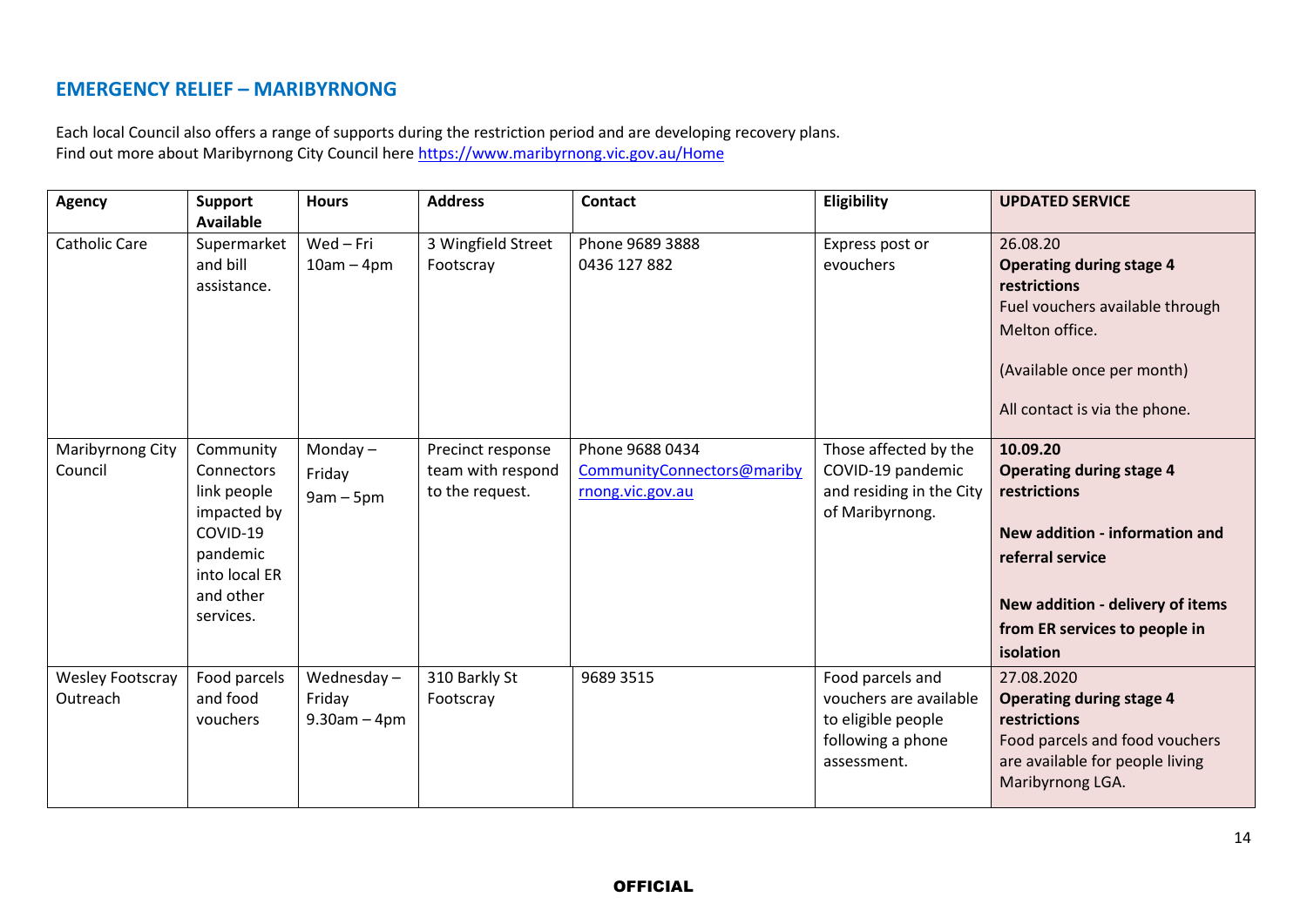| Agency | <b>Support</b><br><b>Available</b> | <b>Hours</b> | <b>Address</b> | <b>Contact</b> | Eligibility | <b>UPDATED SERVICE</b>                                                                                                  |
|--------|------------------------------------|--------------|----------------|----------------|-------------|-------------------------------------------------------------------------------------------------------------------------|
|        |                                    |              |                |                |             | <b>Contact 9689 3515</b>                                                                                                |
|        |                                    |              |                |                |             | People living outside of<br>Maribyrnong LGA may be provided<br>with a one off food voucher in an<br>emergency situation |
|        |                                    |              |                |                |             | Will assist people in Brimbank as<br>many providers are closed                                                          |
|        |                                    |              |                |                |             | Shower and laundry facilities are<br>currently on hold till further notice.                                             |
|        |                                    |              |                |                |             | Dry cleaned jackets and blankets<br>not currently available                                                             |
|        |                                    |              |                |                |             | Morning tea and lunch programs<br>on hold.                                                                              |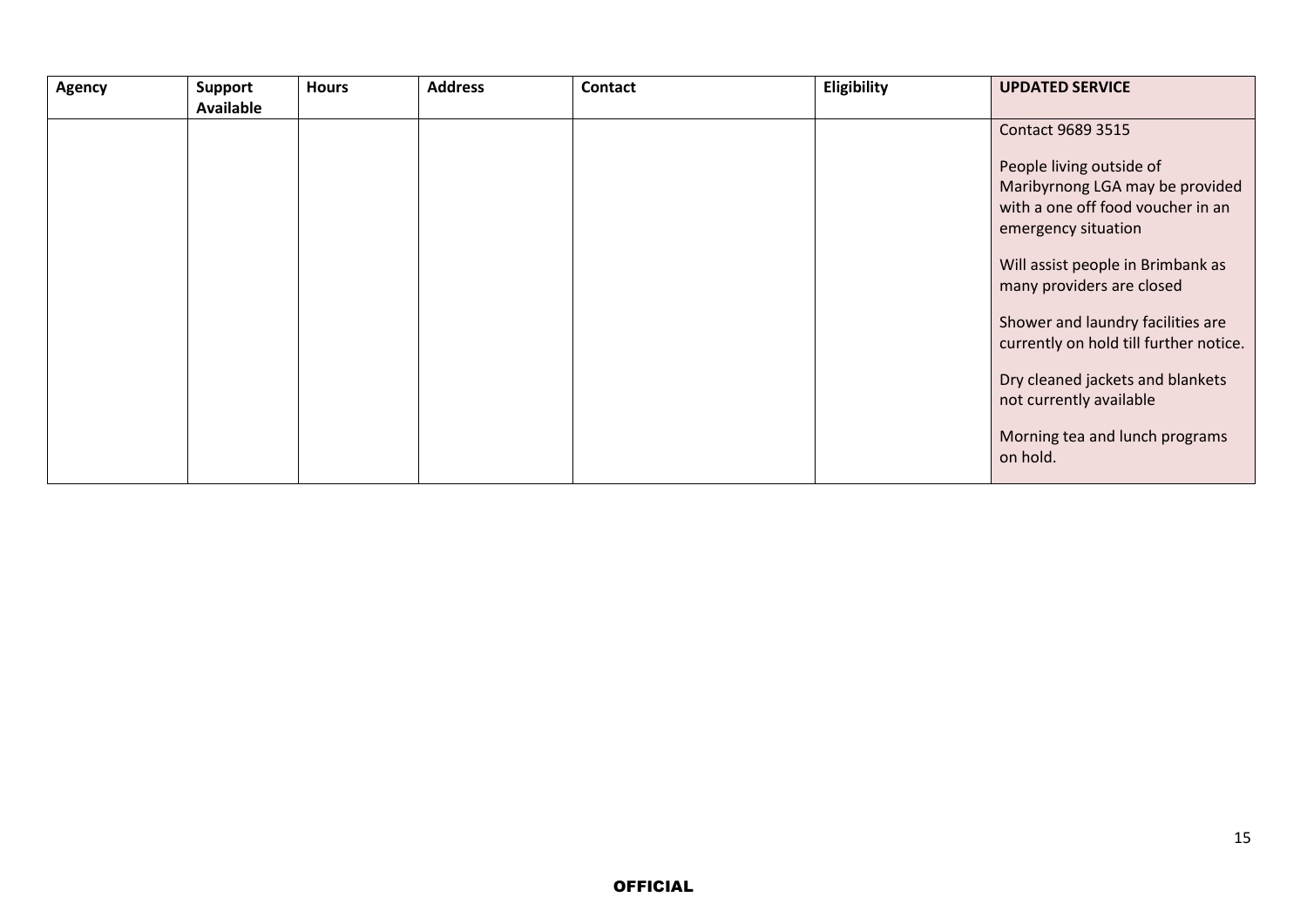### **EMERGENCY RELIEF – MELTON**

Each local Council also offers a range of supports during the restriction period and are developing recovery plans. Find out more about Melton City Council here <https://www.melton.vic.gov.au/Home>

| <b>Agency</b> | <b>Support</b>   | <b>Hours</b> | <b>Address</b> | <b>Contact</b> | Eligibility        | <b>UPDATED SERVICE</b>                           |
|---------------|------------------|--------------|----------------|----------------|--------------------|--------------------------------------------------|
|               | <b>Available</b> |              |                |                |                    |                                                  |
| Melton        | Food parcels     | Monday $-$   | 100 Coburns    | 9747 6811      | For people in      | 27.08.2020                                       |
| Combined      |                  | Thursday     | Road           |                | Melton.            | <b>Operating during stage 4 restrictions</b>     |
| Churches      |                  | $10am - 3pm$ | Melton         |                | Available to       | Still operating but no access to the building.   |
| Caring        |                  | Friday       |                |                | residents of       | Goods are collected at delivery dock.            |
| Emergency     |                  | $10am -$     |                |                | Melton twice a     |                                                  |
| Food Ser      |                  | 12.15pm      |                |                | year.              | No appointment required.                         |
|               |                  |              |                |                | To access          | Mon-Thurs: 10.00am - 2.00 pm                     |
|               |                  |              |                |                | further            |                                                  |
|               |                  |              |                |                | assistance an      | Friday: 10.00am - 12.00 pm                       |
|               |                  |              |                |                | appointment        | Home delivery available. Send through ID         |
|               |                  |              |                |                | with the Budget    | first.                                           |
|               |                  |              |                |                | <b>Educator</b> is |                                                  |
|               |                  |              |                |                | required.          | Eligibility the same, but more frequent          |
|               |                  |              |                |                |                    | assistance is available once assessed by         |
|               |                  |              |                |                |                    | budget educator.                                 |
| Northpoint    | Food parcels     | Friday       | Melton South   |                | For people in      | 13.08.2020                                       |
| Pantry        |                  | $9.30am -$   | Community      |                | Melton. Must a     | <b>Operating during stage 4 restrictions</b>     |
|               |                  | 12.30pm      | Centre         |                | Centrelink or      | Pre-packaged food parcels (including fresh       |
|               |                  |              | 41 Exford Road |                | Immigration        | fruit and vegetables) are still available as per |
|               |                  |              | Melton South   |                | Card although      | listed criteria.                                 |
|               |                  |              |                |                | some flexibility   |                                                  |
|               |                  |              |                |                | to support         | Social distancing measures are in place. Food    |
|               |                  |              |                |                | people who do      | parcels will be distributed through the door.    |
|               |                  |              |                |                | not meet these     | Gold coin donation appreciated.                  |
|               |                  |              |                |                | criteria.          | Curry, rice and pasta packs available on the     |
|               |                  |              |                |                |                    | day.                                             |
|               |                  |              |                |                |                    |                                                  |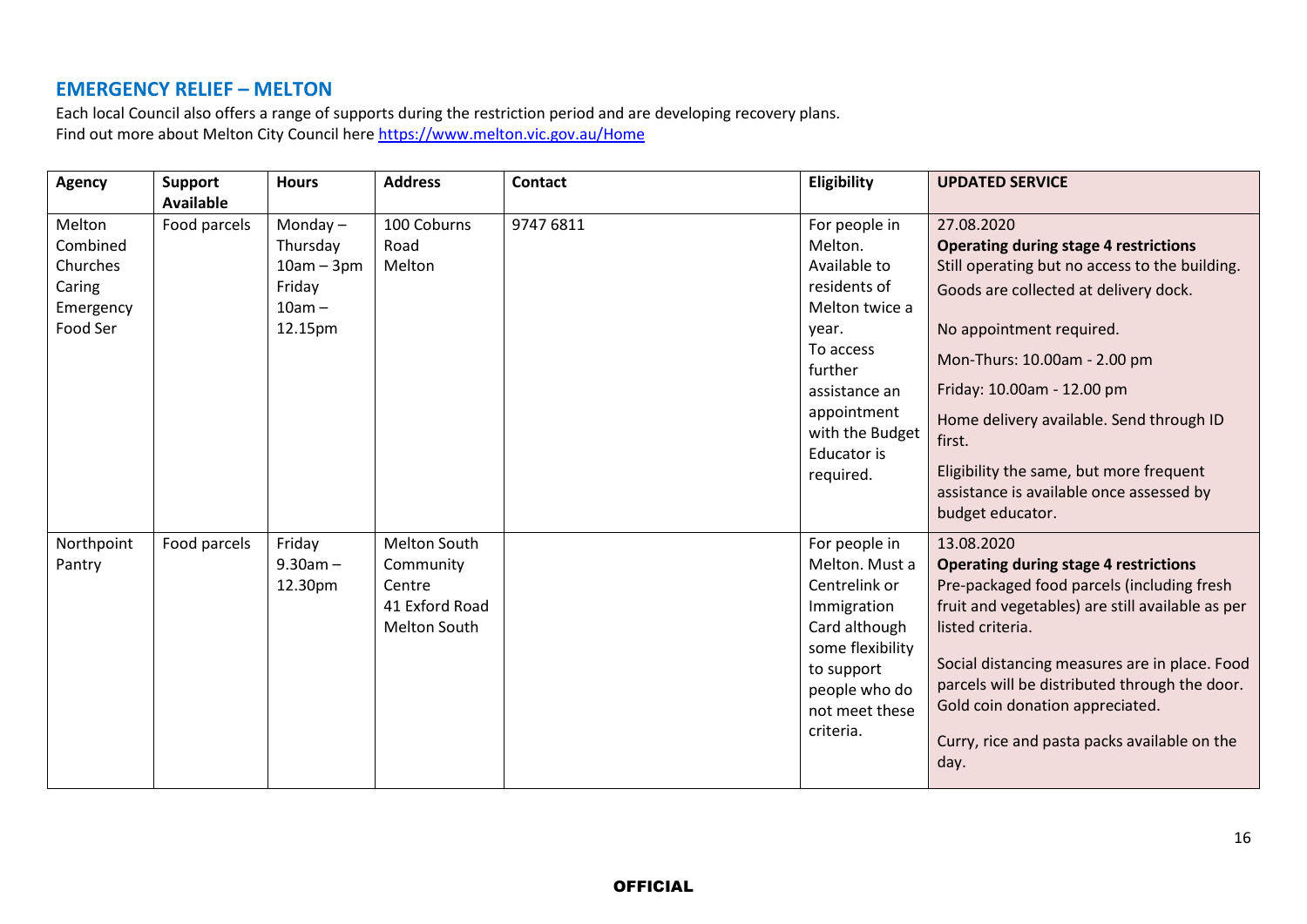| <b>Agency</b>  | <b>Support</b>   | <b>Hours</b>   | <b>Address</b>     | <b>Contact</b>                     | Eligibility     | <b>UPDATED SERVICE</b>                       |
|----------------|------------------|----------------|--------------------|------------------------------------|-----------------|----------------------------------------------|
|                | <b>Available</b> |                |                    |                                    |                 |                                              |
| Resergence     | Food parcels     | Tuesday:       | 3 Graham St        |                                    | For people in   | 27.08.2020                                   |
| Food           |                  | $12.00 - 3.00$ | Melton             |                                    | Melton and      | Not operating for remainder of stage 4       |
| <b>Hampers</b> |                  | pm             |                    |                                    | surrounding     | restrictions                                 |
|                |                  | Wed: 10.00 -   |                    |                                    | areas in the    |                                              |
|                |                  | 3.00 pm        |                    |                                    | western         | For further information consult consult      |
|                |                  |                |                    |                                    | suburbs         | Resergence FB page                           |
|                |                  |                |                    |                                    | (depending on   |                                              |
|                |                  |                |                    |                                    | availability of | https://www.facebook.com/ResergenceInc/      |
|                |                  |                |                    |                                    | food).          |                                              |
| Catholic       | Fuel and food    | Monday,        | <b>Melton City</b> | ring Monday, Tuesday and Wednesday |                 | 13.08.2020                                   |
| Care           | Vouchers and     | Tuesday and    | Council            | at 8.30 to make a same day         |                 | <b>Operating during stage 4 restrictions</b> |
|                | bill             | Wednesday      | Civic Centre,      | appointment.                       |                 | Currently no "face to face" appointments.    |
|                | assistance.      | 9.30 am -      | Melton             |                                    |                 |                                              |
|                |                  | 3.30 pm        |                    | 0409810104                         |                 | Extension of service - now 3 days a week     |
|                |                  |                |                    |                                    |                 | (addition of Monday).                        |
|                |                  |                |                    |                                    |                 | All contact is via the phone.                |
|                |                  |                |                    |                                    |                 |                                              |
| Dal Baba       | Free home        | Seven days     | Home delivered     | 0433 021 110                       | Free for all    | 13.08.2020                                   |
| Badhi          | delivered        | per week,      |                    | 0422 790 568                       | vulnerable      | <b>Operating during stage 4 restrictions</b> |
| Chandi         |                  | call before    |                    |                                    | seniors         |                                              |
| Temple         | vegetarian       | 12noon.        |                    |                                    | $(65yrs+)$ ,    | Phone requests for meals to be made by       |
| (Plumpton)     | meals            | Delivery       |                    |                                    | people with a   | 2.00pm                                       |
|                |                  | 5pm-8pm,       |                    |                                    | disability,     |                                              |
|                |                  | seven days     |                    |                                    | Carers          | Limited meal deliveries made between         |
|                |                  | per week       |                    |                                    |                 | 5.00pm - 8.00 pm                             |
|                |                  |                |                    |                                    |                 |                                              |
|                |                  |                |                    |                                    |                 | Groceries and blankets also available -      |
|                |                  |                |                    |                                    |                 | requests to be made via phone call or text.  |
|                |                  |                |                    |                                    |                 |                                              |
|                |                  |                |                    |                                    |                 |                                              |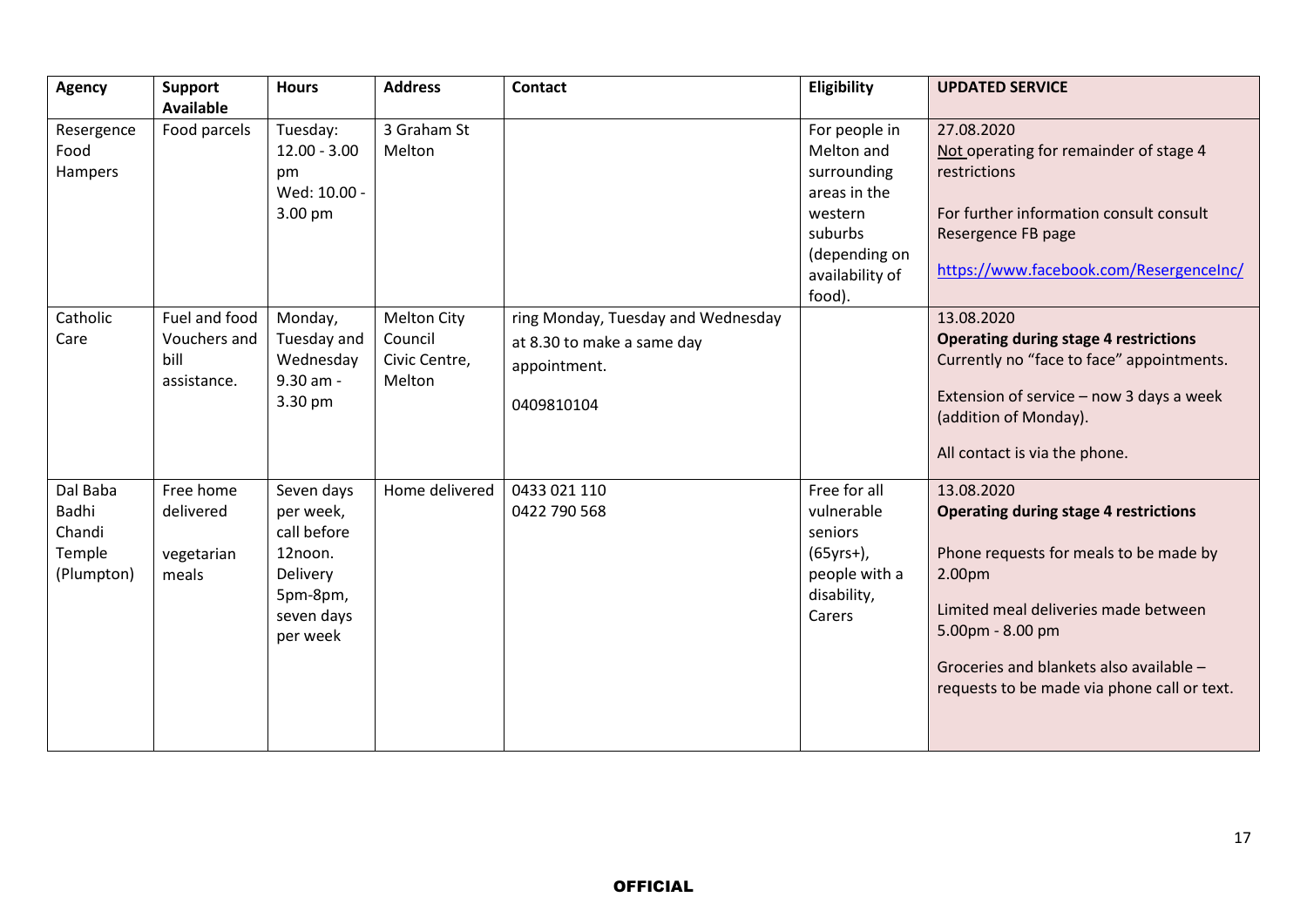| <b>Agency</b>      | <b>Support</b><br><b>Available</b> | <b>Hours</b> | <b>Address</b>  | <b>Contact</b>                       | Eligibility      | <b>UPDATED SERVICE</b>                            |
|--------------------|------------------------------------|--------------|-----------------|--------------------------------------|------------------|---------------------------------------------------|
| Community          | Home meals                         | Monday $-$   | Home delivered  | 9747 5407 or                         | For vulnerable   | 13.08.2020                                        |
| $Care -$           | delivered                          | Friday       |                 | 9747 7384                            | seniors          | <b>Operating during stage 4 restrictions</b>      |
| <b>Melton City</b> |                                    | $9.30am -$   |                 |                                      | $(65yrs+)$ ,     | <b>Contact Melton City Council Community Care</b> |
| Council            |                                    | 1.00 pm      |                 |                                      | people with a    | for details re: eligibility. Special              |
|                    |                                    |              |                 |                                      | disability,      | circumstances, due to COVID-19, will be           |
|                    |                                    |              |                 |                                      | Carers (as per   | considered.                                       |
|                    |                                    |              |                 |                                      | specific funding |                                                   |
|                    |                                    |              |                 |                                      | programs:        |                                                   |
|                    |                                    |              |                 |                                      | HACC etc.)       |                                                   |
| Earth Village      | <b>Bread</b>                       | Currently    | 43 Unitt Street | 1300 525 332                         | Provide full     | 30.4.20                                           |
| Café               | collection                         | Closed       | Melton          |                                      | name and         |                                                   |
|                    | and limited                        | Monday $-$   |                 |                                      | Medicare card    | Closed.                                           |
|                    | fresh produce                      | Friday       |                 |                                      | to show family   |                                                   |
|                    |                                    | 12pm-4pm     |                 |                                      | size.            |                                                   |
| Sri Durga          | Delivering                         | <b>Not</b>   | Not provided    | People can email                     | Vulnerable       | 27.08.20                                          |
| Temple             | food &                             | provided     |                 | mail@sridurgatemple.com or ring      | community        | <b>Operating during stage 4 restrictions</b>      |
|                    | groceries to                       |              |                 | (03)9747 1628 or mobile 0435 374 622 |                  | New addition                                      |
|                    | people who                         |              |                 | for home delivery                    |                  | Freshly cooked vegetarian meals                   |
|                    | contact them                       |              |                 |                                      |                  |                                                   |
|                    | directly                           |              |                 |                                      |                  |                                                   |
| Soup               | Soup, bread                        | Saturday     | Advised when    | Kylie                                | No eligibility   | 10.09.20                                          |
| Kitchen            | and hamper                         | afternoon    | booking made.   | 0417 628 261                         | criteria but     |                                                   |
| Melton             | (pantry                            | Pick-up and  |                 | Facebook                             | need to make a   | Only operating until 19 September at this         |
|                    | items)                             | delivery in  |                 | www.facebook.com/soupkitchenmelton   | booking.         | stage.                                            |
|                    |                                    | the Melton   |                 |                                      |                  |                                                   |
|                    |                                    | area.        |                 |                                      |                  |                                                   |
| Timbertop          | Food relief                        | (Food packs) | 1 Timber Top    | 9747 5761                            | Available to     | 10.09.20                                          |
| Children's         | (limited                           | Every        | Parade, Aintree |                                      | City of Melton   | <b>Operating during stage 4 restrictions</b>      |
| and                | number of                          | Thursday.    |                 |                                      | residents only.  |                                                   |
| Community          | food parcels),                     | Phone        |                 |                                      |                  | <b>New addition</b>                               |
| Centre             | <b>COVID Care</b>                  | between      |                 |                                      |                  |                                                   |
|                    | packs                              | 9am - 11am   |                 |                                      |                  |                                                   |
|                    | (Includes                          | for an       |                 |                                      |                  |                                                   |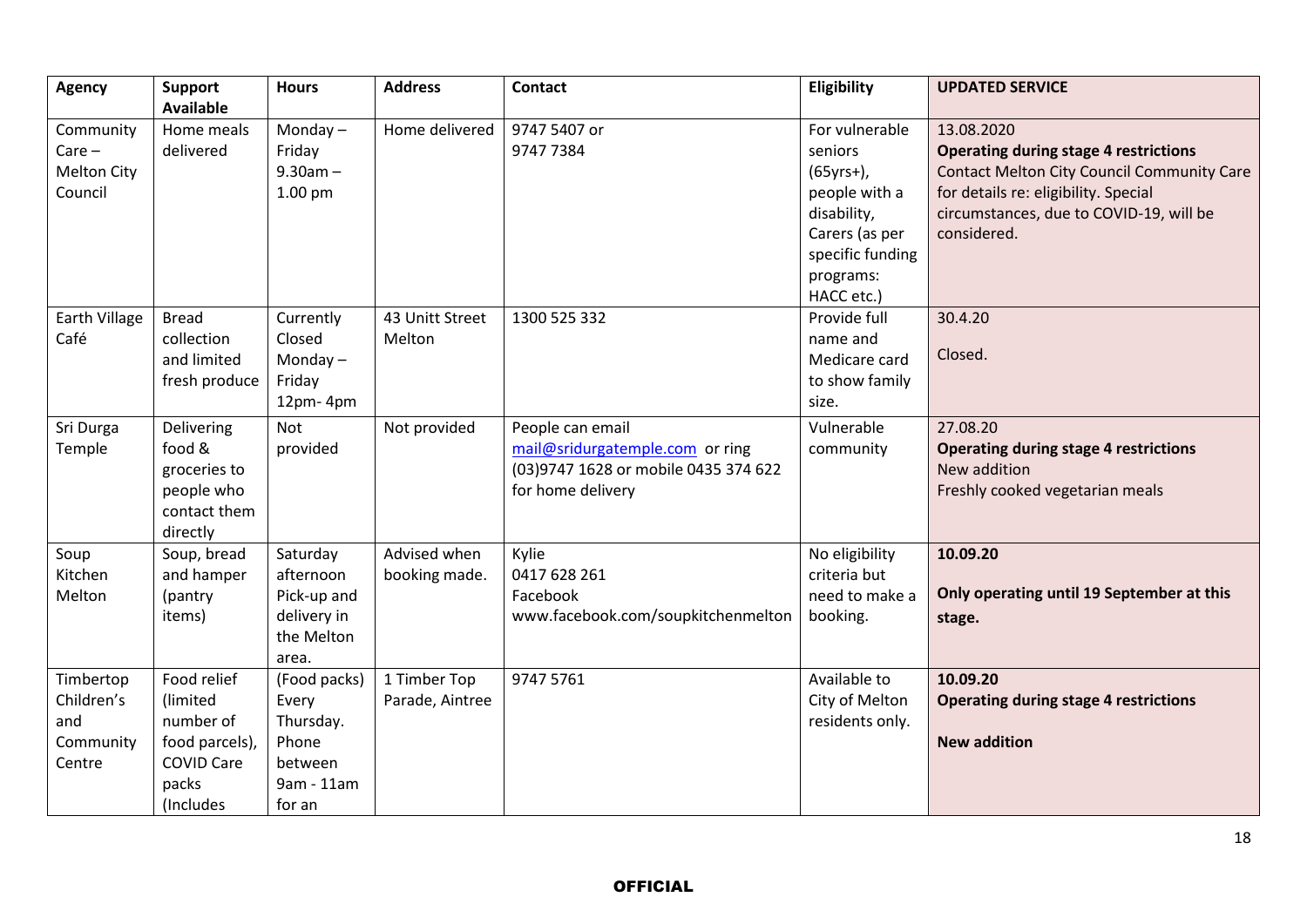| <b>Agency</b>                 | <b>Support</b><br><b>Available</b>                                                                                                                                                                                                             | <b>Hours</b>                                                                                                                                                                                                                              | <b>Address</b>                                   | <b>Contact</b> | Eligibility                                       | <b>UPDATED SERVICE</b>                                                          |
|-------------------------------|------------------------------------------------------------------------------------------------------------------------------------------------------------------------------------------------------------------------------------------------|-------------------------------------------------------------------------------------------------------------------------------------------------------------------------------------------------------------------------------------------|--------------------------------------------------|----------------|---------------------------------------------------|---------------------------------------------------------------------------------|
| Stevenson<br>House            | sanitiser,<br>masks,<br>disinfectant,<br>gloves,<br>handwash,<br>wipes)<br>Food relief<br>(limited<br>number of<br>food parcels),<br><b>COVID Care</b><br>packs<br>(Includes)<br>sanitiser,<br>masks,<br>disinfectant,<br>gloves,<br>handwash, | appointment<br>later that<br>day. (COVID<br>Care packs)<br>Phone<br>anytime.<br>(Food packs)<br>Every Friday.<br>Phone<br>between<br>9am - 11am<br>for an<br>appointment<br>later that<br>day. (COVID<br>Care packs)<br>Phone<br>anytime. | 10 Stevenson<br>Cres, Caroline<br><b>Springs</b> | 9747 7272      | Available to<br>City of Melton<br>residents only. | 10.09.20<br><b>Operating during stage 4 restrictions</b><br><b>New addition</b> |
| Kurunjang<br>Community<br>Hub | wipes)<br>Food relief<br>(limited<br>number of<br>food parcels),<br><b>COVID Care</b><br>packs<br>(Includes<br>sanitiser,<br>masks,<br>disinfectant,<br>gloves,<br>handwash,<br>wipes)                                                         | (Food packs)<br>Every<br>Wednesday.<br>Phone<br>between<br>9am - 11am<br>for an<br>appointment<br>later that<br>day. (COVID<br>Care packs)<br>Phone<br>anytime.                                                                           | 33 Mowbray<br>Cres, Kurunjang                    | 9747 7339      | Available to<br>City of Melton<br>residents only. | 10.09.20<br><b>Operating during stage 4 restrictions</b><br><b>New addition</b> |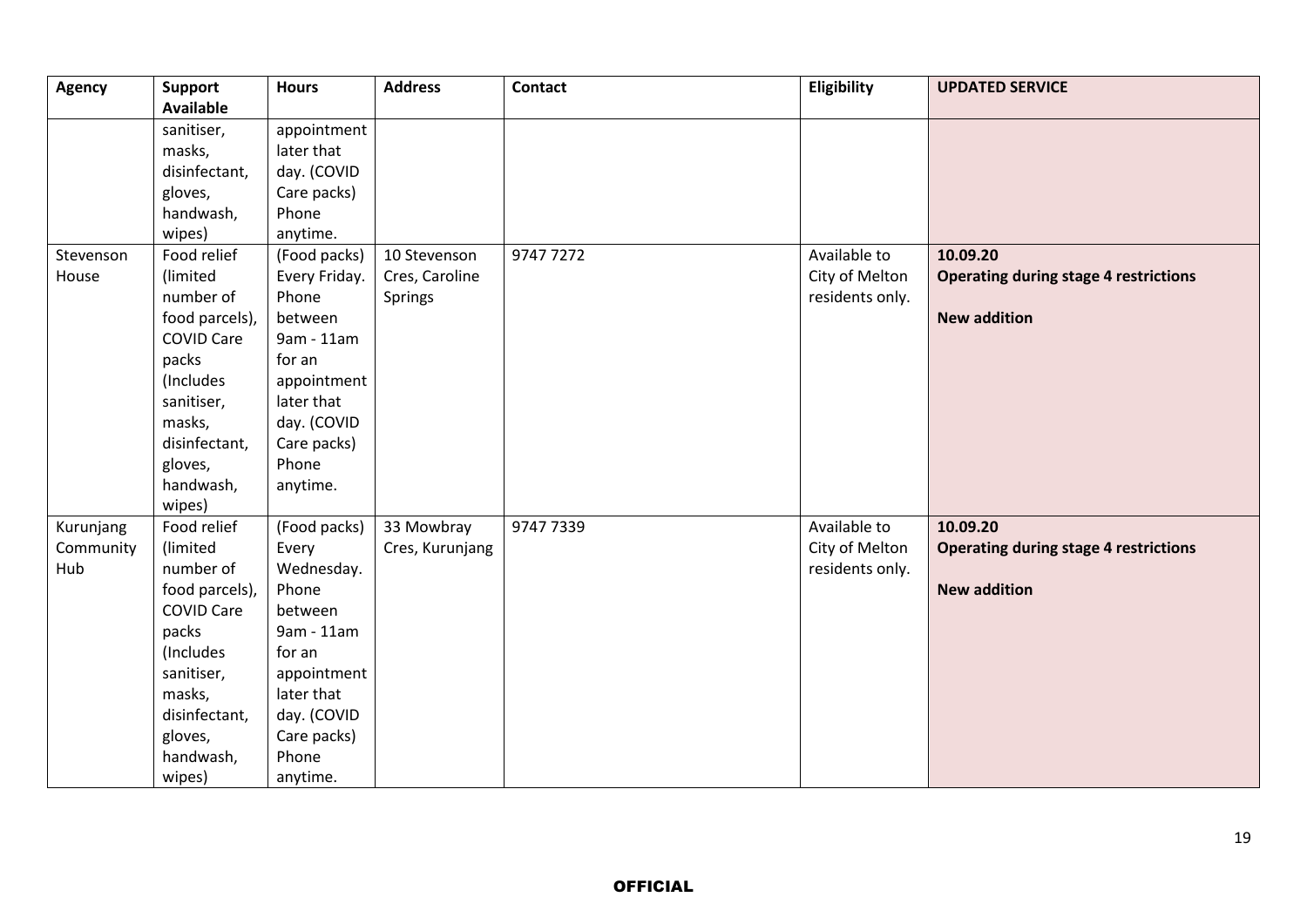### **EMERGENCY RELIEF – MELBOURNE**

Each local Council also offers a range of supports during the restriction period and are developing recovery plans. Find out more about Melbourne City Council here <https://www.melbourne.vic.gov.au/Pages/home.aspx>

| Agency                   | <b>Support</b><br><b>Available</b> | <b>Hours</b>                                       | <b>Address</b>               | <b>Contact</b>                         | Eligibility | <b>UPDATED SERVICE</b>                                                                                                                                                                                        |
|--------------------------|------------------------------------|----------------------------------------------------|------------------------------|----------------------------------------|-------------|---------------------------------------------------------------------------------------------------------------------------------------------------------------------------------------------------------------|
| Church of all<br>Nations | Food<br>parcels                    | Tuesday,<br>Wednesday and<br>Thursday from<br>10am | 180 Palmerston St<br>Carlton | 9347 7077<br>Contact@cancarlton.com.au |             | 13.08.2020<br><b>Operating during stage 4</b><br>restrictions<br>To obtain an Emergency Relief<br>food parcel we are requesting<br>people call or SMS 0484 062 862.<br>Parcel pick-up by appointment<br>only. |
|                          |                                    |                                                    |                              |                                        |             | Tues-Thurs 10-2pm.<br>To obtain a fresh food parcel we<br>ask that people call or SMS 0483<br>197 424                                                                                                         |
|                          |                                    |                                                    |                              |                                        |             | Parcel pick-up by appointment<br>only.<br>Wed 10-2pm.<br>If someone is isolating, we can                                                                                                                      |
|                          |                                    |                                                    |                              |                                        |             | provide non-contact delivery of<br>these food parcels.                                                                                                                                                        |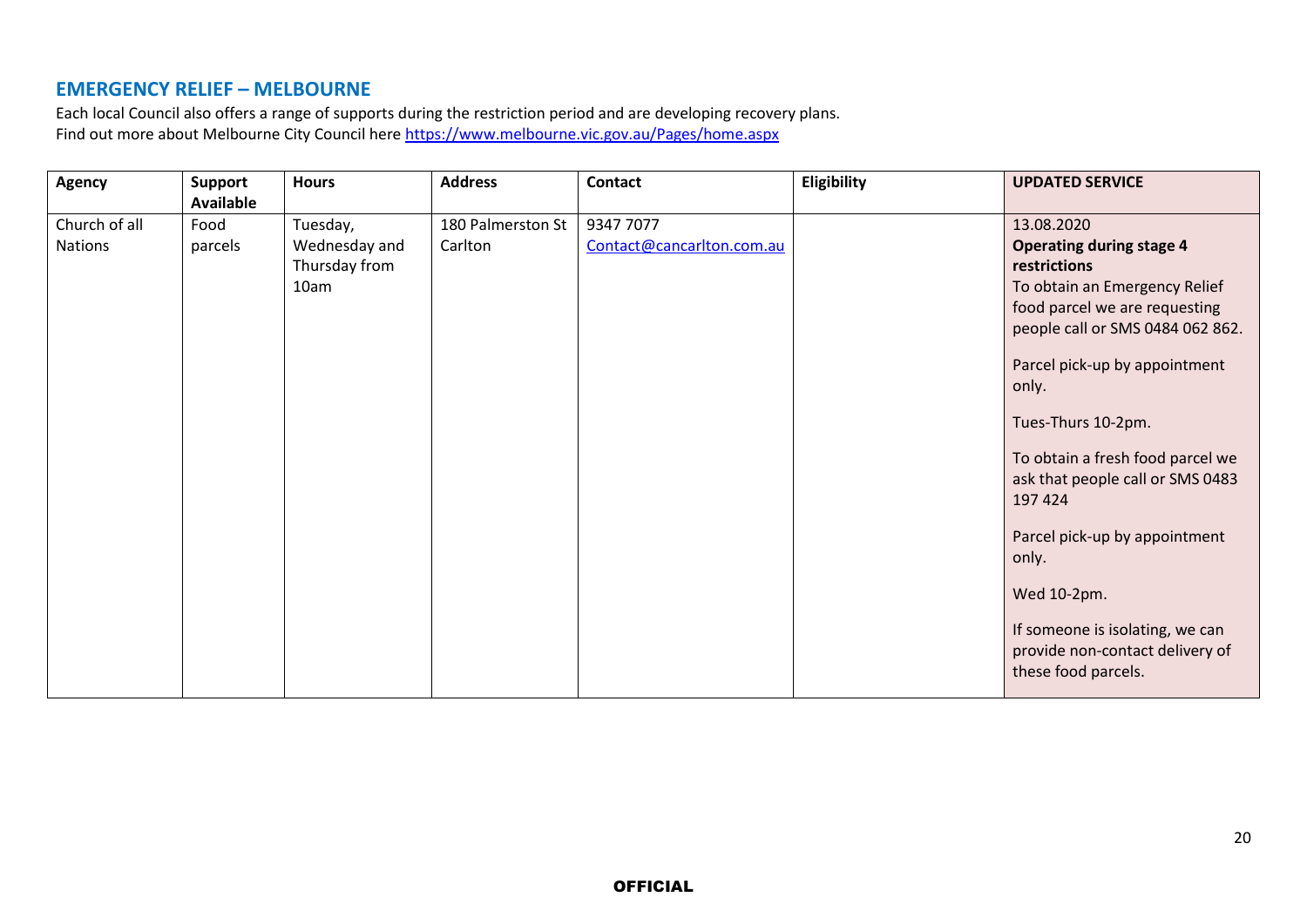#### **EMERGENCY RELIEF – MOONEE VALLEY**

| <b>Agency</b>                                         | <b>Support</b><br><b>Available</b> | <b>Hours</b>                                                                                             | <b>Address</b>                              | <b>Contact</b>                                                                           | Eligibility                                                                                                                          | <b>UPDATED SERVICE</b>                                                                                                                                                                               |
|-------------------------------------------------------|------------------------------------|----------------------------------------------------------------------------------------------------------|---------------------------------------------|------------------------------------------------------------------------------------------|--------------------------------------------------------------------------------------------------------------------------------------|------------------------------------------------------------------------------------------------------------------------------------------------------------------------------------------------------|
| Essendon<br>Citizens'<br>Advice<br><b>Bureau</b>      | Food<br>vouchers                   | Monday,<br>Tuesday, and<br>Friday 11am<br>$-2.15pm$                                                      | 1 Pascoe<br>Vale Rd<br>Moonee<br>Ponds      | 9370 4533                                                                                | For people living<br>in Ascot Vale,<br>Essendon,<br>Highpoint,<br>Maribyrnong and<br>Moonee Ponds                                    | Permanently CLOSED.                                                                                                                                                                                  |
| Helping<br>Hand<br>Mission                            | Food<br>parcels                    | Monday $-$<br>Friday 10am-<br>3pm                                                                        | 492<br>Fullerton<br>Road<br>Airport<br>West | 1300 892 010                                                                             |                                                                                                                                      | 13.08.20<br>Service closed pending downward trend in<br>COVID infections.<br>Check Facebook page for updates<br>www.facebook.com/opshopclearancecentre                                               |
| <b>Brighton</b><br>Street<br><b>Baptist</b><br>Church | Food<br>parcels                    | Pantry Day<br>Delivery only<br>Wednesdays<br>1pm-4pm                                                     | 12 Brighton<br>Street.<br>Flemington        | Appointments booked from Tuesday<br>afternoon on 0466 976 804<br>marcus.curnow@gmail.com | Prioritizing<br>Flemington and<br><b>Ascot Vale</b><br>Residents<br>All we require is a<br>name and<br>preferably a<br>phone number. | 13.08.2020<br><b>Operating during stage 4 restrictions</b><br>Flemington People's Pantry currently offers<br>a food hamper for delivery. Currently<br>working at capacity                            |
| Wingate<br>Community<br>Centre                        | Food<br>parcels                    | Mondays<br>(mornings),<br>Tuesdays (all<br>day) &<br>Fridays<br>(afternoon)<br>By<br>Appointment<br>only | 13a<br>Wingate<br>Ave<br><b>Ascot Vale</b>  | (03) 9212 0236<br>Manager@wingateave.com.au                                              | By Appointment<br>only.                                                                                                              | 26.08.2020<br><b>Operating during stage 4 restrictions</b><br>Available to anyone no health care card<br>required.<br>Currently working at capacity.<br>Note new telephone number:<br>(03) 9212 0236 |
| Vantage                                               | Pre-                               | Contact via                                                                                              | 320                                         | Ph: 98444465                                                                             | Operate from                                                                                                                         | 10.09.2020                                                                                                                                                                                           |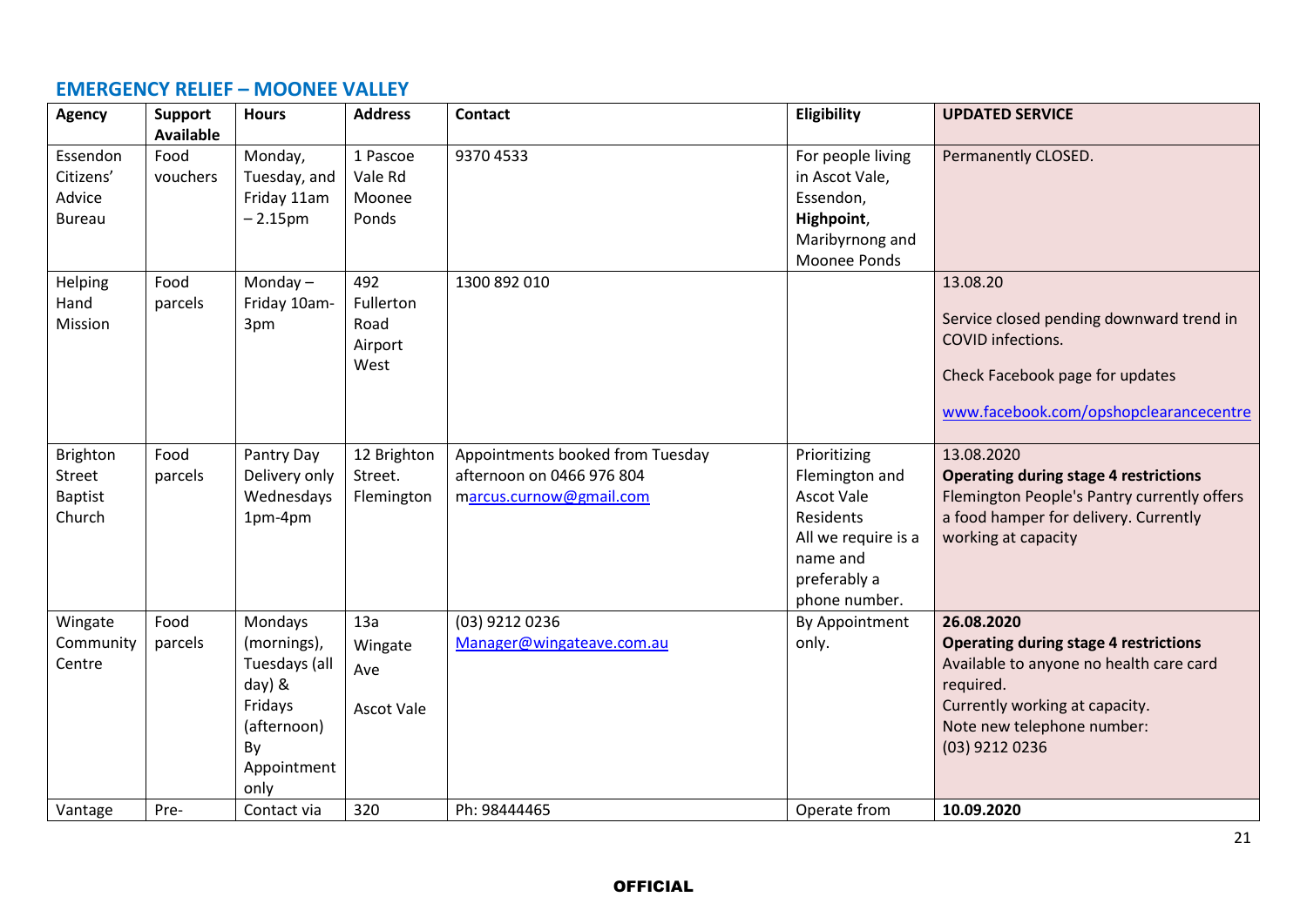| Agency     | <b>Support</b><br><b>Available</b>                                                                    | <b>Hours</b> | <b>Address</b>                                                                                                                            | <b>Contact</b>                                                                                                                                                                                             | Eligibility                                                                                                                                                                                          | <b>UPDATED SERVICE</b>                                                                                                                                                                                                                                                                                                                                                                                                                                                                                                                                         |
|------------|-------------------------------------------------------------------------------------------------------|--------------|-------------------------------------------------------------------------------------------------------------------------------------------|------------------------------------------------------------------------------------------------------------------------------------------------------------------------------------------------------------|------------------------------------------------------------------------------------------------------------------------------------------------------------------------------------------------------|----------------------------------------------------------------------------------------------------------------------------------------------------------------------------------------------------------------------------------------------------------------------------------------------------------------------------------------------------------------------------------------------------------------------------------------------------------------------------------------------------------------------------------------------------------------|
| Point Care | packed<br>boxes<br>with<br>pantry<br>items as<br>well as<br>meals,<br>fresh food<br>and<br>vegetable. | email only   | Reynolds<br>Road<br>Donvale<br>Pre-<br>arranged<br>pick-up<br>location:<br>Unit1/16A<br><b>Keilor Park</b><br><b>Drive</b><br>Keilor East | admin@vantagepoint.church<br>Email details - name, contact details, family<br>size and residential suburb and someone from<br>organisation will make contact.<br>https://www.vantagepoint.church/community | multiple locations<br>around<br>Melbourne and<br>will deliver to the<br>Moonee Valley<br>area.<br>Can organise pick<br>up at a convenient<br>time or for parcels<br>to be delivered<br>door-to-door. | <b>Operating during stage 4 restrictions</b><br>This service is also available to people in<br><b>Brimbank, Hume and Moreland</b><br>municipalities<br>Note: Requests for food parcels must be<br>received before 3pm the Friday of the week<br>prior to the Tuesday pick-up date.<br>Pre-ordered boxes (arranged via email) will<br>also be available at an arranged time for<br>contactless collection on Tuesdays from<br><b>Keilor</b><br>Unit1/16A Keilor Park Drive<br>Keilor East every Tuesday 2.30-3.30pm<br>Home delivery service has been suspended |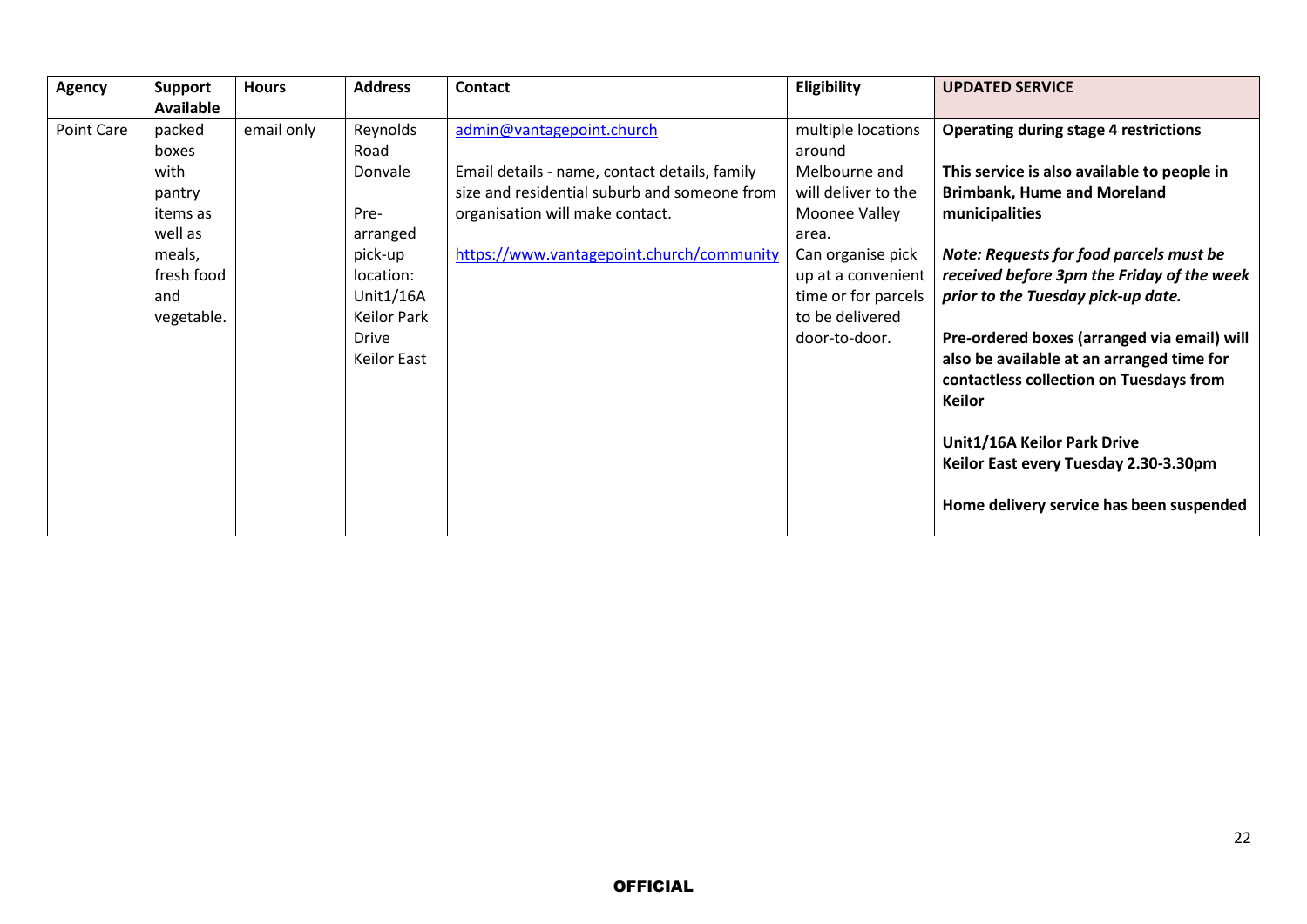### **EMERGENCY RELIEF – WYNDHAM**

Each local Council also offers a range of supports during the restriction period and are developing recovery plans. Find out more about Wyndham City Council here <https://www.wyndham.vic.gov.au/>

| <b>Agency</b> | <b>Support</b>   | <b>Hours</b>    | <b>Address</b> | <b>Contact</b> | Eligibility               | <b>UPDATED SERVICE</b>                     |
|---------------|------------------|-----------------|----------------|----------------|---------------------------|--------------------------------------------|
|               | <b>Available</b> |                 |                |                |                           |                                            |
| Salvation     | Food vouchers    | Monday,         | 209 Watton     | 9731 1344      | For people in the City of | 10.09.2020                                 |
| Army          | and take away    | Tuesday         | St Werribee    |                | Wyndham and               | <b>Operating during stage 4</b>            |
|               | meals            | Wednesday       |                |                | surrounding areas         | restrictions                               |
|               |                  | and Thursday    |                |                |                           |                                            |
|               |                  | $9.30$ am - 2pm |                |                |                           | <b>Clients must call and make an</b>       |
|               |                  |                 |                |                |                           | appointment for a phone                    |
|               |                  | Take away       | (Take away)    |                |                           | assessment to receive financial            |
|               |                  | meals are       | 211 Watton     |                |                           | support and vouchers.                      |
|               |                  | available on    | Street         |                |                           |                                            |
|               |                  | Tuesday,        | Werribee       |                |                           | Ph 9731 1344 between 9.30am -              |
|               |                  | Wednesday       |                |                |                           | 2pm.                                       |
|               |                  | and Thursday    |                |                |                           |                                            |
|               |                  | at 12.00 noon.  |                |                |                           | Dependent on the individual                |
|               |                  | (service        |                |                |                           | assessment, support can include:           |
|               |                  | suspended)      |                |                |                           |                                            |
|               |                  |                 |                |                |                           | Coles/ Woolworths                          |
|               |                  |                 |                |                |                           | vouchers. Vouchers can be                  |
|               |                  |                 |                |                |                           | picked up or e- vouchers                   |
|               |                  |                 |                |                |                           | can be arranged                            |
|               |                  |                 |                |                |                           | <b>Utility and phone bill</b><br>$\bullet$ |
|               |                  |                 |                |                |                           | assistance                                 |
|               |                  |                 |                |                |                           | Salvo stores basic furniture/              |
|               |                  |                 |                |                |                           | clothing                                   |
|               |                  |                 |                |                |                           | <b>MYKI travel passes</b><br>$\bullet$     |
|               |                  |                 |                |                |                           | Food parcels/ toiletries/                  |
|               |                  |                 |                |                |                           | nappies                                    |
|               |                  |                 |                |                |                           | <b>Optical vouchers</b>                    |
|               |                  |                 |                |                |                           | (Prescription glasses – for                |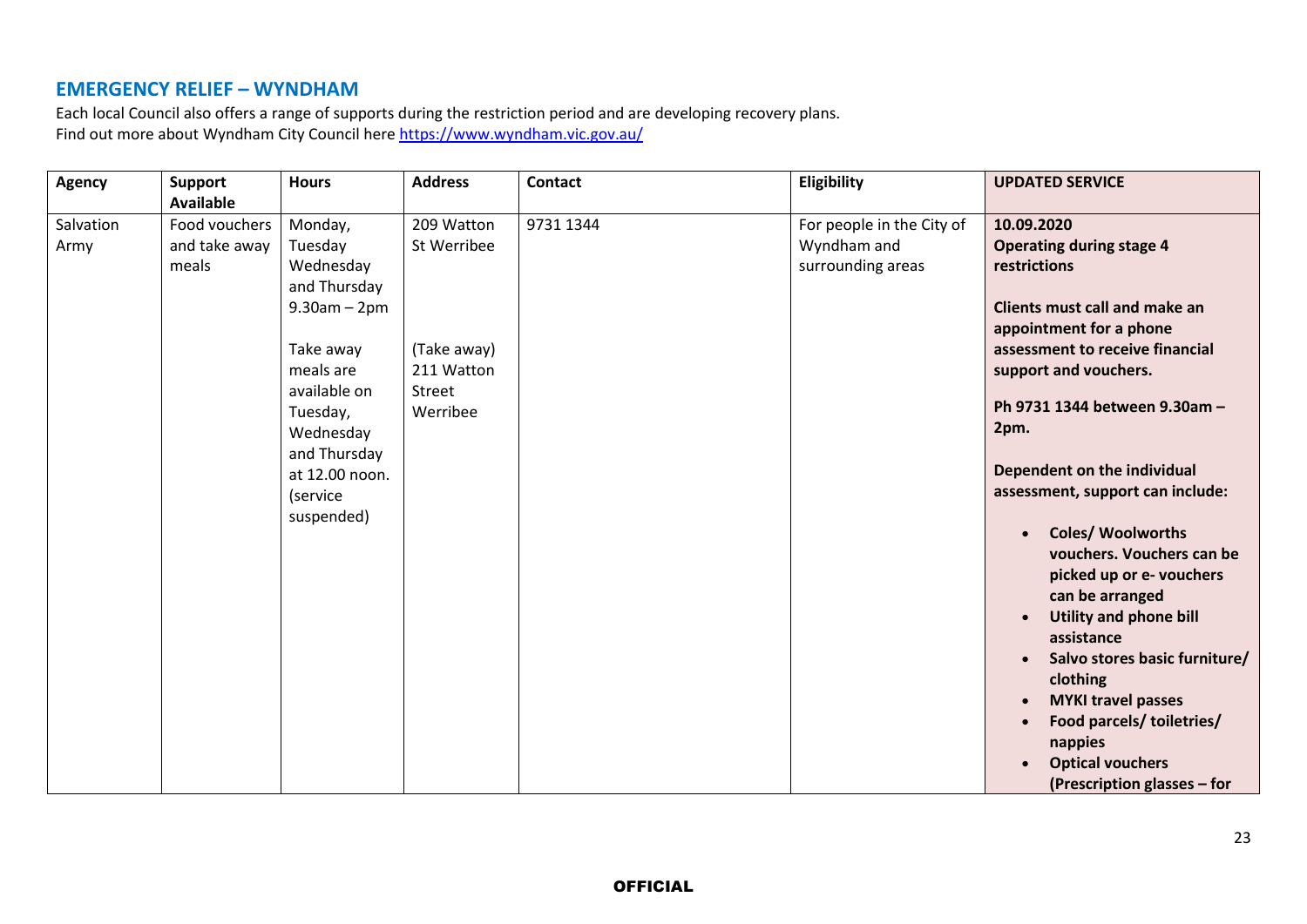| <b>Agency</b>      | Support<br><b>Available</b>      | <b>Hours</b>                                                                                                                                        | <b>Address</b>                   | Contact                                                               | Eligibility                                                        | <b>UPDATED SERVICE</b>                                                                                                                                                                                                                                                                                                                                                                                                                                                                                                                                                                                                                                                               |
|--------------------|----------------------------------|-----------------------------------------------------------------------------------------------------------------------------------------------------|----------------------------------|-----------------------------------------------------------------------|--------------------------------------------------------------------|--------------------------------------------------------------------------------------------------------------------------------------------------------------------------------------------------------------------------------------------------------------------------------------------------------------------------------------------------------------------------------------------------------------------------------------------------------------------------------------------------------------------------------------------------------------------------------------------------------------------------------------------------------------------------------------|
|                    |                                  |                                                                                                                                                     |                                  |                                                                       |                                                                    | standard scripts only)<br>Pre-packaged food parcels<br>available to clients that drop in<br>during this time. (clients cannot pick<br>items - all prepacked)<br>** Take away meal service has been<br>suspended                                                                                                                                                                                                                                                                                                                                                                                                                                                                      |
| Uniting<br>Wyndham | Food<br>vouchers/food<br>parcels | Monday,<br>Wednesday<br>Thursday and<br>Friday.<br>10am-2pm<br>All assistance<br>is by<br>appointment<br>only. Please<br>call for an<br>appointment | 19 Duncans<br><b>Rd Werribee</b> | 9051 2000<br>wyndham.reception@vt.uniting.org<br>or SMS 0468 605 015. | For low income or no<br>income residents of the<br>City of Wyndham | 13.08.2020<br><b>Operating during stage 4</b><br>restrictions<br>Closed on Tuesdays<br>All assistance by appointment only -<br>call 9051 2000. Only taking bookings<br>on the day prior to appointment.<br>Clients provide documentation<br>electronically only. One of the<br>following documents is required:<br>Centrelink income statement,<br>agency referral, Asylum seeker<br>status or proof of low income. Can<br>email<br>wyndham.reception@vt.uniting.org<br>or SMS 0468 605 015. If electronic<br>documents are not possible please<br>call 9051 2000.<br>If in isolation you can nominate<br>someone to collect on your behalf.<br>This needs to be in writing to above |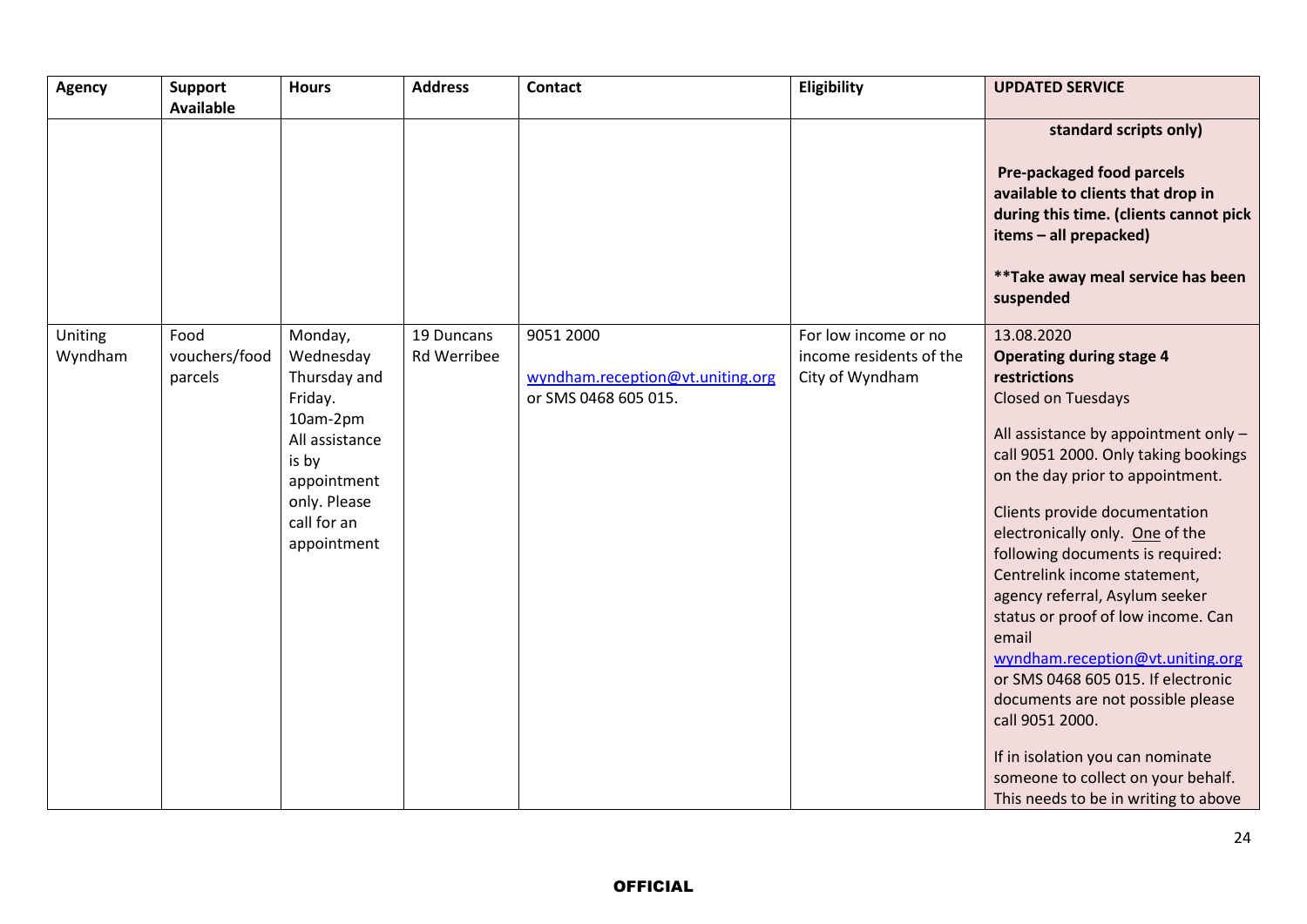| <b>Agency</b>           | Support<br><b>Available</b> | <b>Hours</b>                      | <b>Address</b>                                                              | <b>Contact</b> | Eligibility                                             | <b>UPDATED SERVICE</b>                                                                                                                                                                                                                                                                                                                                                                                                          |
|-------------------------|-----------------------------|-----------------------------------|-----------------------------------------------------------------------------|----------------|---------------------------------------------------------|---------------------------------------------------------------------------------------------------------------------------------------------------------------------------------------------------------------------------------------------------------------------------------------------------------------------------------------------------------------------------------------------------------------------------------|
|                         |                             |                                   |                                                                             |                |                                                         | email or SMS.<br>Food voucher applications only<br>available Monday, Wednesday<br>Thursday and Friday to 2pm.<br>Food assistance is available to<br>eligible clients a maximum of once<br>every two weeks. New clients need<br>to register.                                                                                                                                                                                     |
|                         |                             |                                   |                                                                             |                |                                                         | Home deliveries service now<br>available on Monday & Friday -<br>needs to be arranged during phone<br>appointment.                                                                                                                                                                                                                                                                                                              |
| Wyndham<br>City Council | Food parcels                | Monday to<br>Friday<br>9am to 5pm | Youth<br>Resource<br>Centre<br>86 Derrimut<br>Road Hoppers<br>Crossing 3029 | 8734 1355      | Must live or work in the<br><b>Wyndham Municipality</b> | 26.08.2020<br><b>Operating during stage 4</b><br>restrictions<br>Wyndham City Council is offering<br>Foodbank parcels to families that<br>live and work in the Wyndham<br>Municipality, collection is from the<br>Youth Resource Centre. Front door is<br>locked, please follow the arrows to<br>knock on the windows or call 8734<br>1355.<br>1 visit per every 7 days.<br>Must be a resident of Wyndham and<br>ID is required |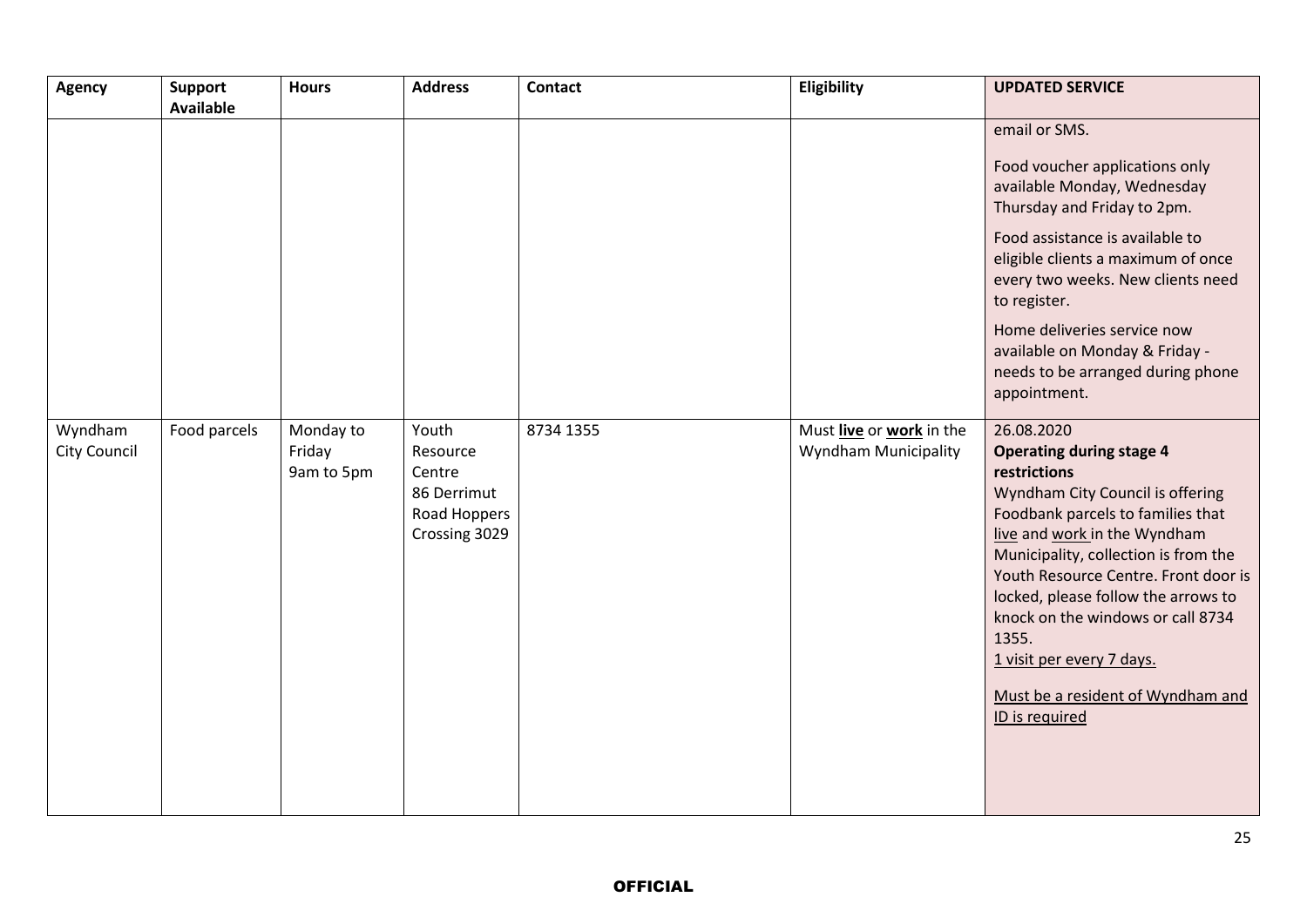| <b>Agency</b>                               | <b>Support</b><br><b>Available</b> | <b>Hours</b>                      | <b>Address</b>                                       | <b>Contact</b>                                                                                                            | Eligibility                                    | <b>UPDATED SERVICE</b>                                                                                                                                                                                                                                                                                                                                                          |
|---------------------------------------------|------------------------------------|-----------------------------------|------------------------------------------------------|---------------------------------------------------------------------------------------------------------------------------|------------------------------------------------|---------------------------------------------------------------------------------------------------------------------------------------------------------------------------------------------------------------------------------------------------------------------------------------------------------------------------------------------------------------------------------|
| <b>Manors Lake</b><br>Community<br>Centre   | Food Bank                          | Wednesday<br>$9.30 - 11.30$       | 86 Manor<br>Lakes<br>Boulevard<br><b>Manor Lakes</b> | Lynnette Labuschagne<br>Foodbank Coordinator<br>0457 776 559<br>8734 8934<br>foodbank@newstart.org.au                     | Residents of Wyndham<br>municipality           | 13.08.2020<br><b>Operating during stage 4</b><br>restrictions<br>New Start Church coordinating the<br>service. Preference is for people to<br>present health care card issued by<br>Centrelink. However, will also assist<br>people from Wyndham municipality<br>who have high needs who do not<br>have a health care card.                                                     |
| Wyndham<br>Park<br>Community<br>Centre      | Cooked meals                       | Monday 10am<br>$-12$ noon         | $55 - 57$<br>Kookaburra<br>Avenue<br>Werribee        | 8742 3975 or 0433 857 768<br>Greg<br>greg@wyndhamparkcc.com.au                                                            | Residents of Wyndham                           | 13.08.2020<br><b>Operating during stage 4</b><br>restrictions<br>Centre is still closed but food is<br>being provided to local schools and<br>community centres for distribution.<br>Small food hampers are now<br>available for distribution.<br>Can help individuals if they contact<br>the centre by phone. The centre has<br>some frozen meals available at other<br>times. |
| Sikh<br>Community<br>of Western<br>Victoria | Cooked meals<br>(vegetarian)       | Monday-<br>Sunday<br>$10am - 8pm$ | 560 Davis<br>Road<br>Tarneit                         | Gurpreet Singh 0422025217<br>Sandeep Singh 0433 003 309<br>Pritam Singh 0421138113.<br>Secretary@gurduarasahibtarneit.org | <b>Residents from</b><br>Wyndham and surrounds | 13.08.2020<br><b>Operating during stage 4</b><br>restrictions<br>Cooked vegetarian meals                                                                                                                                                                                                                                                                                        |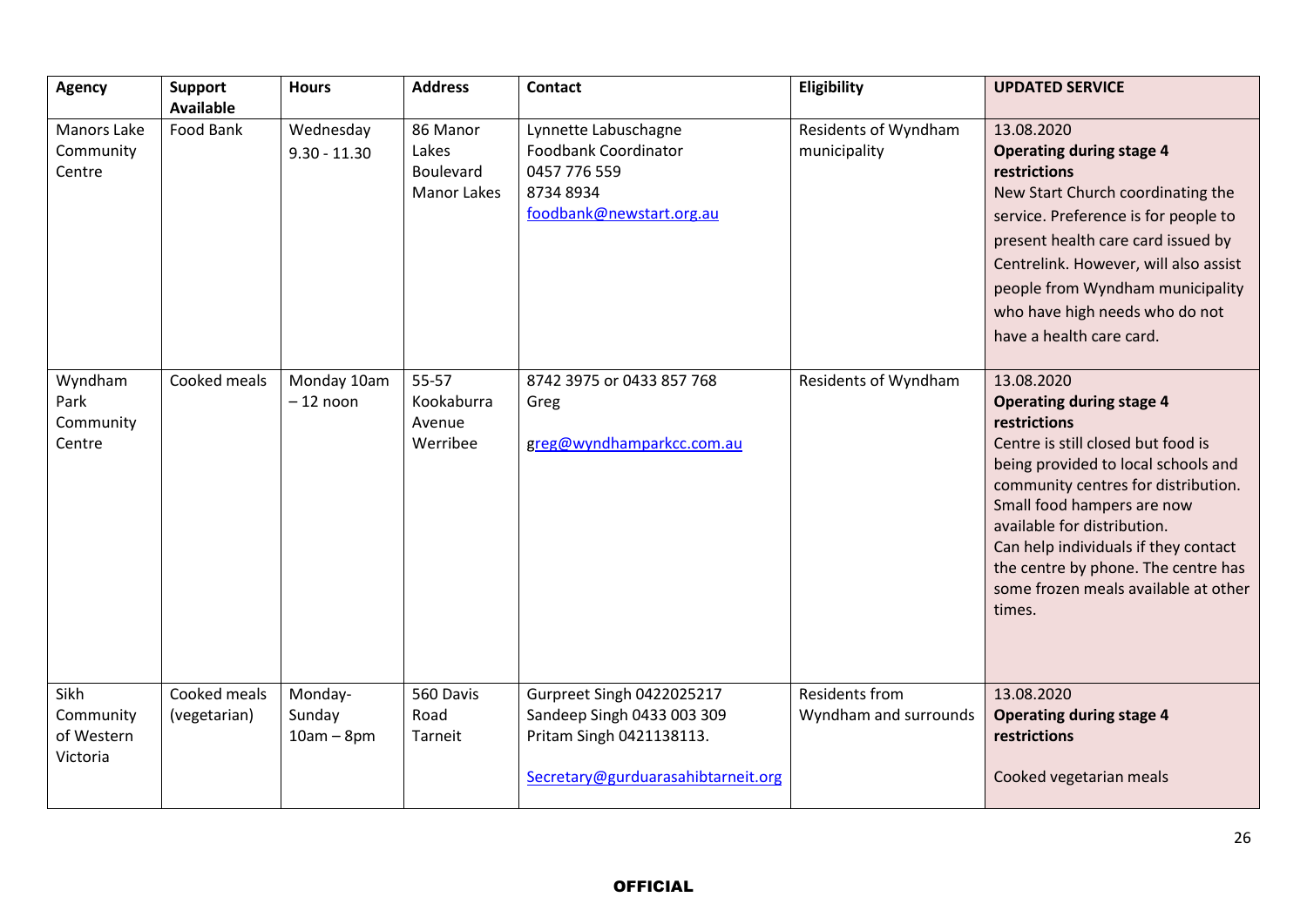| <b>Agency</b> | Support          | <b>Hours</b>       | <b>Address</b> | <b>Contact</b>             | Eligibility           | <b>UPDATED SERVICE</b>               |
|---------------|------------------|--------------------|----------------|----------------------------|-----------------------|--------------------------------------|
|               | <b>Available</b> |                    |                |                            |                       |                                      |
| Jamieson      | Frozen Meals     | Tuesday            | 59 Jamieson    | Centre Staff on 9395 3777  | <b>Residents from</b> | 21.08.2020                           |
| Way           | Food Hampers     | $12.00 -$          | Way Point      | admin@jamiesonwaycc.org.au | Wyndham and surrounds | <b>Operating during stage 4</b>      |
| Community     | Fruit &          | 3.00 <sub>pm</sub> | Cook           |                            |                       | restrictions                         |
| Centre        | Vegetables       |                    |                |                            |                       | By referral or prior arrangement via |
|               |                  |                    |                |                            |                       | phone/email only. No walk ups        |
|               |                  |                    |                |                            |                       | accepted.                            |

#### **FOOD SUPPORTS ACROSS WEST METROPOLITAN MELBOURNE**

| <b>Agency</b><br><b>Support</b><br><b>Available</b>                                                                 | <b>Hours</b>                       | <b>Address</b>                              | <b>Contact</b>                                     | <b>Information</b>                                                                                                                                                                                                                                                                                                                                                                                                        | <b>UPDATED SERVICE</b>                                        |
|---------------------------------------------------------------------------------------------------------------------|------------------------------------|---------------------------------------------|----------------------------------------------------|---------------------------------------------------------------------------------------------------------------------------------------------------------------------------------------------------------------------------------------------------------------------------------------------------------------------------------------------------------------------------------------------------------------------------|---------------------------------------------------------------|
| Our Daily<br>Bags of<br><b>Bread</b><br>groceries,<br>refrigerated<br>products and<br>fresh fruit and<br>vegetables | Tuesday<br>mornings<br>9am-12 noon | <b>Greek Welfare</b><br>Centre<br>Northcote | Sophie Koutoulas<br>ourdailybread.coburg@gmail.com | People must register via<br>email. Collection/delivery<br>organised following<br>confirmation of support.<br>Eligibility; anyone living in<br>north or western suburbs<br>of Melbourne who are<br>receiving government<br>income allowance.<br>Others considered on a<br>case by case basis<br>(anyone struggling<br>financially subject to<br>assessment or<br>organisation)<br>and are subject to income<br>assessment. | 13.08.2020<br><b>Operating during</b><br>stage 4 restrictions |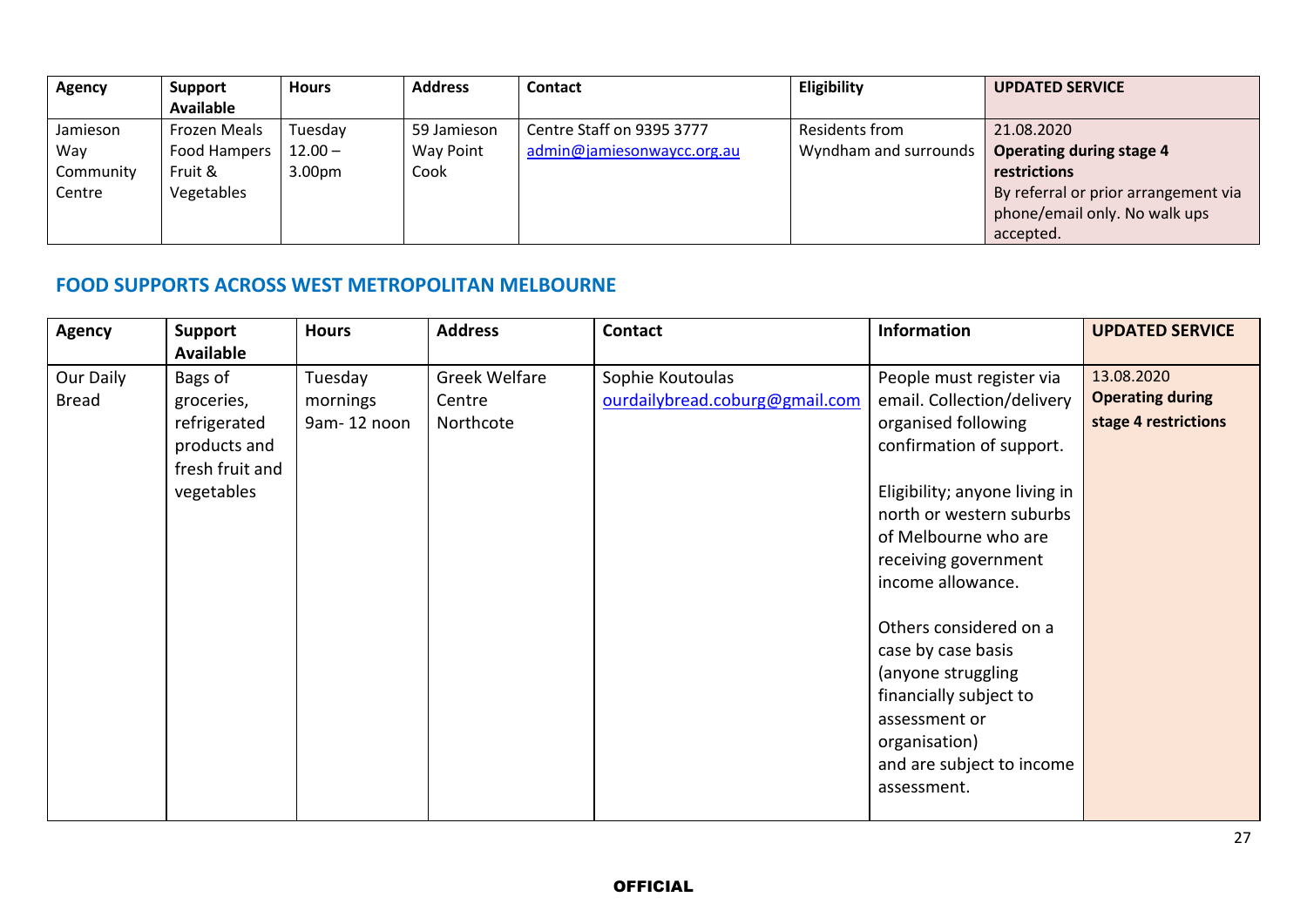| <b>Agency</b> | Support              | <b>Hours</b> | <b>Address</b>   | <b>Contact</b> | <b>Information</b>      | <b>UPDATED SERVICE</b>  |
|---------------|----------------------|--------------|------------------|----------------|-------------------------|-------------------------|
|               | <b>Available</b>     |              |                  |                |                         |                         |
| Muslim        | Free cooked          | Every Friday | Side entrance of | 0481752964     | Available across all    | 27.08.2020              |
| Women's       | <b>Halal Meals</b>   | 2pm-3pm      | Coburg Town Hall | 0449798820     | geographical areas for: | <b>Operating during</b> |
| Council of    | <u>or</u>            |              |                  |                |                         | stage 4 restrictions    |
| Victoria Inc. | <b>Grocery Packs</b> |              | Elm Grove        |                | International students  |                         |
|               |                      |              | Coburg Vic 3058  |                | Refugees and families   | New addition            |
|               |                      |              |                  |                | struggling financially  |                         |
|               |                      |              |                  |                |                         |                         |
|               |                      |              |                  |                | People from any gender, |                         |
|               |                      |              |                  |                | culture or religion are |                         |
|               |                      |              |                  |                | eligible                |                         |

### **FOOD SERVICES FOR PEOPLE INELIGIBLE FOR CENTRELINK SUPPORTS**

| <b>Agency</b>      | <b>Support</b>   | <b>Hours</b>   | <b>Address</b>   | <b>Contact</b>         | Eligibility                         | <b>UPDATED SERVICE</b>          |
|--------------------|------------------|----------------|------------------|------------------------|-------------------------------------|---------------------------------|
|                    | <b>Available</b> |                |                  |                        |                                     |                                 |
| St Peter's         | Pre-packaged     | Pick-up 9.30am | St Peter's       | Text                   | For anyone in need particularly     | 13.08.2020                      |
| Eastern Hill       | food service     | $-11$ am       | Eastern Hill     | 0450 039 288 with name | casuals and others not eligible for | <b>Operating during stage 4</b> |
| Anglican           | (and other       |                | Anglican         | of client and short    | Centrelink, those who have lost     | <b>restrictions</b>             |
| Church and         | basics as        |                | Church           | description of         | jobs and are on low income,         | Pick-up preferred however       |
| Heaven at the      | available) in    |                | 15 Gisborne      | circumstances          | people with medical conditions      | delivery can be arranged in     |
| <b>Hill Social</b> | partnership      |                | Street           |                        | and those struggling as a result of | special circumstances.          |
| Enterprise         | with Victorian   |                | East Melbourne   |                        | COVID <sub>19</sub>                 |                                 |
|                    | State            |                | (enter carpark   |                        |                                     |                                 |
|                    | Parliament       |                | off Albert       |                        |                                     |                                 |
|                    |                  |                | Street entrance  |                        |                                     |                                 |
|                    |                  |                | for collections) |                        |                                     |                                 |
| The Marjorie       | Food             | 10.00am to 12  | St Stephen's     | mmrp3121@gmail.com or  | People who are ineligible to        | 13.08.2020                      |
| Mc Gregor          | distribution     | noon           | Church           | 0473 493 153           | access social security e.g.         | <b>Operating during stage 4</b> |
| COVID-19           |                  |                | 360 Church       |                        | migrants, overseas students,        | restrictions                    |
| Relief Program     |                  |                | <b>Street</b>    |                        | refugees & asylum seekers,          |                                 |
|                    |                  |                | Richmond         |                        | certain categories VISA workers.    |                                 |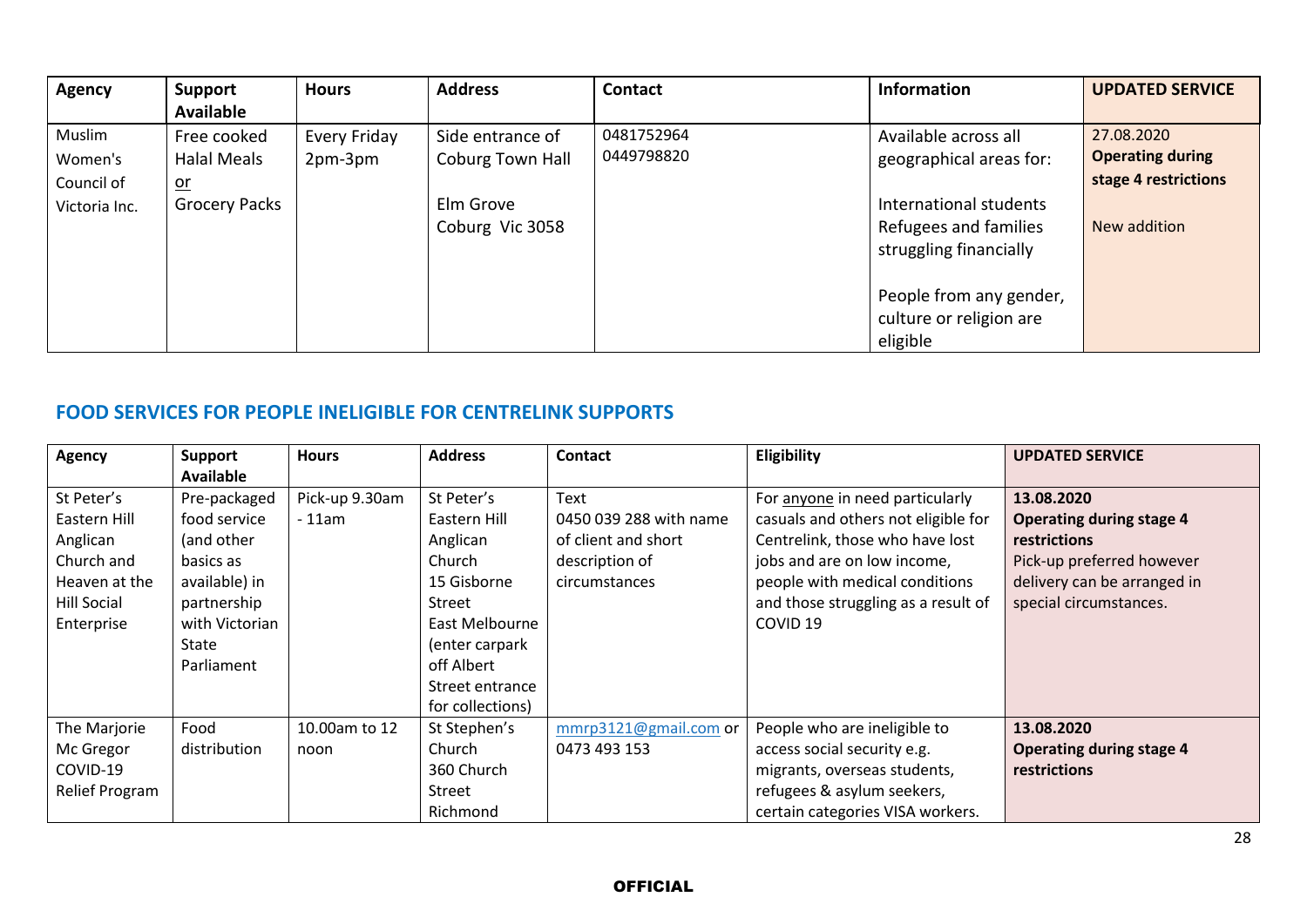### **LOW COST NOT FOR PROFIT SUPERMARKET**

| Agency                 | <b>Support Available</b> | <b>Hours</b>                   | <b>Address</b>                  | <b>Contact</b> | <b>UPDATED SERVICE</b>         |
|------------------------|--------------------------|--------------------------------|---------------------------------|----------------|--------------------------------|
| City Care Storehouse   | A range of fresh fruit,  | Wednesday, Thursday and Friday | 79 Sunshine Road                | 9318 4477      | Open Tuesday, Wednesday,       |
| Low cost supermarket   | fresh bread, meat, eggs, | $9am - 2pm$                    | West Footscray                  |                | Thursday Friday, Saturday 10am |
| run by Hillsong        | grocery items, frozen    |                                | (The supermarket is an 8-       |                | to 4pm                         |
| 30% discount for       | food and                 |                                | minute walk from                |                |                                |
| holders of Centrelink, | toiletries/cleaning      |                                | <b>Tottenham Train Station)</b> |                |                                |
| full time Student Card | products                 |                                | Ample parking is available      |                |                                |
| and Immigration Cards  |                          |                                |                                 |                |                                |

#### **COMMUNITY MEALS**

| <b>Agency</b>                     | <b>Support Available</b> | <b>Hours</b>                                                    | <b>Address</b>                       | Contact   | <b>UPDATED SERVICE</b>                                                                                                                                                                                                                                                                              |
|-----------------------------------|--------------------------|-----------------------------------------------------------------|--------------------------------------|-----------|-----------------------------------------------------------------------------------------------------------------------------------------------------------------------------------------------------------------------------------------------------------------------------------------------------|
| <b>Braybrook Community</b><br>Hub | <b>Community Meal</b>    | 7pm every Sunday night (arrive on<br>time, limited spaces)      | 107 - 139 Churchill Ave<br>Braybrook |           | Closed                                                                                                                                                                                                                                                                                              |
| CommUnity Plus                    | <b>Community Meal</b>    | 1 <sup>st</sup> Wednesday of the month<br>$12.30$ pm $-1.30$ pm | 822 Ballarat Rd<br>Deer Park 3020    | 7379 0103 | Closed                                                                                                                                                                                                                                                                                              |
| Salvation Army                    | <b>Community Meal</b>    | Every Friday night<br>6pm                                       | 42 Devonshire Rd<br>Sunshine 3020    | 9364 9335 | 16.07.20<br><b>TAKE AWAY ONLY</b><br>Arrive at Friday 5-6.30pm and a<br>takeaway meal will be provided.<br>Distributing food hampers to<br>drop ins Wednesday-Friday<br>10am-3pm<br>Delivering food hampers if<br>needed when notified by<br>community members/other<br>organisations. For elderly/ |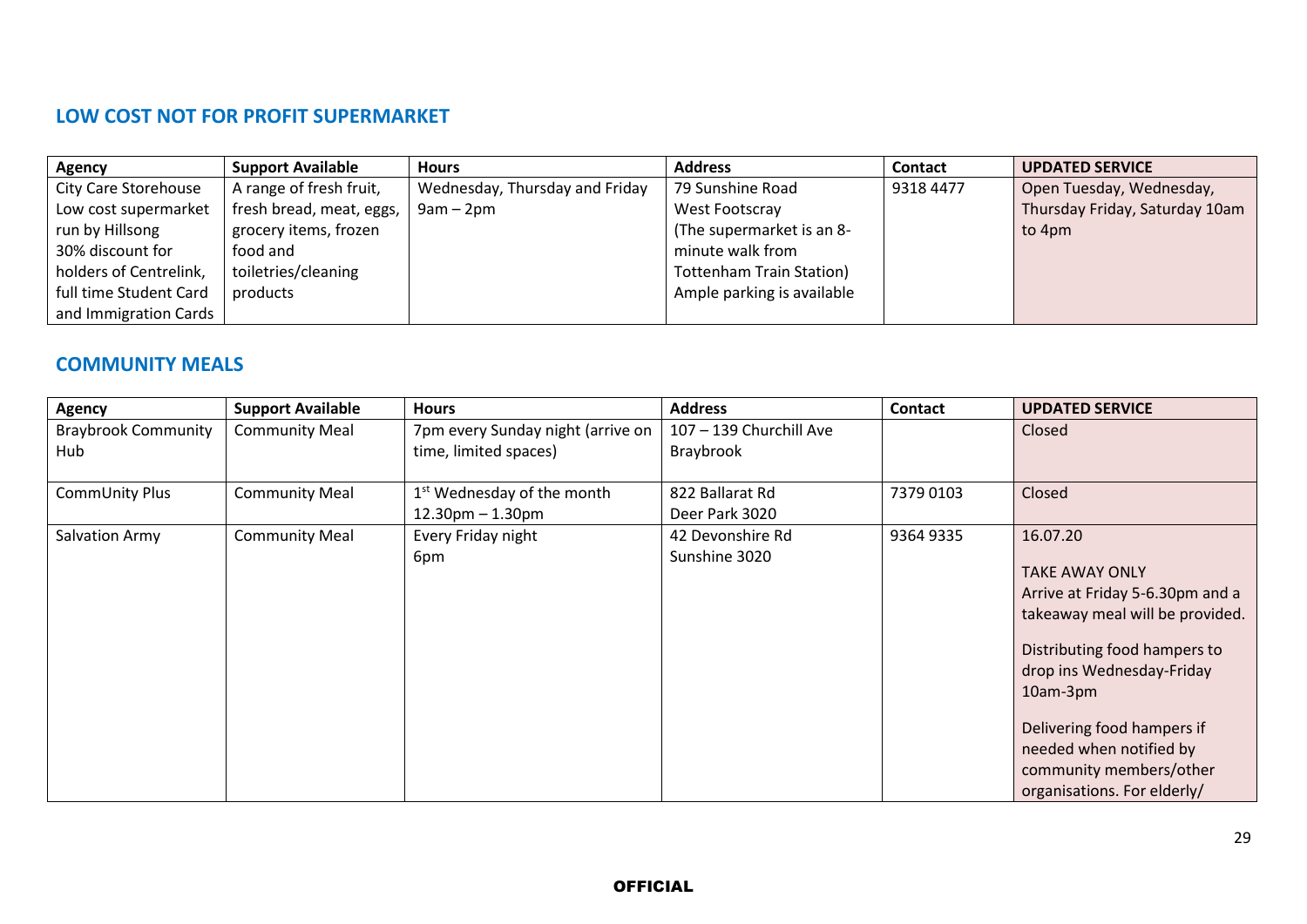| <b>Agency</b>                | <b>Support Available</b>                                      | <b>Hours</b>                                                                                      | <b>Address</b>                 | Contact   | <b>UPDATED SERVICE</b>                                                                                                                                                                                                                                                                                                                                                                                                                                                                                                                                                  |
|------------------------------|---------------------------------------------------------------|---------------------------------------------------------------------------------------------------|--------------------------------|-----------|-------------------------------------------------------------------------------------------------------------------------------------------------------------------------------------------------------------------------------------------------------------------------------------------------------------------------------------------------------------------------------------------------------------------------------------------------------------------------------------------------------------------------------------------------------------------------|
|                              |                                                               |                                                                                                   |                                |           | vulnerable people.<br>Can contact on 9364 9335 to<br>organise.                                                                                                                                                                                                                                                                                                                                                                                                                                                                                                          |
| <b>Uniting Lentara</b>       | <b>Community Meal</b>                                         | Community meal held on 1 <sup>st</sup> and<br>3rd Wednesday<br>of every month<br>$12.30$ pm – 2pm | 32 Withers St<br>Sunshine 3020 | 9311 5900 | Closed                                                                                                                                                                                                                                                                                                                                                                                                                                                                                                                                                                  |
| Wesley Footscray<br>Outreach | Showers, laundry,<br>morning tea and lunch<br>program on hold | Wednesday - Friday<br>$9.30$ am $-4$ pm                                                           | 310 Barkly St Footscray        | 9689 3515 | 27.08.2020<br><b>Operating during stage 4</b><br>restrictions<br>Food parcels and food vouchers<br>are available for people living<br>Maribyrnong LGA. Contact 9689<br>3515<br>People living outside of<br>Maribyrnong LGA may be<br>provided with a one-off food<br>voucher in an emergency<br>situation<br>Will assist people in Brimbank as<br>many providers are closed<br>Shower and laundry facilities are<br>currently on hold till further<br>notice. Dry cleaned jackets and<br>blankets not currently available<br>Morning tea and lunch<br>programs on hold. |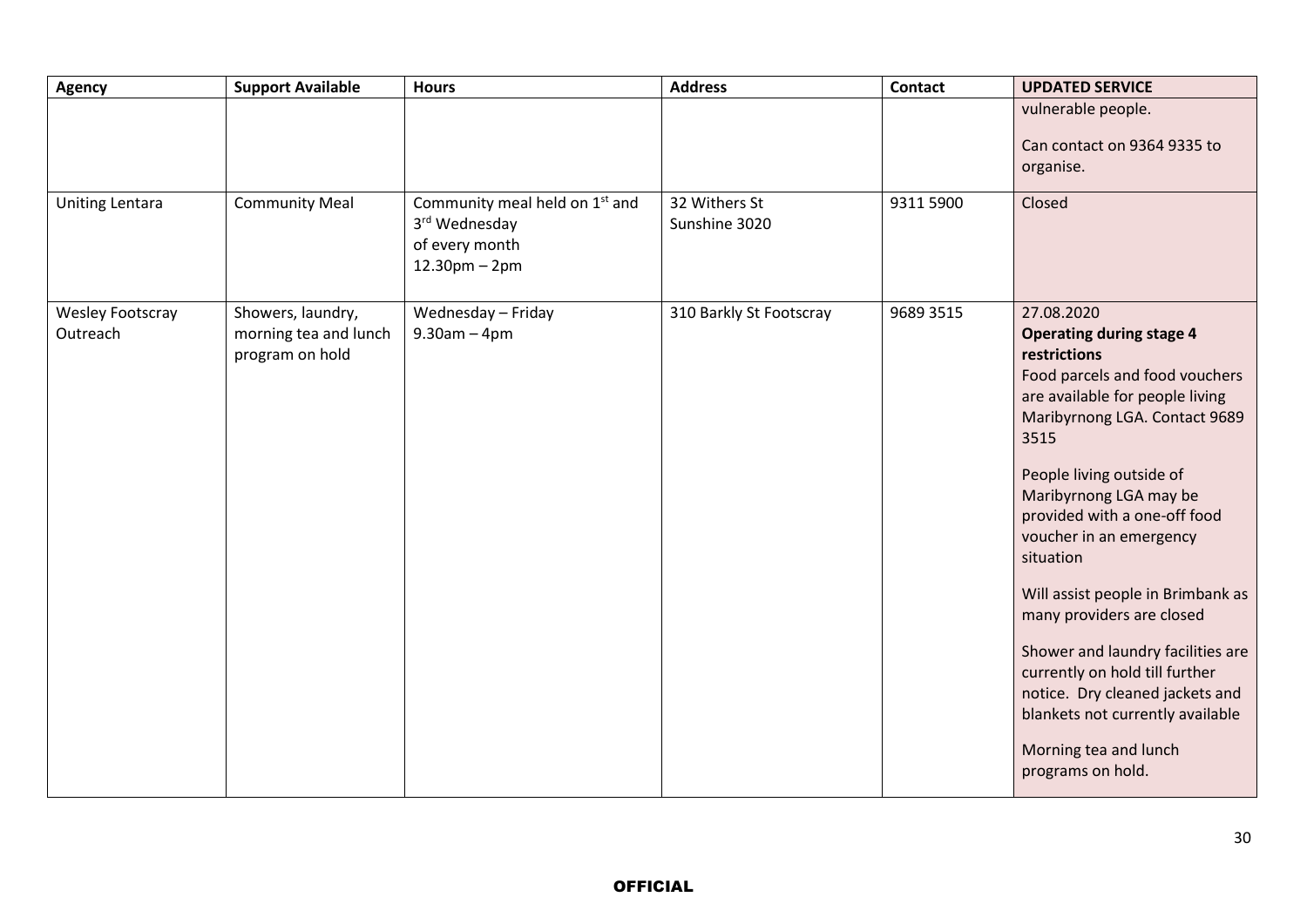| <b>Agency</b>           | <b>Support Available</b> | <b>Hours</b>                          | <b>Address</b>                    | <b>Contact</b> | <b>UPDATED SERVICE</b>                       |
|-------------------------|--------------------------|---------------------------------------|-----------------------------------|----------------|----------------------------------------------|
| Williamstown            | <b>Community Meal</b>    | Every Monday and Friday               | <b>Holy Trinity Parish Centre</b> | 9397 8411      | <b>CLOSED</b>                                |
| <b>Emergency Relief</b> |                          | 12 noon                               | $2 - 6$ Pasco St                  |                |                                              |
| Centre                  |                          |                                       | Williamstown                      |                |                                              |
| Lighthouse              | A drop in space          | Monday - Friday                       | 69 Bourke St                      | 9653 3299      | 27.08.20                                     |
| (Hamadava) Café:        | providing breakfast      | Day Café 7am - 1pm                    | City                              |                | <b>Operating during stage 4</b>              |
| Project 614 (Salvation  | and lunch.               | Breakfast 9am - 10.00am               |                                   |                | restrictions                                 |
| Army)                   | Homelessness support     | Lunch $11.30$ am $-1$ pm<br>$\bullet$ |                                   |                | Breakfast, lunch and dinner will             |
|                         | also available.          | Monday - Sunday                       |                                   |                | be served on a takeaway basis                |
|                         |                          | Twilight Café 4pm-11pm                |                                   |                | out the servery window on                    |
|                         |                          | • Dinner 6.00pm-8pm                   |                                   |                | Westwood place laneway.                      |
|                         |                          | Night Café 11pm - 7am                 |                                   |                | Dinner 5pm-7pm during curfew                 |
|                         |                          | Toasties and snacks<br>$\bullet$      |                                   |                | Takeaway food parcels available              |
|                         |                          | throughout the night                  |                                   |                | Mon-Fri 9am-2pm from                         |
|                         |                          |                                       |                                   |                | ground floor Bourke St entrance              |
|                         |                          |                                       |                                   |                | St Vincents fever clinic COVID               |
|                         |                          |                                       |                                   |                | testing usually Wed 9am-                     |
|                         |                          |                                       |                                   |                | 10.30am - subject to change,                 |
|                         |                          |                                       |                                   |                | call 96533299 to confirm.                    |
|                         |                          |                                       |                                   |                | No access by community                       |
|                         |                          |                                       |                                   |                | members into the cafe.                       |
|                         |                          |                                       |                                   |                | Showers available for extreme<br>cases only. |
|                         |                          |                                       |                                   |                | Access to community storage                  |
|                         |                          |                                       |                                   |                | will be via the foyer, with only             |
|                         |                          |                                       |                                   |                | one person in at a time.                     |
|                         |                          |                                       |                                   |                | Night-time safe spaces have                  |
|                         |                          |                                       |                                   |                | ceased, staff are on site to                 |
|                         |                          |                                       |                                   |                | ensure anyone who presents is                |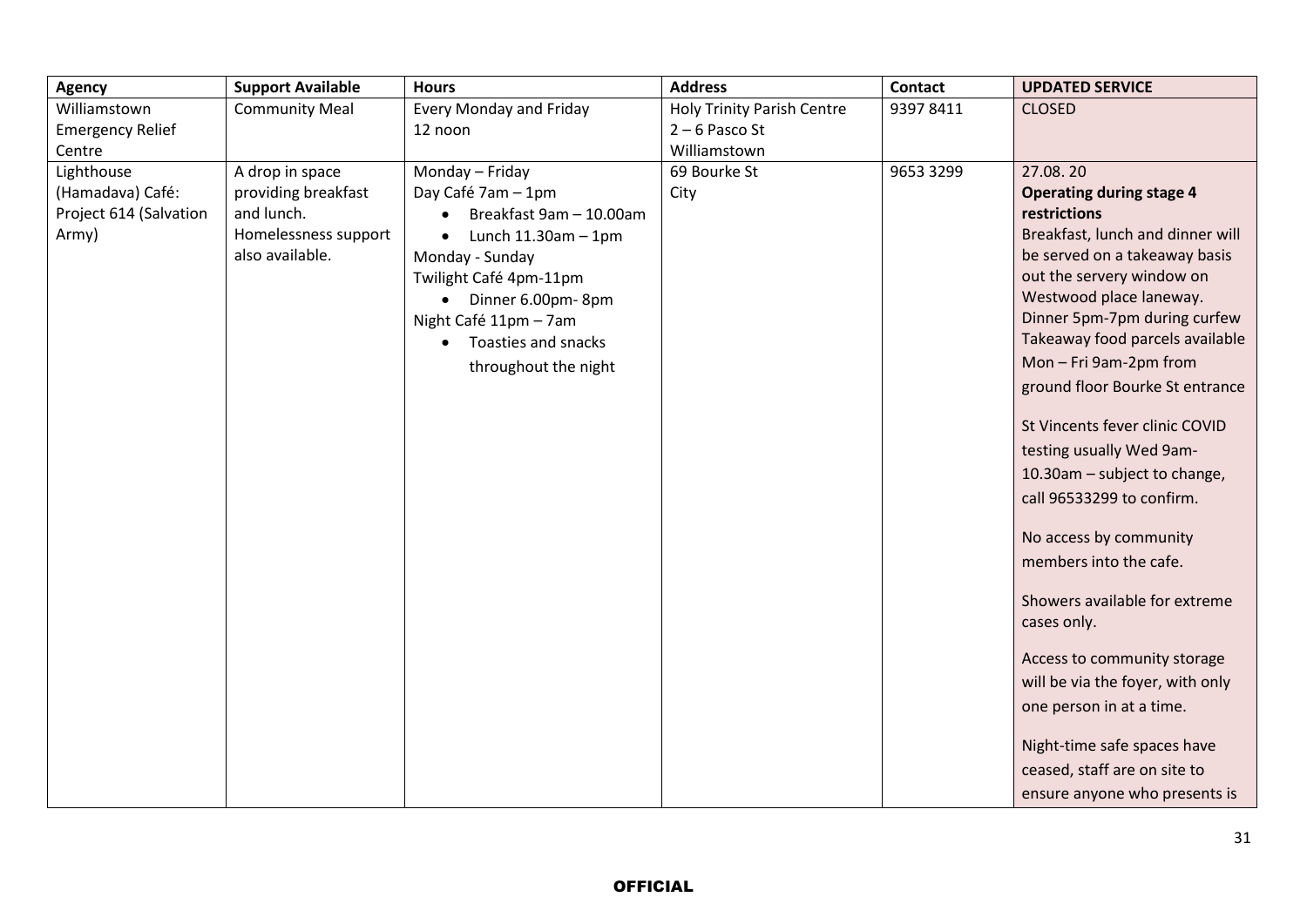| <b>Agency</b>                     | <b>Support Available</b>                                                                                                  | <b>Hours</b>                                                                                                              | <b>Address</b>                       | <b>Contact</b> | <b>UPDATED SERVICE</b>                                                                                                                                                                                                                                                                              |
|-----------------------------------|---------------------------------------------------------------------------------------------------------------------------|---------------------------------------------------------------------------------------------------------------------------|--------------------------------------|----------------|-----------------------------------------------------------------------------------------------------------------------------------------------------------------------------------------------------------------------------------------------------------------------------------------------------|
|                                   |                                                                                                                           |                                                                                                                           |                                      |                | offered emergency<br>accommodation<br>St Vincent's Nurses onsite<br>Monday-Thursday from 9am-<br>1pm (no appointment required).<br>Cohealth GP bus Monday &<br>Wednesday from 10.30-12.30.<br>Case management available.                                                                            |
| <b>Ozanam Community</b><br>Centre | Monday - Friday<br>Breakfast 9am -<br>10.30am<br>Lunch $11.30$ am $-1$ pm<br>Friendship Club 6pm -<br>8pm includes a meal | Breakfast daily between 9.15am -<br>10am<br>Lunch daily between 12noon -<br>1pm                                           | 268 Abbotsford St<br>North Melbourne | 8327 7500      | 09.09.20<br>Homelessness Resource centre<br>closed.<br>Sandwiches, coffee and some<br>material aid provided from the<br>window on Flemington Road.<br>Some shopping vouchers<br>available for emergency cases.<br>10am-1pm Monday - Friday.                                                         |
| St Mary's House of<br>Welcome     | Free breakfast 8.45am<br>$-9.45$ am<br>Free lunch 12noon -<br>1pm                                                         | Monday, Tuesday, Thursday and<br>Friday<br>$9.30$ am $- 3.30$ pm<br>Wednesday 8.30am - 1.30pm<br>Saturday 8.30am - 1.30pm | 162 - 169 Brunswick St<br>Fitzroy    | 9417 6497      | 27.08.20<br><b>Operating during stage 4</b><br>restrictions<br>All social programs suspended.<br>Takeaway lunches from 9.30am-<br>11am, small amounts of food<br>bank food, toiletries, clean<br>underwear and showers (health<br>screening required) (9-10.30am)<br>target group - homeless, rough |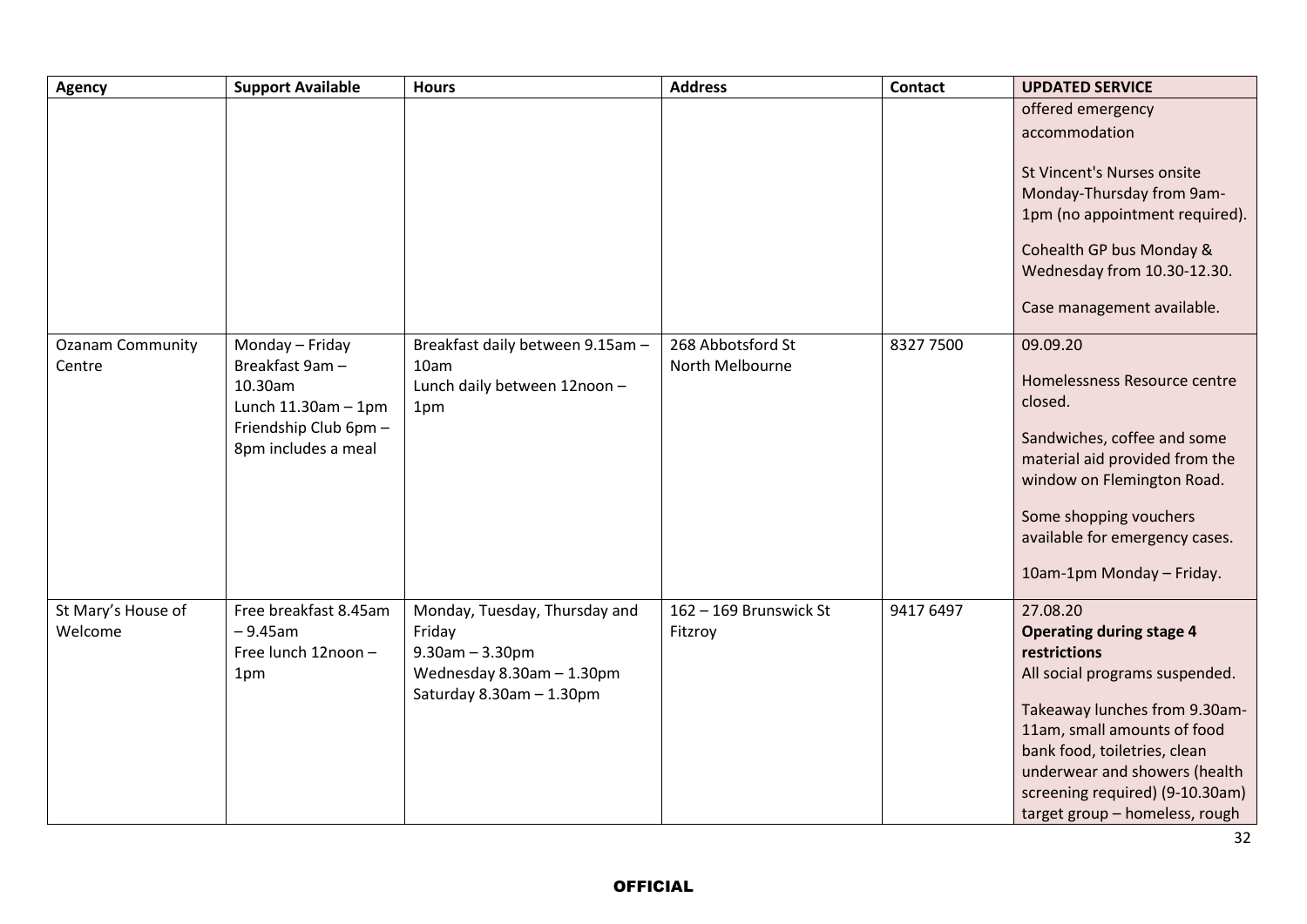| <b>Agency</b>                 | <b>Support Available</b>                                               | <b>Hours</b>                      | <b>Address</b>                                                      | <b>Contact</b> | <b>UPDATED SERVICE</b>                                                                                                                                                                                                                                                      |
|-------------------------------|------------------------------------------------------------------------|-----------------------------------|---------------------------------------------------------------------|----------------|-----------------------------------------------------------------------------------------------------------------------------------------------------------------------------------------------------------------------------------------------------------------------------|
|                               |                                                                        |                                   |                                                                     |                | sleeping and those at risk.<br>Reduced hours: 9.00-11am<br>Monday-Friday.                                                                                                                                                                                                   |
| Church of all Nations         | Weekly community<br>lunch every Tuesday                                | Tuesday from $11.30$ am $-1$ pm   | 180 Palmerston St<br>Carlton                                        | 9347 7077      | Closed.                                                                                                                                                                                                                                                                     |
| Lazarus Centre                | <b>Breakfast Program for</b><br>people sleeping rough<br>and very poor | Monday - Sunday 7.30am-<br>8.30am | St Peter's Anglican Church<br>15 Gisborne Street, East<br>Melbourne | 0458 750 031   | 09.09.20<br><b>Operating during stage 4</b><br>restrictions<br>7.00-9.00am breakfast for<br>homeless<br>Meals for students 9.30-<br>10.30am (or when food runs<br>out) weekdays - require student<br>ID<br>Affiliated with Anglicare St<br>Marks Fitzroy - provide clothing |
| St Mark's Community<br>Centre |                                                                        |                                   | Saint Mark's Anglican Church<br>250 George Street<br>Fitzroy        | 9419 3288      |                                                                                                                                                                                                                                                                             |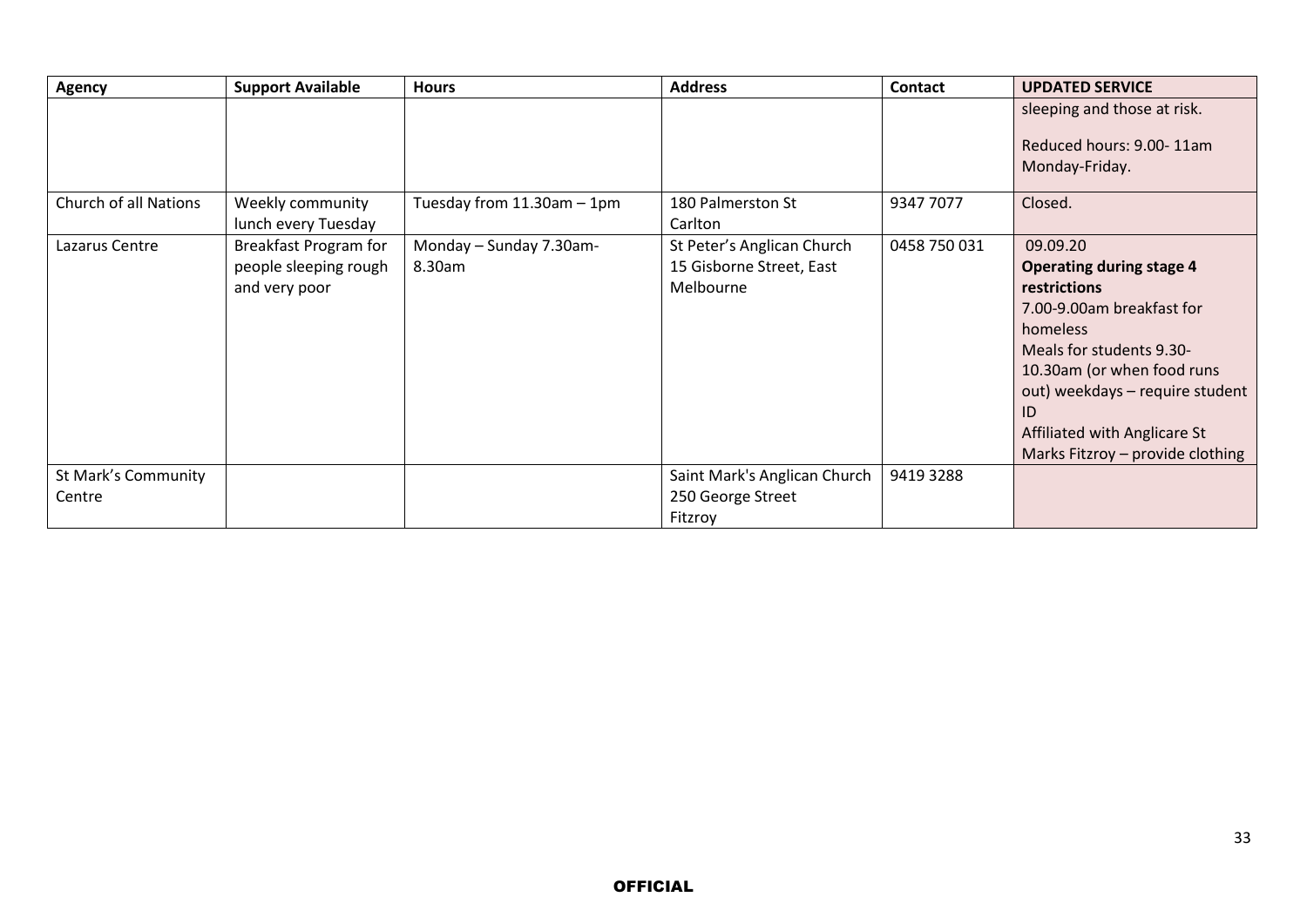#### **SOUP VAN**

| <b>Agency</b>      | <b>Support Available</b> | <b>Hours</b>                                                                                                                                                                                                                | <b>Address</b>                                                                                                                                                                                                                                                                                                                                                                                                                                         | <b>Contact</b> | <b>UPDATED SERVICE</b>                                                                                                                                                    |
|--------------------|--------------------------|-----------------------------------------------------------------------------------------------------------------------------------------------------------------------------------------------------------------------------|--------------------------------------------------------------------------------------------------------------------------------------------------------------------------------------------------------------------------------------------------------------------------------------------------------------------------------------------------------------------------------------------------------------------------------------------------------|----------------|---------------------------------------------------------------------------------------------------------------------------------------------------------------------------|
| St Vincent de Paul | Hot meal                 | <b>MONDAY</b><br>6.45pm<br>7.15pm<br>7.45pm<br><b>FRIDAY</b><br>6.45pm<br><b>SATURDAY</b><br>5.30pm<br>6.15 <sub>pm</sub><br><b>MONDAY, TUESDAY,</b><br>WEDNESDAY,<br><b>THURSDAY, FRIDAY &amp;</b><br><b>SUNDAY</b><br>8pm | Braybrook Community Hub car park 107 -<br>139 Churchill Ave Braybrook<br>Clark St Car Park (Dickson St & Withers St)<br>Sunshine<br>Errington Reserve Car Park, near Big Sam's<br>Car Park, St Albans<br>Braybrook Community Hub car park 107 -<br>139 Churchill Ave Braybrook<br>Clark St Car Park (Dickson St & Withers St)<br>Sunshine<br>Errington Reserve Car Park, near Big Sam's<br>Car Park, St Albans<br>Whitten Oval 417 Barkly St Footscray |                | Suspended.<br><b>Vinnies Welfare Assistance</b><br>Line is assisting people with<br>access to food, clothing etc. -<br>1800 305 330 (Monday-Friday<br>10:00am to 3:00pm). |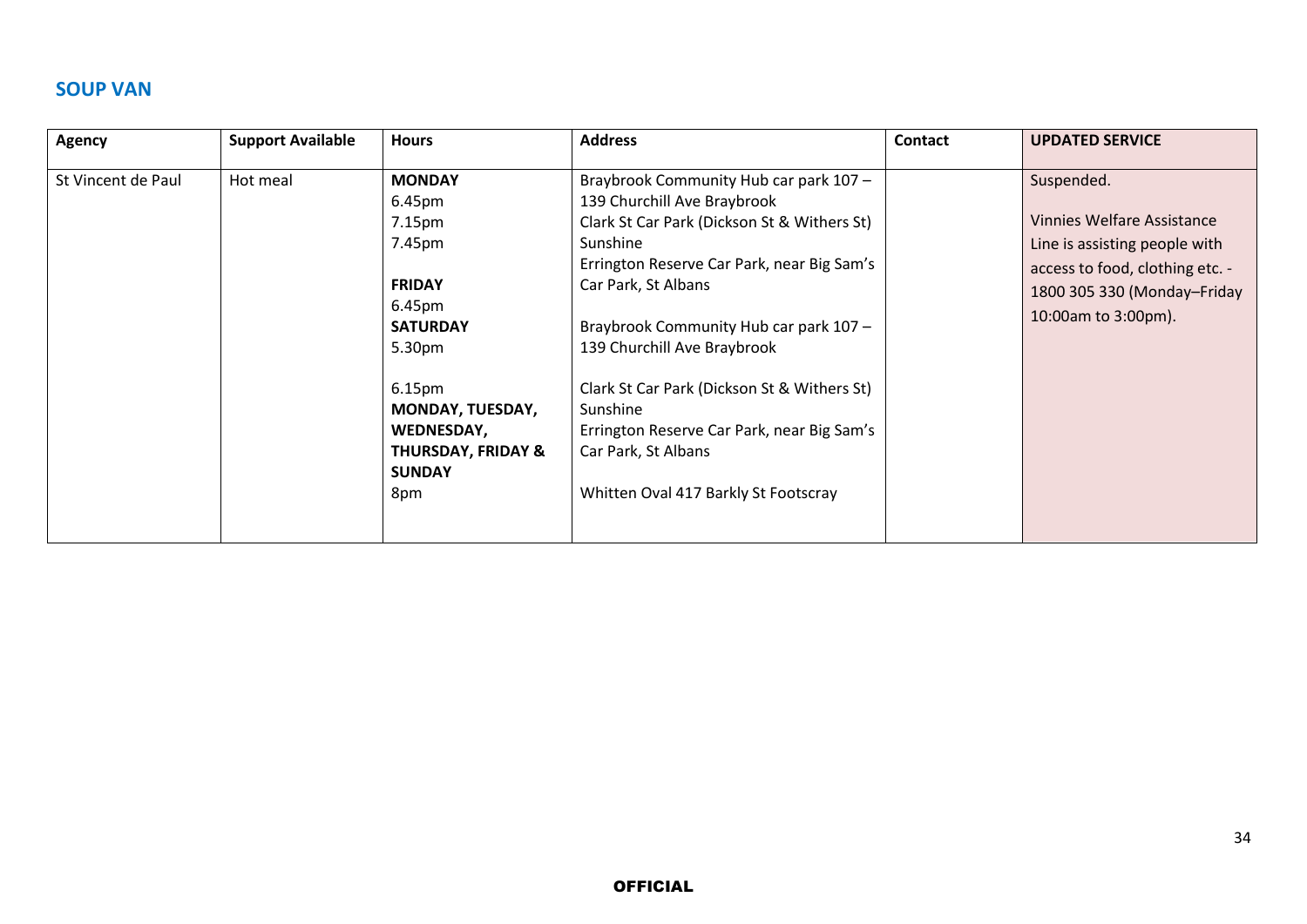#### **MATERIAL AID**

| <b>Agency</b>                   | <b>Support Available</b>                                     | <b>Hours</b>                       | <b>Address</b> | Contact                                                                                                                   | <b>UPDATED SERVICE</b>                                                                                                                                                              |
|---------------------------------|--------------------------------------------------------------|------------------------------------|----------------|---------------------------------------------------------------------------------------------------------------------------|-------------------------------------------------------------------------------------------------------------------------------------------------------------------------------------|
| St Vincent de Paul              | Vinnies Welfare<br>Assistance Line                           | Monday-Friday<br>10:00am to 3:00pm | All            | 1800 305 330                                                                                                              | 13.08.20<br><b>Operating during stage 4 restrictions</b><br>Vinnies Welfare Assistance Line is assisting<br>people with access to food, clothing etc.<br>Based on individual needs. |
| <b>Helping Hands</b><br>Mission | Material and<br>emergency aid<br>e.g. Whitegoods,<br>clothes | Monday - Friday<br>10am-3pm        | All sites      | 1300 892 010<br>www.helpinghandsmission.org.au<br>and follow the prompts under<br>'What We Do' for order request<br>form. | 13.08.20<br>Service closed pending downward trend in<br><b>COVID</b> infections.<br>Check Facebook page for updates<br>www.facebook.com/opshopclearancecentre                       |

# **FINANCIAL ASSISTANCE/FINANCIAL COUNSELLING**

| <b>Agency</b>                                        | <b>Support Available</b>                                       | <b>Hours</b>                  | <b>Address</b>                                                                                             | Contact                                   | <b>UPDATED SERVICE</b>                                                                                                                                                                            |
|------------------------------------------------------|----------------------------------------------------------------|-------------------------------|------------------------------------------------------------------------------------------------------------|-------------------------------------------|---------------------------------------------------------------------------------------------------------------------------------------------------------------------------------------------------|
| <b>Uniting Lentara</b>                               | No Interest Loan Scheme<br>(NILS)                              |                               | 32 Withers St<br>Sunshine 3020<br>Also offered at the Tin<br>Shed Neighbourhood<br>House site in St Albans | Phone 9311 5900 to make an<br>appointment | 13.08.20<br><b>Operating during stage 4</b><br>restrictions<br>NILS service available by<br>phone assessment only $-$<br>call Wesley Footscray on<br>9689 3515 to schedule a<br>phone assessment. |
| CommUnity Plus - Provided<br>by Circle Bank Alliance | Financial Planning and advice<br>on personal financial budgets | Tuesday<br>$12$ noon - $2$ pm | 822 Ballarat Rd<br>Deer Park 3020                                                                          | 7379 0103                                 |                                                                                                                                                                                                   |
| Good Shepherd Australia<br>New Zealand               | A financial counsellor is a<br>skilled professional who        | $9.30$ am – 5pm               |                                                                                                            | Phone 1800 007 007<br>0R                  | 13.08.20<br>Operating during stage 4                                                                                                                                                              |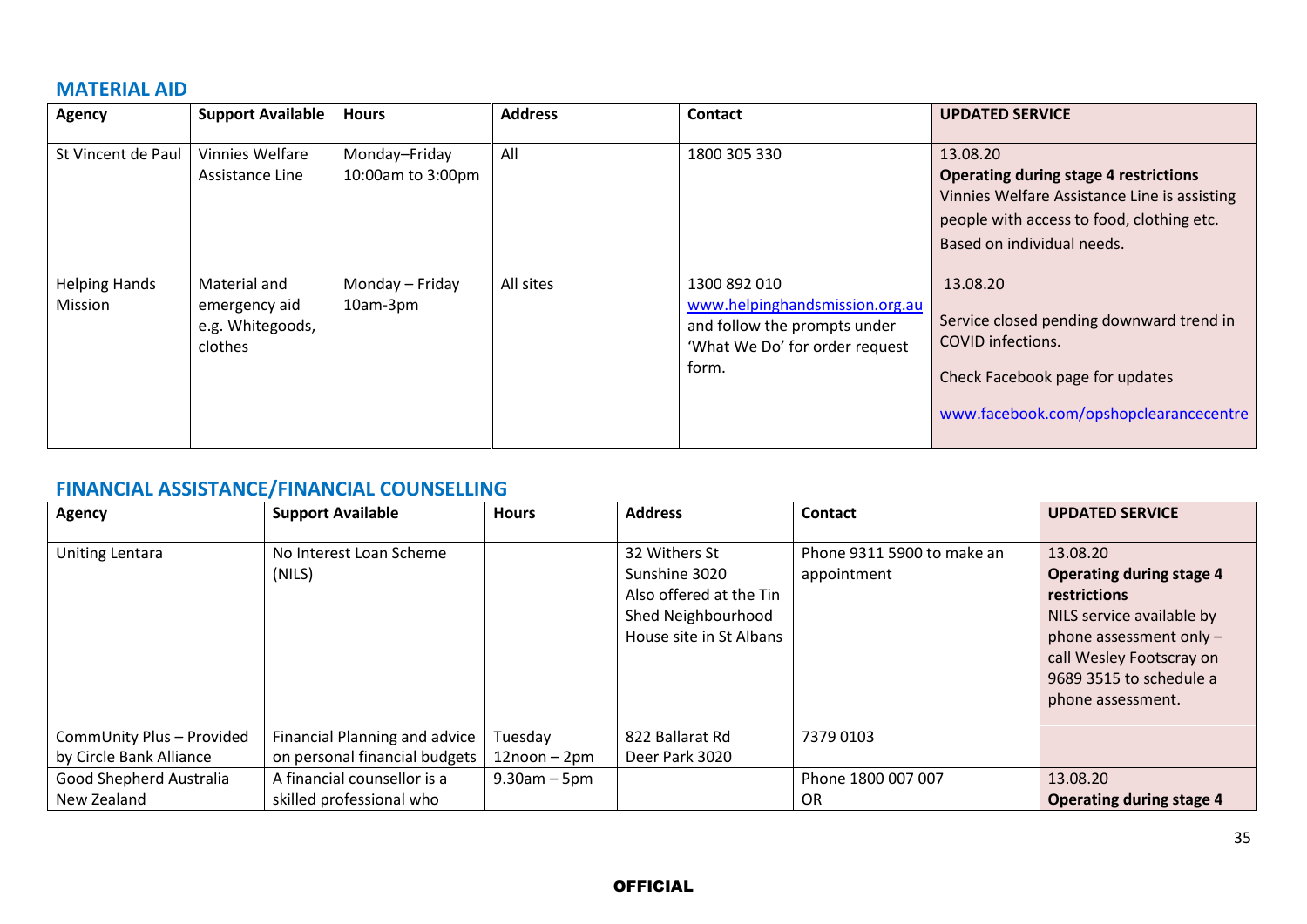| Agency                                | <b>Support Available</b>                                                                                                                                           | <b>Hours</b> | <b>Address</b> | <b>Contact</b>                                                                                                                                         | <b>UPDATED SERVICE</b>                                                                                                                                                                                                                                                                          |
|---------------------------------------|--------------------------------------------------------------------------------------------------------------------------------------------------------------------|--------------|----------------|--------------------------------------------------------------------------------------------------------------------------------------------------------|-------------------------------------------------------------------------------------------------------------------------------------------------------------------------------------------------------------------------------------------------------------------------------------------------|
|                                       | provides advice to help<br>people manage their debts<br>and get their finances back<br>under control. They provide<br>free, confidential and<br>independent advice |              |                | Fill out Money Help's contact<br>formhttp://www.moneyhelp.org<br>.au/get -help/contact form                                                            | restrictions<br>Offices closed. Telephone<br>financial counselling<br>available via 1800 007 007.<br>To make a phone<br>appointment find a local<br>provider through<br>www.nils.com.au or<br>www.goodmoney.com.au                                                                              |
| Victorian Aboriginal Legal<br>Service | Free advice and assistance<br>for Aboriginal community<br>dealing with electricity,<br>water, telephone and credit<br>card debt                                    | 9am-5pm      |                | Ph 1800 064 865 or email<br>vals@vals.org.au                                                                                                           | 13.08.20<br><b>Operating during stage 4</b><br>restrictions                                                                                                                                                                                                                                     |
| Anglicare                             | Support with some utility<br>payments and other<br>essentials depending on<br>individual assessment and<br>circumstances.                                          | 10am-2pm     |                | <b>Suzanne Keil</b><br><b>Emergency Relief Service Co-</b><br>Ordinator Diocesan & Parish<br>Partnerships<br>m: 0439 271 411<br>w: anglicarevic.org.au | 13.08.20<br><b>Operating during stage 4</b><br>restrictions<br>Anglicare current has<br>capacity to support people<br>in the west with utilities<br>payments and other<br>essential services depending<br>on individual circumstances.<br>Telephone assessment<br>required<br>Call 0408 129 590 |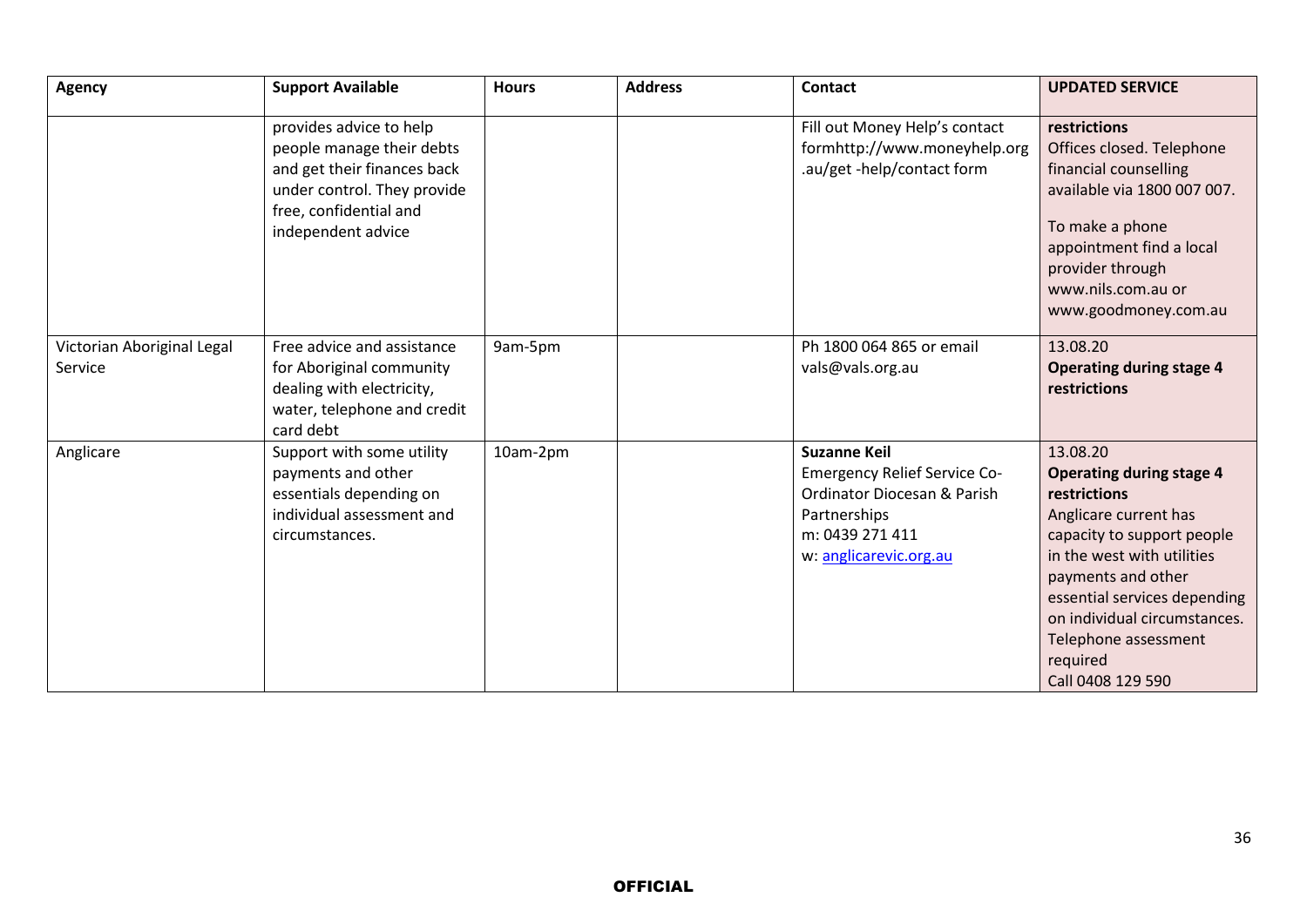### **ADVOCACY**

| <b>Agency</b>           | <b>Support Available</b> | <b>Hours</b> | <b>Address</b> | <b>Contact</b>     | <b>UPDATED SERVICE</b>          |
|-------------------------|--------------------------|--------------|----------------|--------------------|---------------------------------|
| Homelessness            | Provides an advocacy     | 9am to 5pm   | 2 Stanley St   | Free call 1800 066 | 13.08.20                        |
| <b>Advocacy Service</b> | service for people who   |              | Collingwood    | 256                | <b>Operating during stage 4</b> |
| (HAS) Council to        | are homeless             |              |                |                    | restrictions                    |
| <b>Homeless Persons</b> |                          |              |                |                    | Office closed, support          |
|                         |                          |              |                |                    | available as normal via phone.  |
|                         |                          |              |                |                    | Call to schedule a phone        |
|                         |                          |              |                |                    | appointment or email            |
|                         |                          |              |                |                    | Angela@chp.org.au               |
|                         |                          |              |                |                    |                                 |

#### **DROP IN SERVICES**

| <b>Agency</b>                | <b>Support Available</b>                                      | <b>Hours</b>                               | <b>Address</b>            | <b>Contact</b> | <b>UPDATED SERVICE</b>                                                                                                                                                                                                                                                                              |
|------------------------------|---------------------------------------------------------------|--------------------------------------------|---------------------------|----------------|-----------------------------------------------------------------------------------------------------------------------------------------------------------------------------------------------------------------------------------------------------------------------------------------------------|
| <b>Uniting Lentara</b>       | Friendly drop in space                                        | Tuesday - Friday<br>$9am - 4.30pm$         | 32 Withers St<br>Sunshine | 9311 5900      | <b>CLOSED</b>                                                                                                                                                                                                                                                                                       |
| The Gap on Graham            | Lunch, shower, toiletries                                     | Second $(2^{nd})$ Saturday in the<br>month | 5 Graham St Melton        | 0414 769 605   | Closed                                                                                                                                                                                                                                                                                              |
| Wesley Footscray<br>Outreach | Showers, laundry, morning<br>tea and lunch program on<br>hold | Wednesday - Friday<br>$9.30$ am $-4$ pm    | 310 Barkly St Footscray   | 9689 3515      | 27.08.2020<br><b>Operating during stage 4</b><br><b>restrictions</b><br>Food parcels and food<br>vouchers are available for<br>people living Maribyrnong<br>LGA. Contact 9689 3515<br>People living outside of<br>Maribyrnong LGA may be<br>provided with a one off food<br>voucher in an emergency |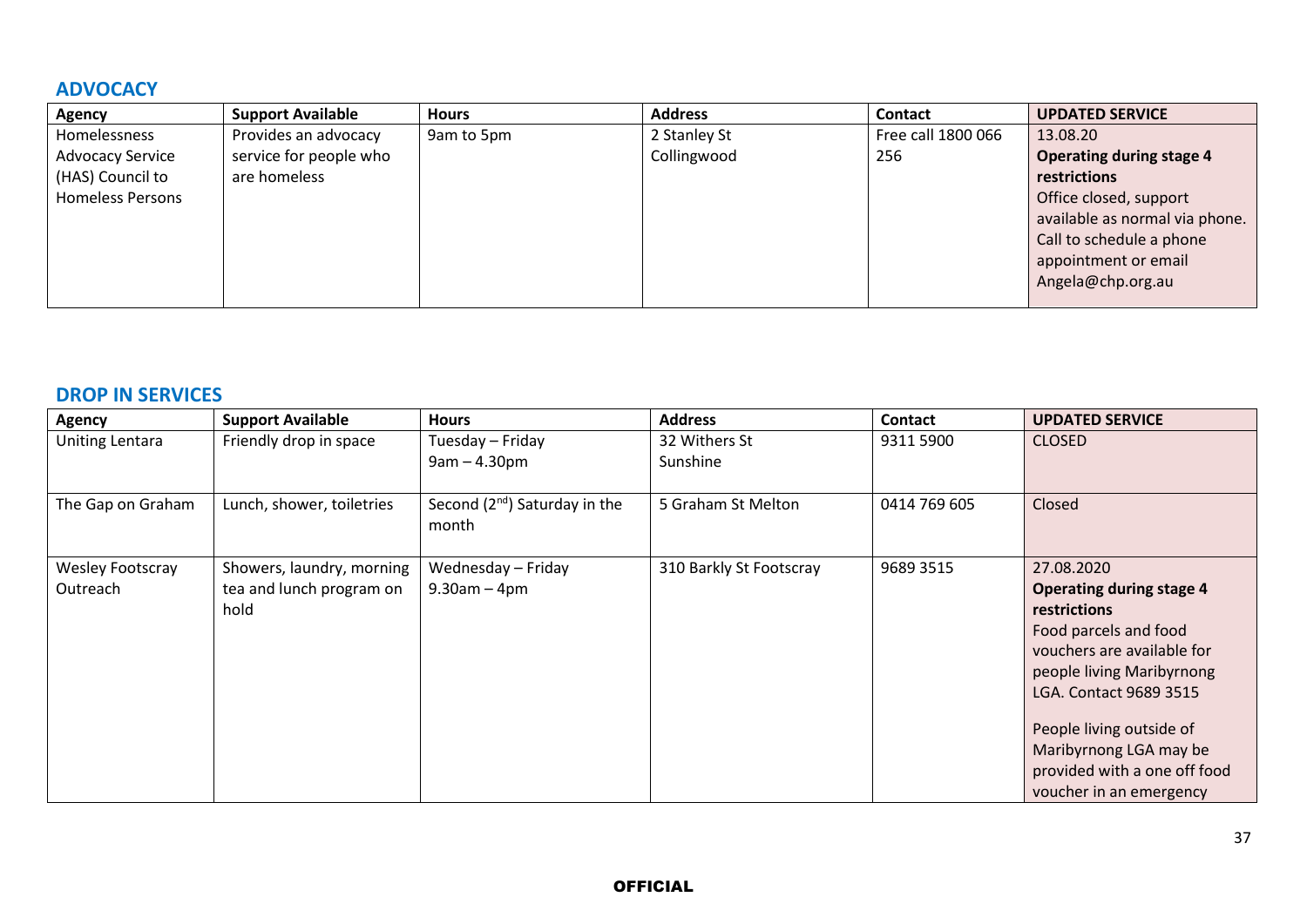| <b>Agency</b> | <b>Support Available</b>                                                                     | <b>Hours</b>                                                                                                                                                                                                                                                                     | <b>Address</b>       | Contact   | <b>UPDATED SERVICE</b>                                                                                                                                                                                                                                                                                                                                                                                             |
|---------------|----------------------------------------------------------------------------------------------|----------------------------------------------------------------------------------------------------------------------------------------------------------------------------------------------------------------------------------------------------------------------------------|----------------------|-----------|--------------------------------------------------------------------------------------------------------------------------------------------------------------------------------------------------------------------------------------------------------------------------------------------------------------------------------------------------------------------------------------------------------------------|
|               |                                                                                              |                                                                                                                                                                                                                                                                                  |                      |           | situation<br>Will assist people in Brimbank<br>as many providers are closed<br>Shower and laundry facilities<br>are currently on hold till<br>further notice.<br>Dry cleaned jackets and<br>blankets not currently<br>available<br>Morning tea and lunch<br>programs on hold.                                                                                                                                      |
| Salvos 614    | A drop-in space providing<br>breakfast and lunch.<br>Homelessness support also<br>available. | Monday - Friday<br>Day Café 7am - 1pm<br>Breakfast 9am -<br>$\bullet$<br>10.00am<br>Lunch $11.30$ am $-1$ pm<br>$\bullet$<br>Monday - Sunday<br>Twilight Café 4pm-11pm<br>Dinner 6.00pm-8pm<br>$\bullet$<br>Night Café 11pm - 7am<br>Toasties and snacks<br>throughout the night | 69 Bourke St<br>City | 9653 3299 | 27.08.20<br><b>Operating during stage 4</b><br>restrictions<br>Breakfast, lunch and dinner<br>will be served on a takeaway<br>basis out the servery window<br>on Westwood place laneway.<br>Takeaway food parcels<br>available Mon - Fri 9-12.30<br>from ground floor Bourke St<br>entrance<br>St Vincents fever clinic COVID<br>testing usually Wed 9am-11am<br>- subject to change, call<br>96533299 to confirm. |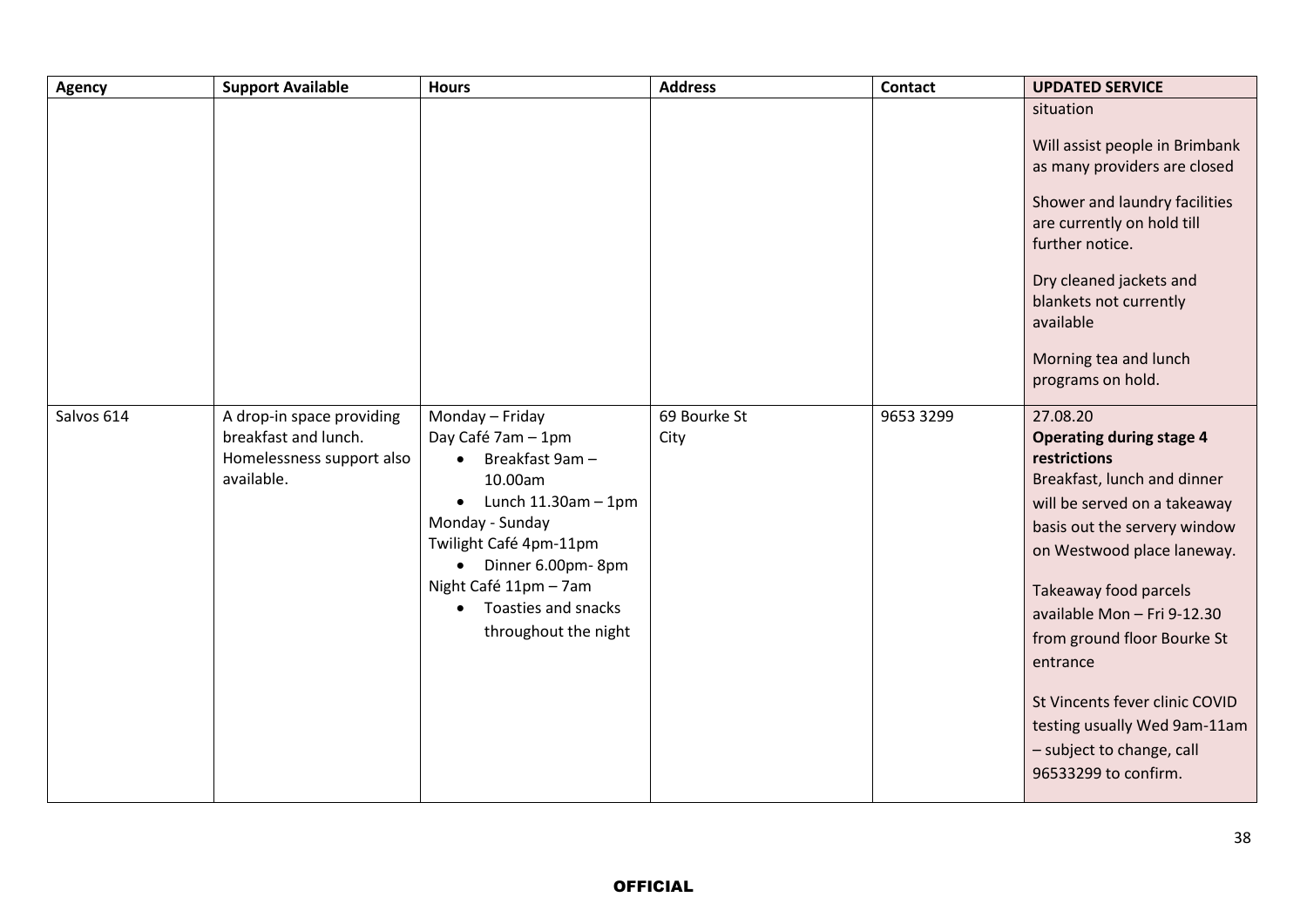| <b>Agency</b>              | <b>Support Available</b>                         | <b>Hours</b>                   | <b>Address</b>  | <b>Contact</b>    | <b>UPDATED SERVICE</b>                      |
|----------------------------|--------------------------------------------------|--------------------------------|-----------------|-------------------|---------------------------------------------|
|                            |                                                  |                                |                 |                   | No access by community                      |
|                            |                                                  |                                |                 |                   | members into the cafe.                      |
|                            |                                                  |                                |                 |                   | Showers available for extreme               |
|                            |                                                  |                                |                 |                   | cases only.                                 |
|                            |                                                  |                                |                 |                   |                                             |
|                            |                                                  |                                |                 |                   | Access to community storage                 |
|                            |                                                  |                                |                 |                   | will be via the foyer, with only            |
|                            |                                                  |                                |                 |                   | one person in at a time.                    |
|                            |                                                  |                                |                 |                   | Night-time safe spaces have                 |
|                            |                                                  |                                |                 |                   | ceased, staff are on site to                |
|                            |                                                  |                                |                 |                   | ensure anyone who presents is               |
|                            |                                                  |                                |                 |                   | offered emergency                           |
|                            |                                                  |                                |                 |                   | accommodation                               |
|                            |                                                  |                                |                 |                   |                                             |
|                            |                                                  |                                |                 |                   | St Vincent's Nurses onsite                  |
|                            |                                                  |                                |                 |                   | Monday-Thursday from 9am-                   |
|                            |                                                  |                                |                 |                   | 1pm (no appointment<br>required).           |
|                            |                                                  |                                |                 |                   |                                             |
|                            |                                                  |                                |                 |                   | Cohealth GP bus Monday &                    |
|                            |                                                  |                                |                 |                   | Wednesday from 10.30-12.30.                 |
|                            |                                                  |                                |                 |                   | Case management available.                  |
|                            |                                                  |                                |                 |                   |                                             |
| <b>Living Room Primary</b> | Free showers and laundry,                        | Monday, Wednesday,             | 7-9 Hosier Lane | 9945 2100 or free | 27.08.20                                    |
| <b>Health Service</b>      | food, phone calls and                            | Thursday, Friday 9.30am -      | City            | call 1800 440 188 | <b>Operating during stage 4</b>             |
|                            | phone charging, drop in<br>area to watch a movie | 4pm<br>Tuesday 12.30 to 4.00pm |                 |                   | restrictions<br>Shower and laundry services |
|                            |                                                  | Saturday 12noon - 5.00pm       |                 |                   |                                             |
|                            |                                                  |                                |                 |                   | Take away food parcels                      |
|                            |                                                  |                                |                 |                   | depending on stock                          |
|                            |                                                  |                                |                 |                   | levels/donations.                           |
|                            |                                                  |                                |                 |                   |                                             |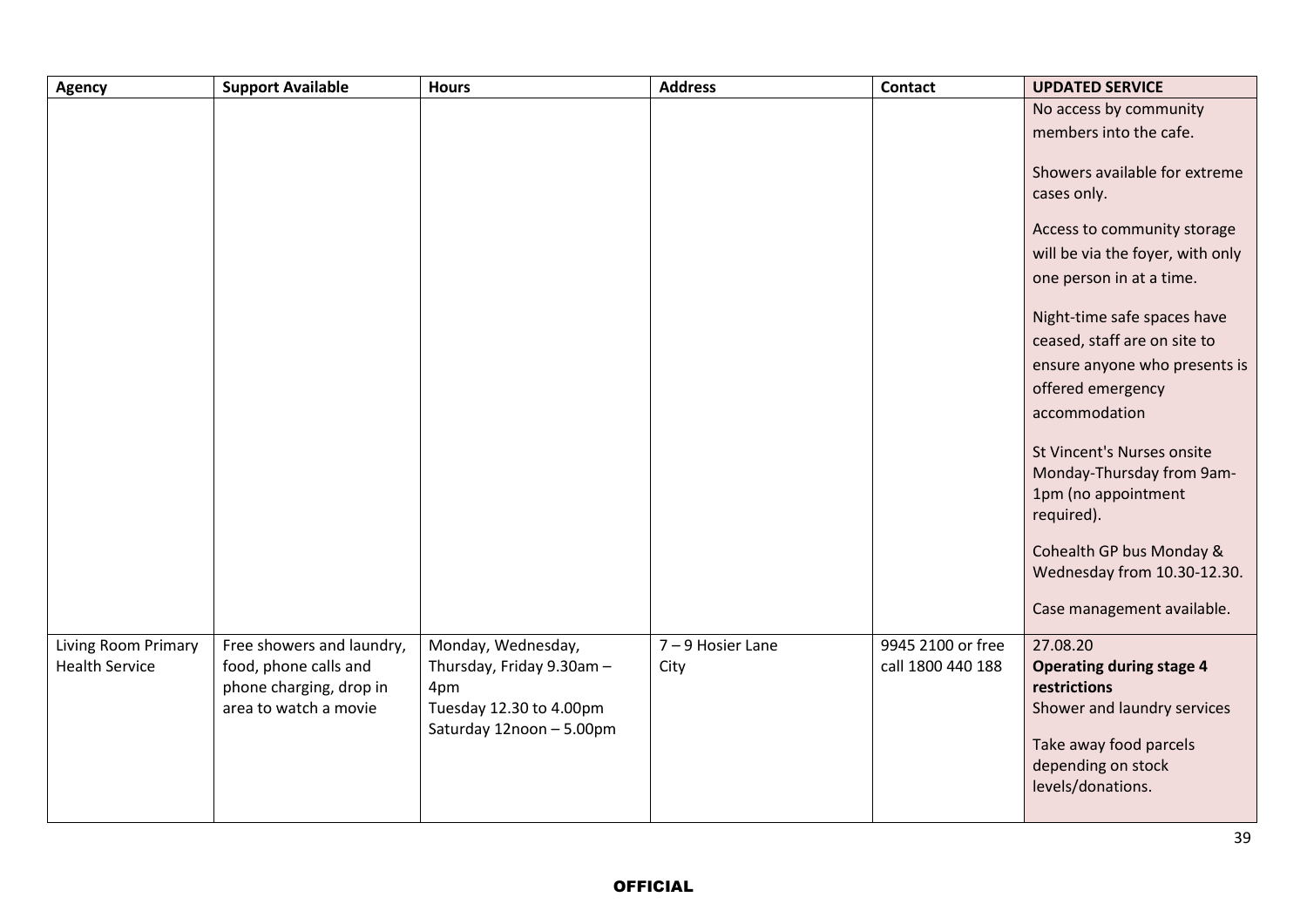| <b>Agency</b>                     | <b>Support Available</b>                                                                        | <b>Hours</b>                                                                            | <b>Address</b>                       | <b>Contact</b> | <b>UPDATED SERVICE</b>                                                                         |
|-----------------------------------|-------------------------------------------------------------------------------------------------|-----------------------------------------------------------------------------------------|--------------------------------------|----------------|------------------------------------------------------------------------------------------------|
|                                   |                                                                                                 |                                                                                         |                                      |                | Monday, Wednesday,<br>Thursday, Friday 9.30am-4pm.                                             |
|                                   |                                                                                                 |                                                                                         |                                      |                | Tuesday 9.30am-12.30pm                                                                         |
|                                   |                                                                                                 |                                                                                         |                                      |                | Saturday noon-5.30pm                                                                           |
|                                   |                                                                                                 |                                                                                         |                                      |                | Doctors, Mental Health nurse<br>- call to check availability.                                  |
|                                   |                                                                                                 |                                                                                         |                                      |                | Social workers available                                                                       |
|                                   |                                                                                                 |                                                                                         |                                      |                | St Vincents COVID testing on<br>Thursday 1pm-3pm                                               |
|                                   |                                                                                                 |                                                                                         |                                      |                | Health van on Mondays for<br>Hep A, B & flu shots. 1-3pm                                       |
|                                   |                                                                                                 |                                                                                         |                                      |                | Hep C nurse Thursday 1pm                                                                       |
| <b>Ozanam Community</b><br>Centre | Monday - Friday<br>Breakfast 9am - 10.30am<br>Lunch $11.30$ am $-1$ pm<br>Friendship Club 6pm - | Breakfast daily between<br>$9.15$ am $- 2.30$ pm<br>Lunch daily between 12noon -<br>1pm | 268 Abbotsford St<br>North Melbourne | 9329 6733      | 10.09.20<br><b>Homelessness Resource</b><br>centre closed.                                     |
|                                   | 8pm includes a meal                                                                             |                                                                                         |                                      |                | Sandwiches, coffee and some<br>material aid provided from<br>the window on Flemington<br>Road. |
|                                   |                                                                                                 |                                                                                         |                                      |                | Some shopping vouchers<br>available for emergency<br>cases.                                    |
|                                   |                                                                                                 |                                                                                         |                                      |                | 10am - 1pm Monday - Friday.                                                                    |
|                                   |                                                                                                 |                                                                                         |                                      |                |                                                                                                |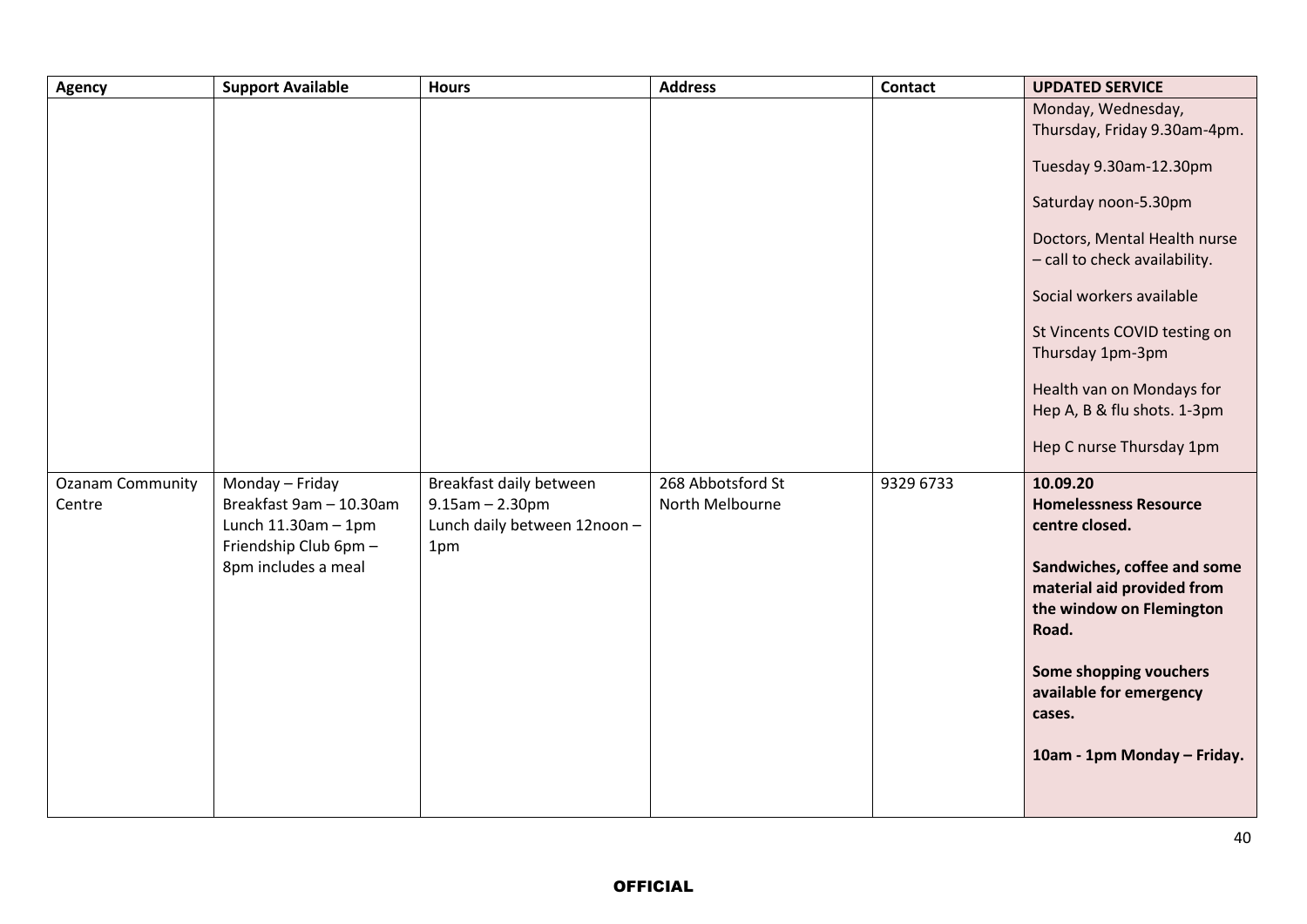| <b>Agency</b>                 | <b>Support Available</b>                                                                       | <b>Hours</b>                                                                                                                | <b>Address</b>                    | <b>Contact</b> | <b>UPDATED SERVICE</b>                                                                                                                                                                                                                                                                                                                                                               |
|-------------------------------|------------------------------------------------------------------------------------------------|-----------------------------------------------------------------------------------------------------------------------------|-----------------------------------|----------------|--------------------------------------------------------------------------------------------------------------------------------------------------------------------------------------------------------------------------------------------------------------------------------------------------------------------------------------------------------------------------------------|
| St Mary's House of<br>Welcome | Takeaway lunches, small<br>amounts of food bank food<br>for homeless and<br>vulnerable people. | Monday to Friday<br>$9.30$ am $- 1.30$ pm<br>Closed Saturday and Sunday                                                     | 162 - 169 Brunswick St<br>Fitzroy | 9417 6497      | 27.08.20<br><b>Operating during stage 4</b><br>restrictions<br>All social programs suspended.<br>Takeaway lunches from<br>9.30am-11am, small amounts<br>of food bank food, toiletries,<br>clean underwear and showers<br>(health screening required) (9-<br>10.30am) target group $-$<br>homeless, rough sleeping and<br>those at risk.<br>Reduced hours: 9.00-11am<br>Monday-Friday |
| Church of all Nations         | Drop in from 10am<br>Weekly community lunch<br>every Tuesday                                   | Drop in - Tuesday,<br>Wednesday and Thursday<br>from 10am<br>Community Lunch is on every<br>Tuesday from $11.30$ am $-1$ pm | 180 Palmerston St<br>Carlton      | 9347 7077      | Closed                                                                                                                                                                                                                                                                                                                                                                               |

# **YOUTH SERVICE: AGES 12 – 25yrs**

| Agency          | <b>Support Available</b> | <b>Hours</b>    | <b>Address</b>            | <b>Contact</b>           | <b>UPDATED SERVICE</b>                       |
|-----------------|--------------------------|-----------------|---------------------------|--------------------------|----------------------------------------------|
| Frontyard Youth | Drop in space, showers,  | Monday – Friday | 19 King Street, Melbourne | Free call 1800 800 531   | 13.08.20                                     |
| <b>Services</b> | services                 | $9am - 8pm$     |                           | After hours 1800 627 727 | <b>Operating during stage 4 restrictions</b> |
|                 |                          | Saturday &      |                           |                          | Operating at a reduced capacity.             |
|                 |                          | Sunday $10am -$ |                           |                          |                                              |
|                 |                          | 6pm             |                           |                          | Crisis response available by                 |
|                 |                          |                 |                           |                          | appointment only. All other services         |
|                 |                          |                 |                           |                          | closed.                                      |
|                 |                          |                 |                           |                          |                                              |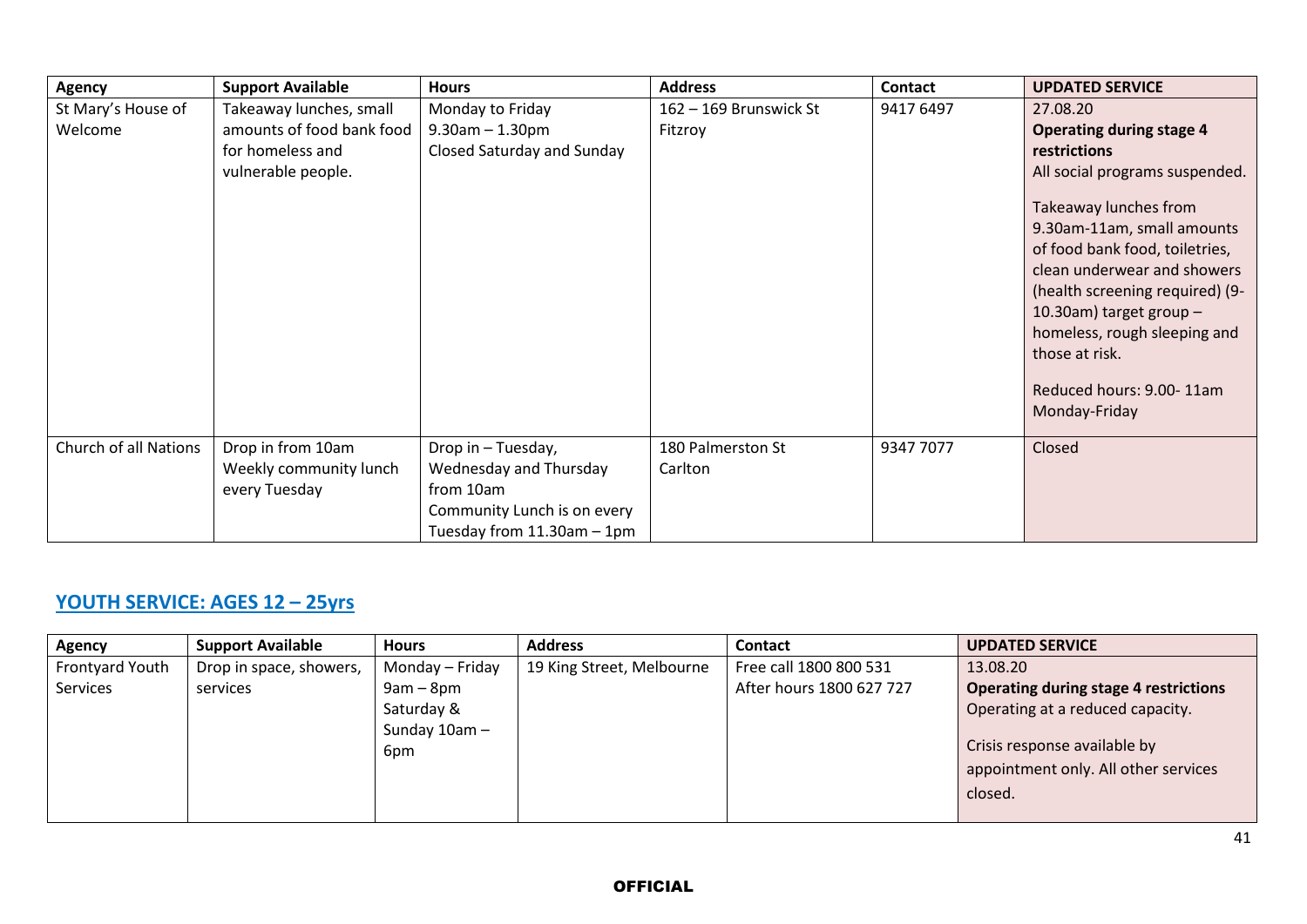#### **SUPERMARKETS**

#### **COLES – Online Priority Shop (COPS) – 1800 455 400**

 or send query text (with all your ID) to 0429 989 656, or go online to register <https://shop.coles.com.au/a/national/content/coles-online-priority-service-application> For most vulnerable and isolated

#### **IGA – Priority Shop** – **1800 018 384**

 details are passed to a local IGA to process. Call to register, or go online <https://igashop.com.au/register/> Eligibility criteria apply:

- Those with confirmed cases of COVID-19
- Those in mandatory isolation due to exposure to COVID-19
- The elderly (70+ years) who are isolating to minimise COVID-19 exposure
- Elderly Indigenous people (50+ years)
- Those with chronic illnesses (60+ years) who are isolating to minimise COVID-19 exposure
- Those with respiratory issues who are isolating to minimise COVID-19 exposure
- Those who are immunosuppressed who are isolating to minimise COVID-19 exposure
- Those who are eligible for the NDIS who are isolating to minimise COVID-19 exposure

#### **WOOLWORTHS - Priority Assistance – 1800 000 610** for general assistance with online

 Or go online to register <https://www.woolworths.com.au/shop/discover/priorityassistance> Eligibility:

Seniors, people with a disability, those with compromised immunity, those required to self-isolate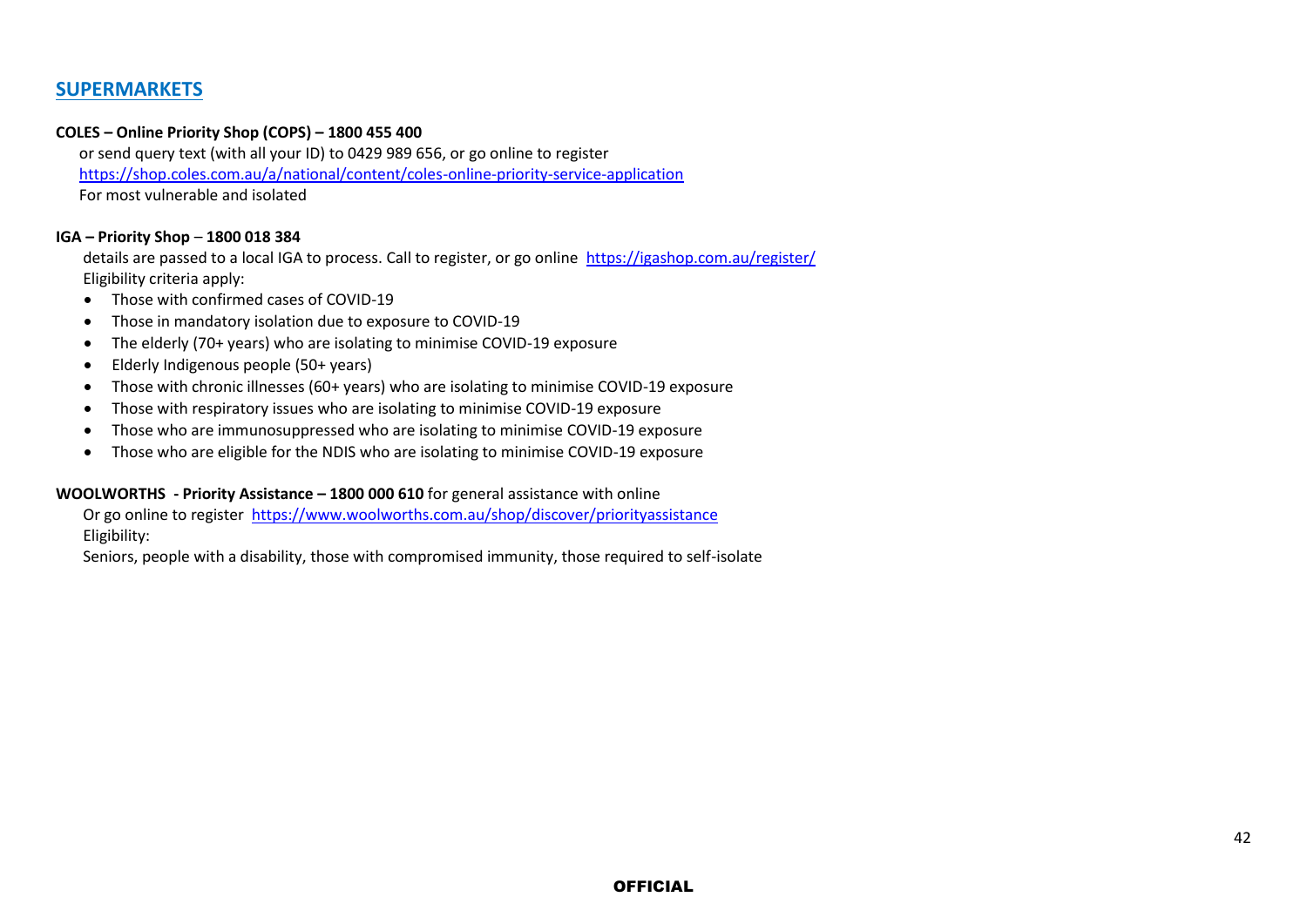# **UTILITIES**

| Company          | <b>Support Available</b>                                                                                                                                                                                                                                                                                                                                                                                                                                                                                                                                                                                        |
|------------------|-----------------------------------------------------------------------------------------------------------------------------------------------------------------------------------------------------------------------------------------------------------------------------------------------------------------------------------------------------------------------------------------------------------------------------------------------------------------------------------------------------------------------------------------------------------------------------------------------------------------|
| Western Water    | Payment extension: If possible, contact before bill is due.                                                                                                                                                                                                                                                                                                                                                                                                                                                                                                                                                     |
|                  | EasyPay Payment plan: make fortnightly or monthly payments towards account over 12 months. To set this up SMS 0480 015 200, start a<br>webchat https://www.westernwater.com.au/Home or email mail@westernwater.com.au                                                                                                                                                                                                                                                                                                                                                                                           |
|                  | Other support                                                                                                                                                                                                                                                                                                                                                                                                                                                                                                                                                                                                   |
|                  | Contact our Customer Solutions Team by calling 1800 093 558. If you'd like company to call back, please SMS 0480 015 200.                                                                                                                                                                                                                                                                                                                                                                                                                                                                                       |
| Aussie Broadband | The nbn™ has recently announced a \$150 million COVID-19 relief and assistance package, which includes a range of initiatives to support the<br>community during this difficult time. Approximately \$50 million will be directed to helping internet providers support low-income<br>households with school-aged children who do not currently have an active nbn™ connection at home.                                                                                                                                                                                                                         |
|                  | Aussie Broadband is supporting the nbn™ response package by providing a limited number of nbn™ broadband connections to low-income<br>families who have school-age children and no current nbn™ connection.                                                                                                                                                                                                                                                                                                                                                                                                     |
|                  | https://www.aussiebroadband.com.au/covid19-connectivity-relief/                                                                                                                                                                                                                                                                                                                                                                                                                                                                                                                                                 |
|                  | Aussie Broadband will provide eligible families with access to the following plan:<br>nbn™ 25/5 plan at \$0 until 30 September 2020 (\$65 p/month from the 1 October 2020)<br>$\bullet$<br>500G Data limited (unlimited between 6 am to 6 pm local time until 1 October 2020)<br>$\bullet$<br>Families must not have an active nbn™ connection.<br>$\bullet$<br>To be eligible to receive support through this program, families must meet the following criteria:<br>Families who are currently receiving Family Tax Part A or B<br>$\bullet$<br>Have a school-aged child living at their address<br>$\bullet$ |
|                  | To ensure that this support makes it to those who need it the most, we are working with schools to assist with identifying those who need<br>the support and organise the connections. If you are a family that is eligible for this service, we ask that you contact your school to provide<br>you with the required information to organise your connection. If your school has not received the communication from us, they can contact<br>us on sponsorship@team.aussiebroadband.com.au                                                                                                                     |